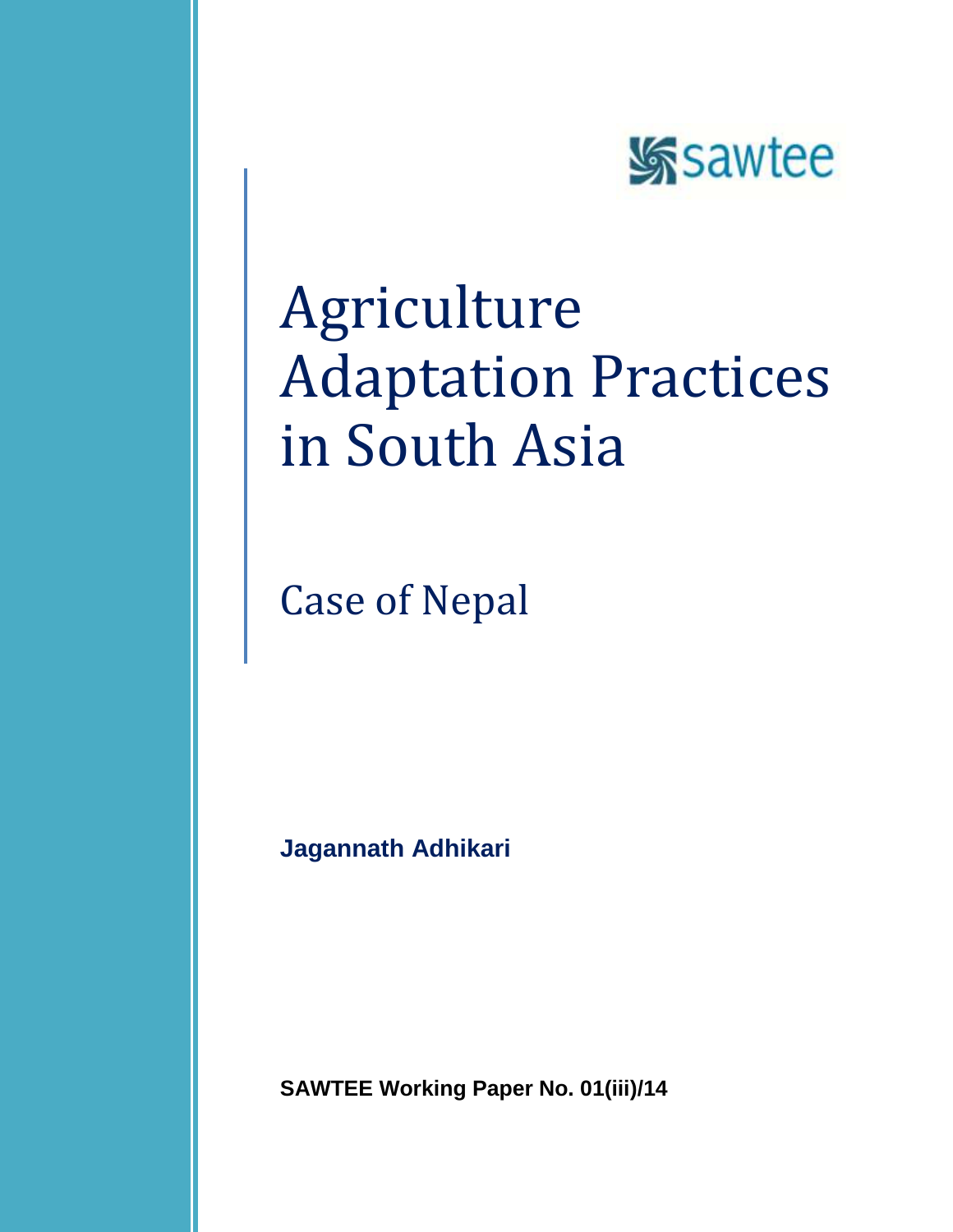# **Agriculture Adaptation Practices in South Asia**

# **Case of Nepal**

**Working Paper No. 01(iii)/14**

**South Asia Watch on Trade, Economics and Environment (SAWTEE)**

26 Mamata Galli ♦ P.O. Box: 19366 ♦ Tukucha Marg Baluwatar ♦ Kathmandu ♦ Nepal Tel: 977-1-4444438 / 4424360 Fax: 977-1-4444570 Email: [sawtee@sawtee.org](mailto:sawtee@sawtee.org) Web: [www.sawtee.org](http://www.sawtee.org/)

Views expressed in SAWTEE working papers are of the author(s) and do not necessarily reflect the official position of SAWTEE or its member institutions. SAWTEE working papers often represent preliminary work and are circulated to encourage discussions. This publication has been issued without formal editing.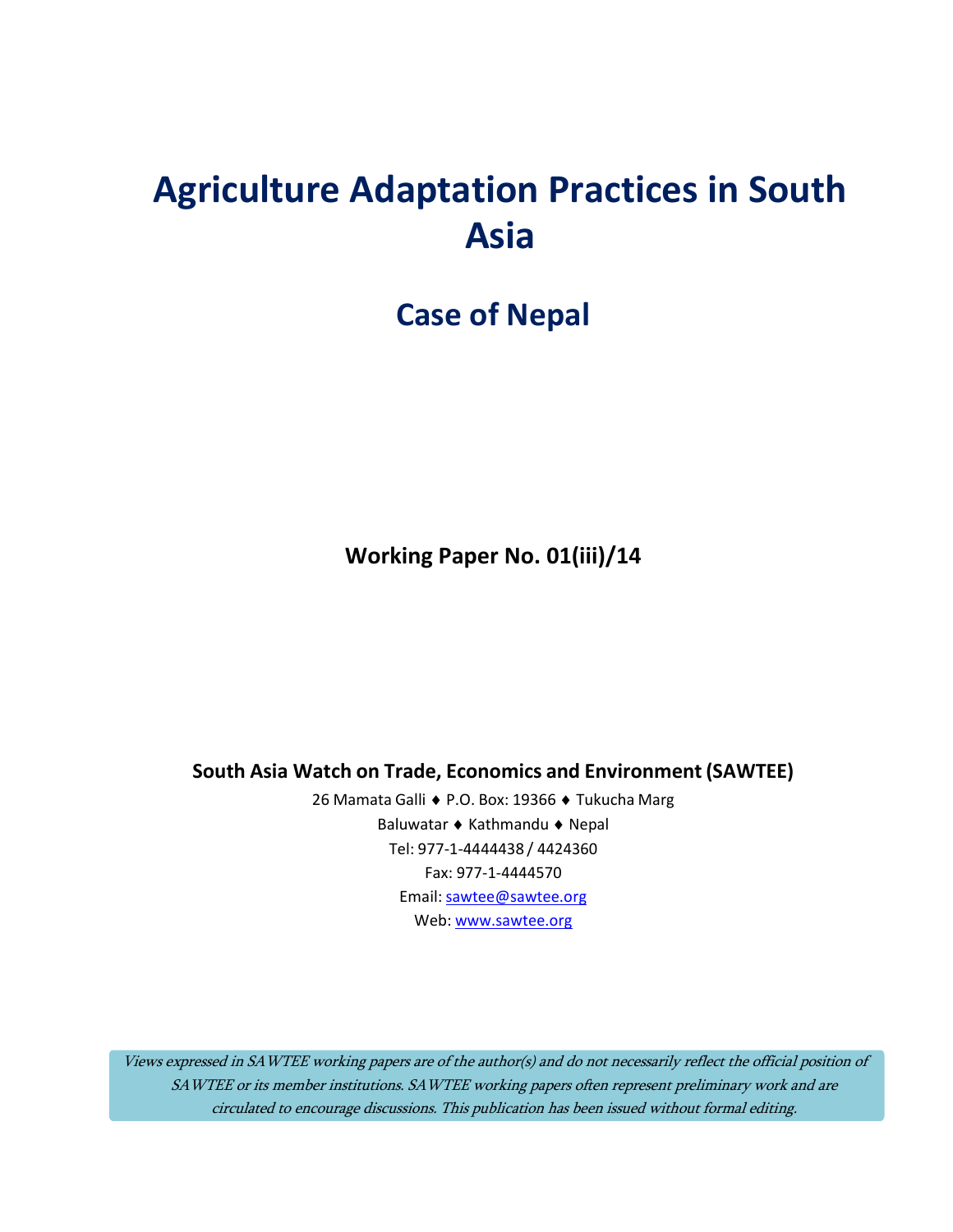# **Table of Content**

| Table 1: Climate change impacts and examples of interventions in South Asia 17                      |
|-----------------------------------------------------------------------------------------------------|
|                                                                                                     |
| Case Study 1: Adapting to and using climate change for cash crops production-A case of Mustang      |
|                                                                                                     |
| Case Study 2: Jhiku Khola Watershed—A case of adaptation to water crisis  19                        |
|                                                                                                     |
|                                                                                                     |
|                                                                                                     |
|                                                                                                     |
|                                                                                                     |
| 4.2. Formal cooperation for sharing of agricultural practices (for adaptation to climate change) 22 |
|                                                                                                     |
|                                                                                                     |
|                                                                                                     |
|                                                                                                     |
|                                                                                                     |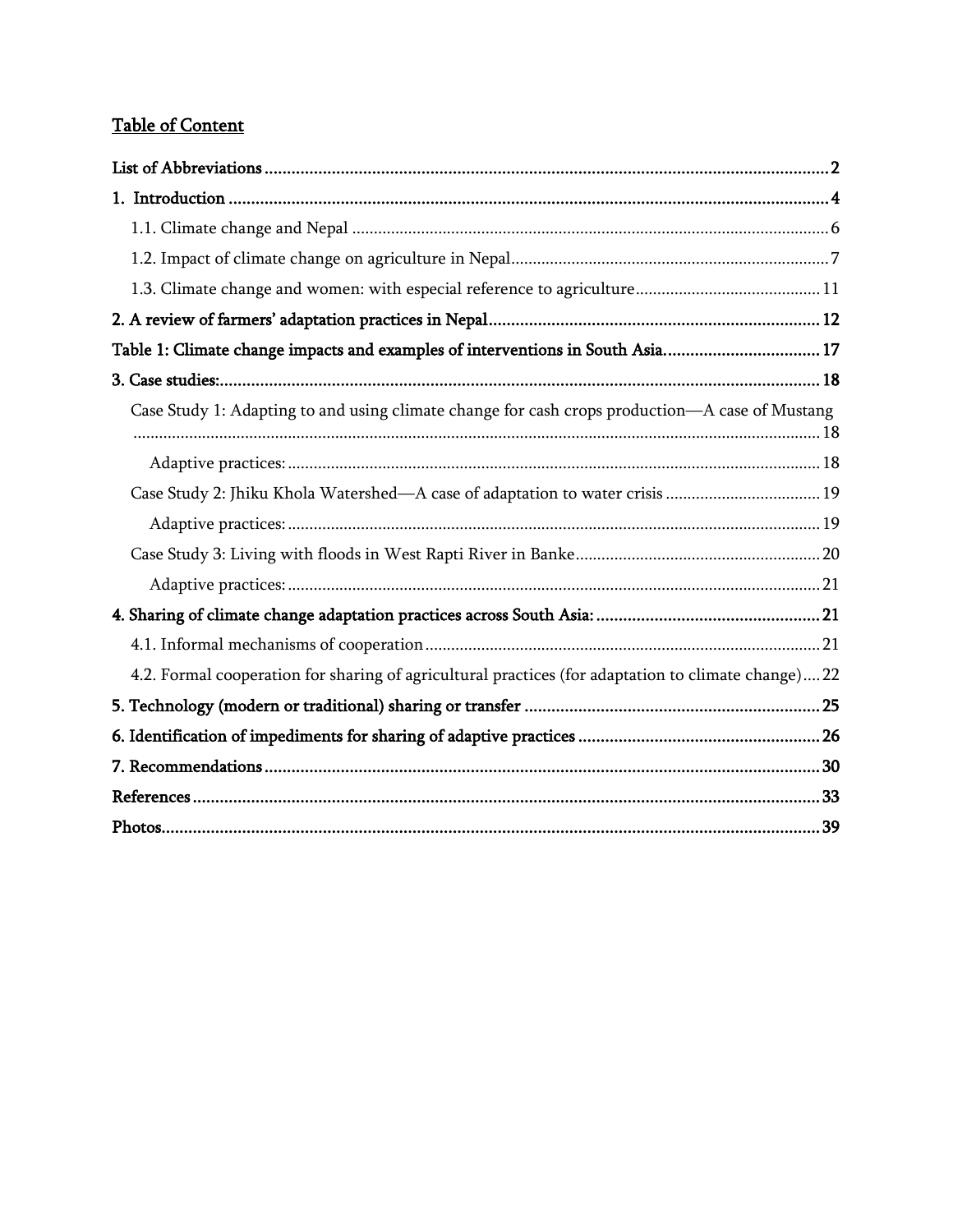# <span id="page-3-0"></span>List of Abbreviations

| ADS:           | <b>Agriculture Development Strategy</b>                  |  |  |
|----------------|----------------------------------------------------------|--|--|
| APN:           | Asia-Pacific Research for Global Change Network          |  |  |
| <b>BCCSAP:</b> | Bangladesh Climate Change and Action Plan Strategy       |  |  |
| CBO:           | Community Based Organization                             |  |  |
| <b>CCAFS:</b>  | Climate Change, Agriculture and Food Security            |  |  |
| CCTT:          | Climate Change Technology Transfer                       |  |  |
| CGIR:          | Consultative Group on International Agriculture Research |  |  |
| FDI:           | Foreign Direct Investment                                |  |  |
| GDP:           | <b>Gross Domestic Product</b>                            |  |  |
| GFCF:          | Gross Fixed Capital Formation                            |  |  |
| GHG:           | Greenhouse Gas                                           |  |  |
| GLOF:          | Glacial Lake Outburst Flood                              |  |  |
| INGO:          | International Non-governmental Organization              |  |  |
| IPCC:          | Intergovernmental Panel on Climate Change                |  |  |
| IPM:           | <b>Integrated Pest Management</b>                        |  |  |

- IPR: Intellectual Property Rights
- IRRI: International Rice Research Institute
- ISET: [Institute for Social and Environmental Transition](http://isetnepal.org.np/)
- ITPGRFA: International Treaty on Plant Genetic Resources for Food and Agriculture
- NAPA: National Adaptation Programmes of Action
- NGO: Non-governmental Organization
- NIDS: Nepal Institute of Development Studies
- NREGA: National Rural Employment Guarantee Act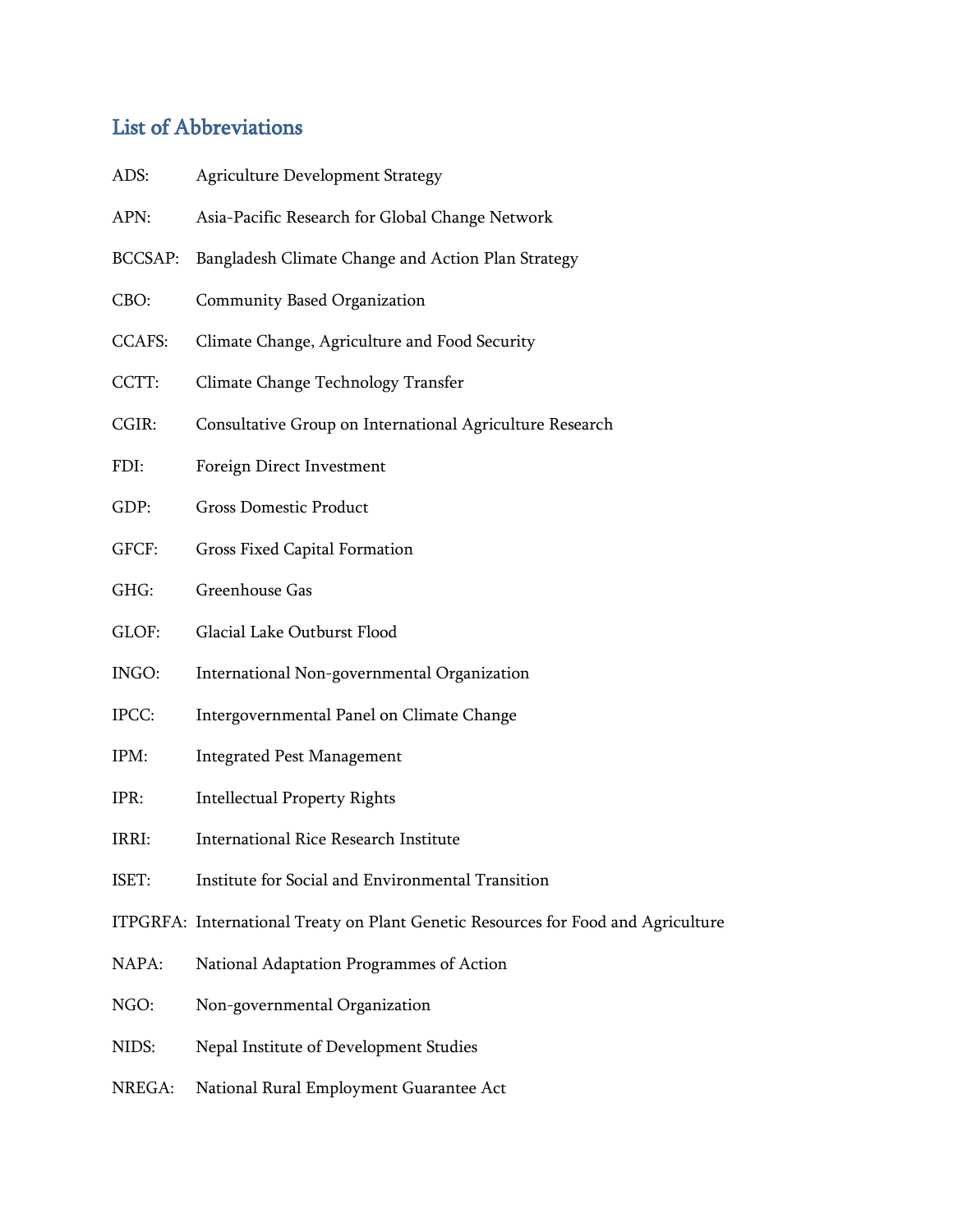- R&D: Research and Development
- SAARC: South Asian Association for Regional Cooperation
- SALT: Sloping Agriculture Land Technology
- TRIPS: Trade Related Aspects of Intellectual Property Rights
- UNIFEM: United Nations Development Fund for Women
- UPOV: Union for the Protection of New Varieties of Plants
- WTO: World Trade Organization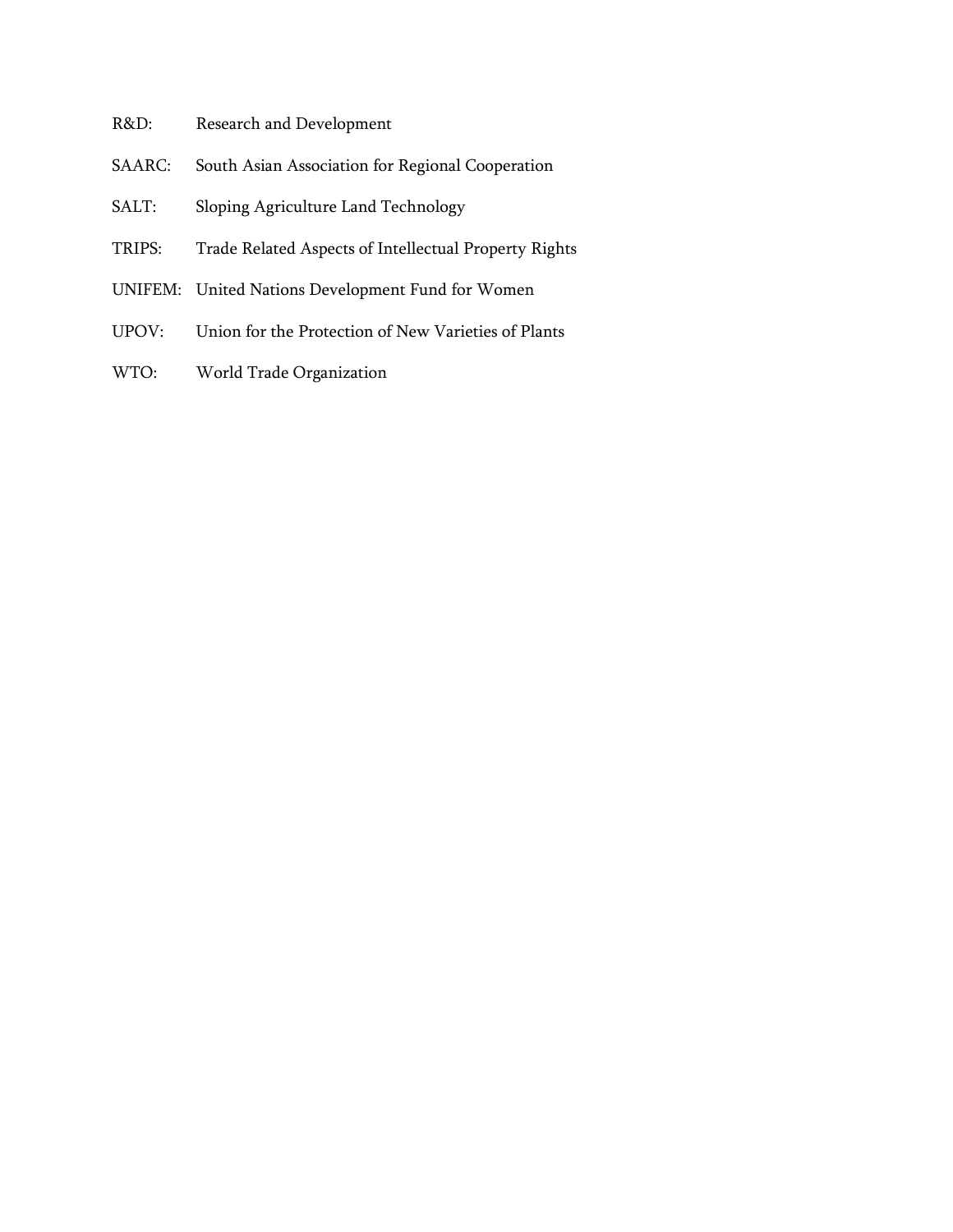# <span id="page-5-0"></span>1. Introduction

 $\overline{a}$ 

This study is about different agricultural<sup>1</sup> adaptation practices followed by farmers in Nepal to address evident climate change impacts and the dissemination of these practices across other South Asian countries. Though many of these adaptation practices are autonomous, and are likely to be widely used as the impact of climate change intensifies, there is not much research or policy dialogue on this issue since most research and policy dialogue is focused on planned adaptation. Therefore, research across a number of related areas to better understand the drivers of autonomous adaptation would benefit the entire South Asia region in the fight against climate change.<sup>2</sup>

Agriculture is a complex system encompassing many resources as well as different components of the ecosystem (for example land, water, air, bio-diversity, forest, and socio-economic system). Importantly, agriculture can be affected by climate change in a multiplicity of ways either directly or indirectly. In order to understand how farmers are coping with climate change impacts and identify their adaptive strategies and practices, it is important to first review how climate change has and will affect agriculture; this will in turn have implications on the technology that is suitable to enhance the adaptive practices of farmers and to examine the possibility of sharing of such technology/practices across South Asia. Accordingly, this report will first discuss the climate change impacts being experienced in Nepal and its actual/possible effects on agriculture. The second section will present the agriculture adaptive practices, followed by discussion on the status of co-operation in sharing of experiences with regards to adaptive practices across South Asian countries and identification of technology for adaption that is being shared or acquired. The last sections will identify impediments on sharing of such practices and technology, while the concluding chapter will provide pertinent recommendations for enhancing the sharing of adaptive practices across South Asian countries.

Though further analysis is necessary, it is now widely believed that Hindu Kush-Himalayan region is one of the hotspots of climate change (Maplecroft 2011; IPCC 2007). Temperature rise in the Himalayan region—much of which lies in Nepal—has been very high in comparison to the global

 $1$  Here "agriculture" is meant to include all primary production activities that help to produce food and fibre for subsistence as well as commercial purpose. Therefore, crops, trees, fruits, vegetables, animal production, apiculture, floriculture, forestry, pasture, soil and water management for production of food, and processing, marketing and distribution of food are included under agriculture.

<sup>&</sup>lt;sup>2</sup> ISET (2008a) *Enabling Adaptation to Climate Change for Poor Populations in Asia Through* Research, Capacity Building and Innovation, Report for the Adaptation Study Team to the International Development Research Centre, co-ordinated by ISET, Kathmandu, Nepal: ISET.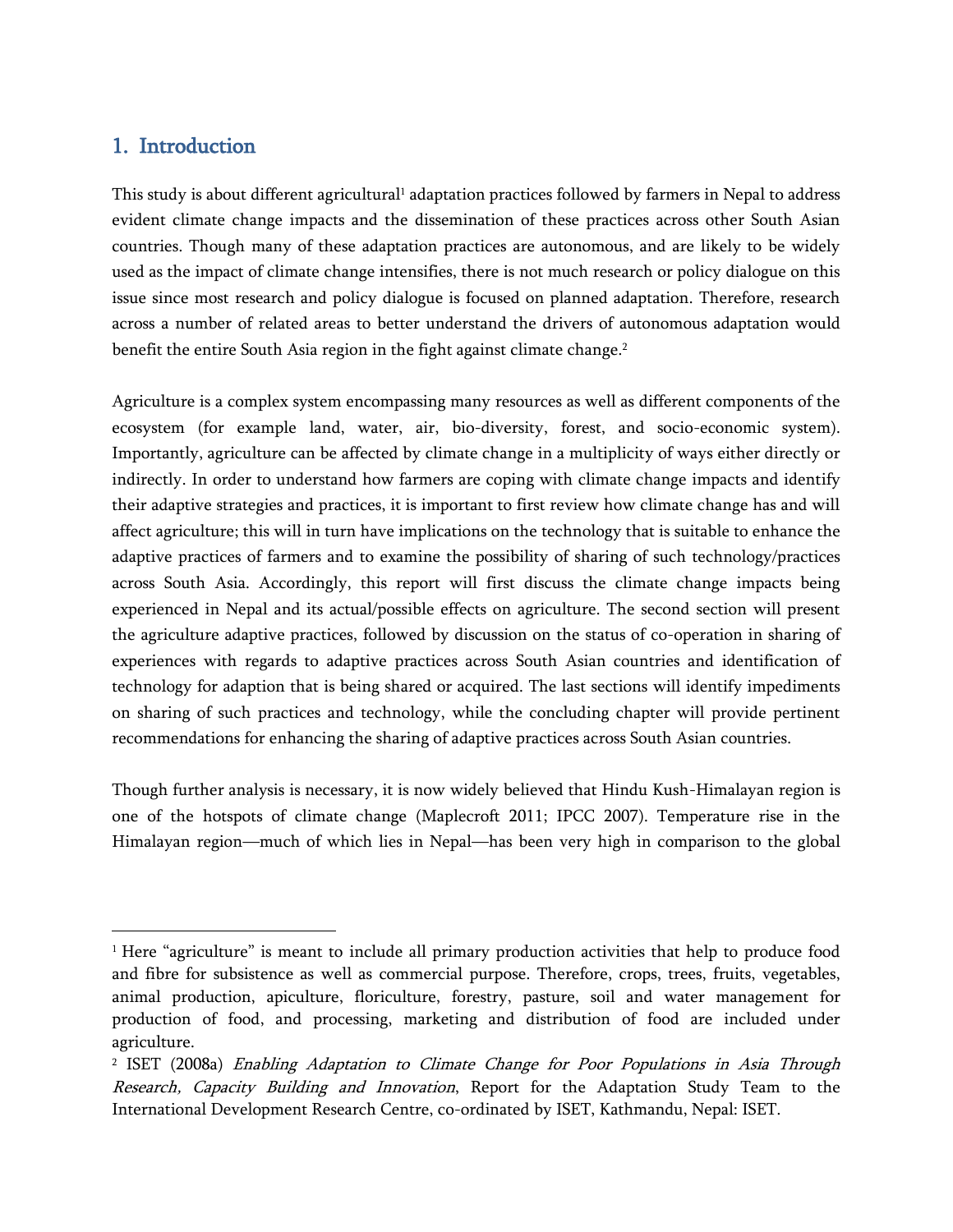average rise in temperature<sup>3</sup>, and is expected to have a severe impact on South Asian countries, Nepal in particular. Considering that the Himalayas are the major source of water in the region, and are also essential to preserve the balance between monsoonal rain pattern and the water drainage system, rising temperature could upset the whole hydrological cycle in South Asia. Additionally, changing climate will negatively affect the entire ecosystem and biodiversity, which will have direct implications on the different ecosystem services they provide to the people living in the Himalayan region. Since a large proportion of population still depend on primary production (agriculture, forestry, fishing and use of natural resources) as a main source of livelihoods, climate change could also alter their livelihood patterns. More importantly, climate change impacts could force the people to alter the way they interact with the environment and manage available resources in order to sustain their livelihoods.

Given that agriculture in Nepal is rain-fed and climate sensitive, the sector is highly vulnerable to climate change in comparison to other economic sectors. With more than 75 percent of the total labour force still dependent on agriculture, the agriculture sector contributes to about 38 percent of the national gross domestic product (GDP) and is still of primary importance to the livelihood of millions. Although a rise in temperature could have some positive effects, increased agriculture yield for instance, most of the benefits will only be short term and will be overweighed by the negative consequences of rising temperature on the ecosystem. Moreover, the agriculture sector in Nepal is becoming more and more feminized. Gender division of labour is highly skewed, especially when agricultural, pastoral and wage labour is combined with household, community and casual labour. This is mainly due to high rates of men's out-migration to urban cities, towns and cross-border destinations in the region and beyond. Recent research on the 'feminization' of agriculture and natural resource management illustrates that women carry out 6.3 to 6.6 times more agricultural work that men (Pravettoni 2011; Nellemann et al. 2011). Due to the possible impacts of climate change on agriculture, researchers are concerned not only on how it will adversely impact the rural economy but also how women will suffer more as they are on the frontline experiencing these impacts. On the other hand women, due to their skills and experiences, may also be able to develop different adaptation practices to the changing climate.

In recent years, climate change impacts have been felt by farmers directly. In effect, farmers are currently trying to adapt to these changes under their own initiatives, with financial/technical support from various research and donor organizations. Farmers who use traditional farming practices and dependent on traditional knowledge have noticed changes in crop cycles, encroachment by invasive species and new pests, and changes in soil moisture among others. In many cases, farmers

 $\overline{\phantom{a}}$ 

<sup>3</sup> Temperature rise has been 0.06 degree Celsius per year as against the 0.013 degree Celsius globally in the last few decades. IPCC (2007) even projected that all glaciers in the Himalayas could disappear by 2035 (a claim which was revised later on, but the broader conclusion still remains true).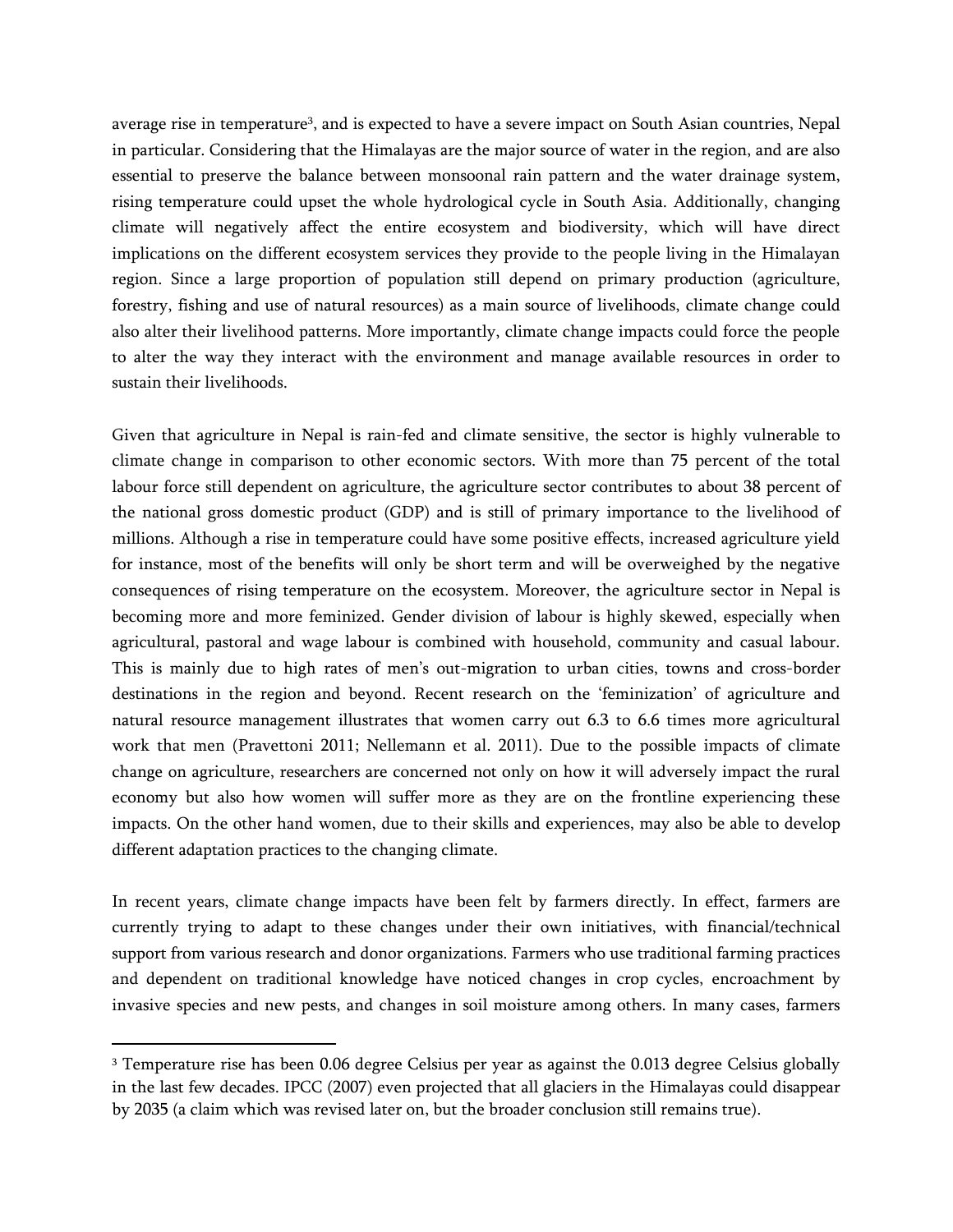have also developed their own indigenous know-how on how to tackle these changes. Historically, farmers in Nepal have been climate resilient despite following sustainable farming practices. In this context, it is also important to understand more about those sustainable practices that were resilient to climate change. It is thus vital to learn from these indigenous adaptation and mitigation practices to tackle climate change (Singh et al. 2011). Therefore, it is also important to understand farmers' perception of change as their adaptation practices are basically based on their perceptions (and experiences) of change.

#### <span id="page-7-0"></span>1.1. Climate change and Nepal

The main feature of climate change has been the rise in temperature and changes in precipitation patterns. A study of climate data from 1975 to 2006 reveals that average temperatures increased all over the Hindu-Kush Himalaya, as indicated by lower and higher percentiles of the daily maximum, minimum, and average temperatures (Singh et al. 2011, 8). The increases in average temperature ranged from 0.6 to 1.3 degree Celsius; the differences in the maximum temperatures across the stations ranged from 1.1 to 2.0 degree Celsius and the minimum from 0.2 to 0.5 degree Celsius. Decadal trends indicate a rapid increase in the number of warm days and warm nights, while the number of cold nights has decreased. The same study also shows that the precipitation is more varied and the trends less definite. A distinct shift in precipitation from snow to rain is apparent. The longest number of consecutive dry days during winter increased and the longest period of consecutive wet days decreased (*ibid*, 9). In the case of Nepal, the climatic data collected from mid-1970s to late 1990s reveal the following findings (Shrestha et al. 1999; Shrestha and Aryal 2011):

- The average temperature between 1977 and 1994 increased at a rate of 0.06 degree Celsius per year.
- The rise in temperature was greater at the higher altitudes, for example, the adjacent plains and foothill areas experienced only negligible warming.
- For all of Nepal, the increase in temperature was more pronounced during the cooler months (0.06–0.08 degree Celsius per year from October–February) than for the warmer months (0.02– 0.05 degree Celsius per year for March–September).
- In the high-altitude areas, the temperature rise is leading to glacier retreat. For example, there was a 1.4 degree Celsius rise in temperature from 1989-1991 at the terminus of a glacier in Shorong Himal (Kadota et al. 1996 as cited in Singh et al. 2011, 10).
- In general, temperatures are predicted to increase with altitude and are expected to be greater during winter months. Thus, the increase in temperature is projected to be greater in the northern parts of the country.
- Precipitation is expected to increase in summer and decrease in winter but the overall annual average is not expected to show any significant changes. Precipitation changes will be greater in the eastern and southern parts of Nepal than in the northern parts (APN 2003).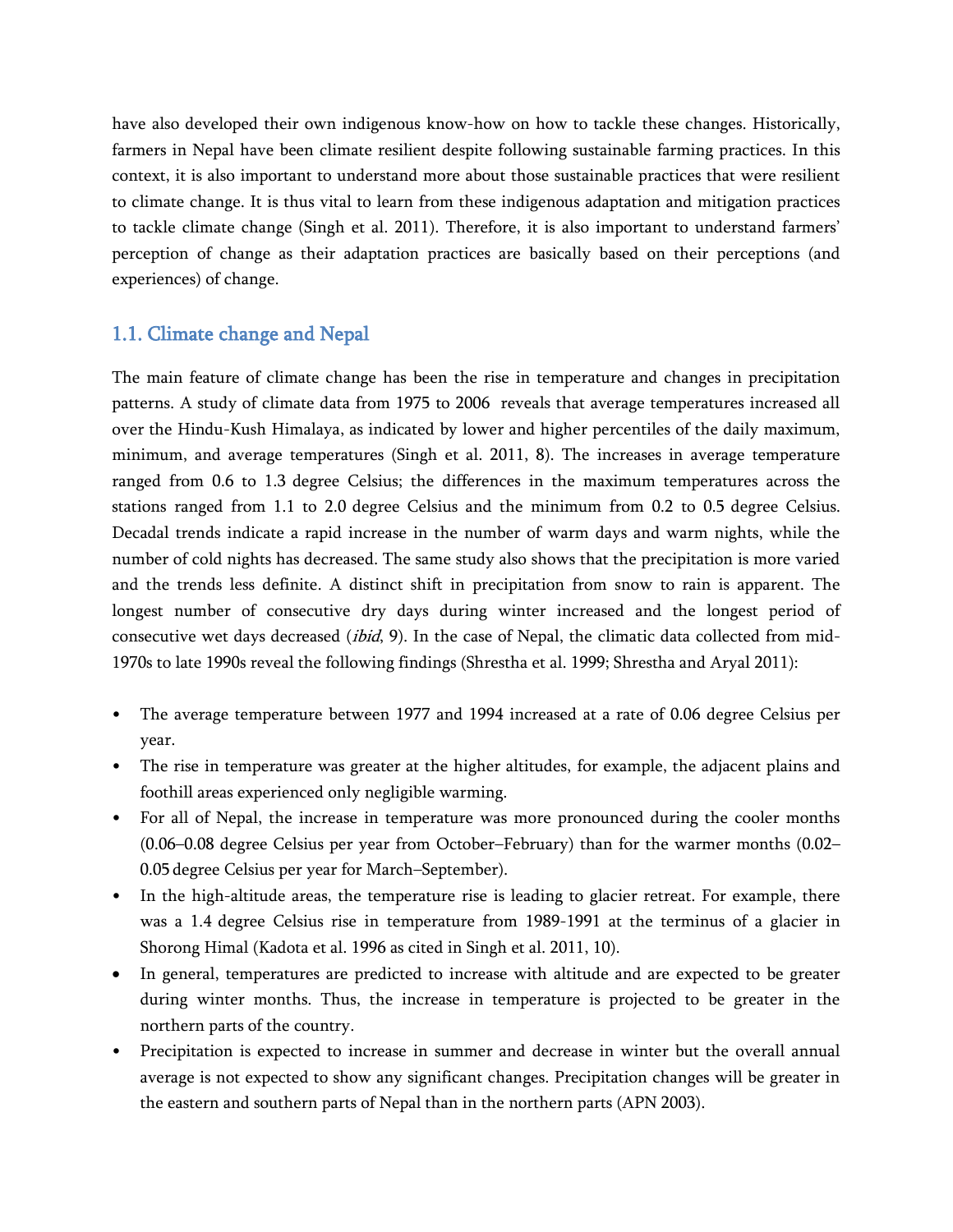• A study showed a 16 percent decrease in snow-cover area in the Himalayas from 1990 to 2001 (Menon et al. 2010). There is a prediction that the snow cover of the Himalayan regions will decrease by 43–81percent by 2100 if the annual mean temperatures at higher elevations increases by 1 to 6 degree C as predicted by the IPCC (Bohner and Lehmkuhl 2005).

The changes in glaciers associated with climate change will have greater consequences as glaciers store fresh water and feed this water into the river system that provides water to a wide population of South Asia. Himalayan region has over 50,000 glaciers within it and comprises a total glacial area greater than 61,000 sq. km. Overall, a retreat of 15 m per year or less was recorded for about 70 percent of the glaciers studied. Studies indicate a substantial decrease in the total area of glaciers accompanied by an accelerated fragmentation of glaciers in Bhutan and Nepal. Glacial depletion in Nepal was measured for 21 glaciers (measured in 2008) (Bajracharya et al. 2011; Bajracharya and Shrestha 2011; Bajracharya et al. 2010a and 2010b; Bajracharya et al. 2007).

Increased flood risks and other extreme events associated with water could affect farmland, physical infrastructure, and water quality. Shrestha et al. (2003) suggest that the number of flood days and consecutive days of flood events have been increasing in Nepal. Increases in glacial melting and likely increases in runoff will also heighten the risk of glacial lake outburst floods (GLOF). Already disasterprone and the 30<sup>th</sup> most at-risk country to flooding, Nepal has experienced a steady rise in the occurrence of floods, droughts, and landslides in recent years. Additionally, climate change may also accelerate the damage to wetlands and freshwater ecosystems such as lakes, marshes and rivers, and increased temperature will have unpredictable consequences for many aquatic species and freshwater biodiversity. Moreover, climate change is likely to increase the occurrence of pests and diseases affecting humans, crops, animals and forests.

The impact of climate change on the health system has also been observed and will in turn affect the functioning of the farming system, requiring more healthy farmworkers and managers. The human health system will be adversely affected by heat waves, flash-floods including GLOF, riverine (plains) floods, water scarcity and quality, drought, diseases like malaria, Japanese encephalitis, Kala-azar, dengue, filariasis, and water-borne diseases that will increase in the context of climate change. In many cases these problems have already been observed in Nepal and their links to climate change has also been established, particularly in the subtropical and hot regions (Regmi et al. 2006; Oxfam 2009).

#### <span id="page-8-0"></span>1.2. Impact of climate change on agriculture in Nepal

Agriculture, particularly rain-fed agriculture, is extremely sensitive to climate change (Ramay 2011). Climate change will impact the physical, chemical and biological properties of resources (like land, seeds, water, wetlands, forests, as well as people who work on these resources) used for producing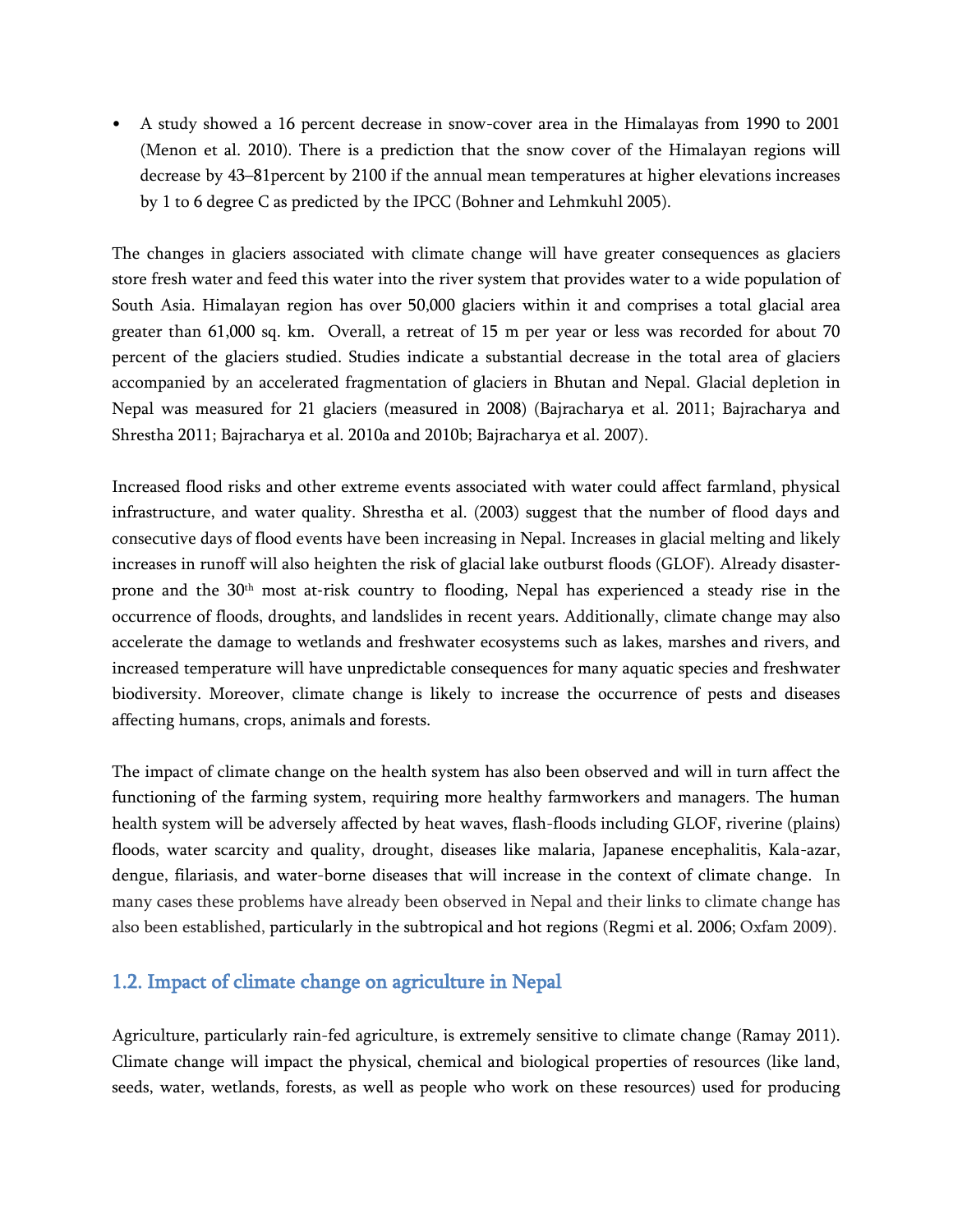food and fibre. The main direct effects of climate change will be through changes in factors such as temperature, precipitation, length of growing season, and timing of critical events related to crop development. Several other factors, such as loss of biodiversity and common property resources, growing water stress for irrigation, recurrent crop damage due to natural hazards (such as floods and droughts), possible damage to infrastructure, and inadequate institutional support, such as credit, crop insurance, and storage and processing facilities, will contribute to possible decline in agricultural production and food security. Several studies in the past have shown that the production of rice, corn, and wheat has declined due to increasing water stress arising partly from increasing temperature, and partly from a reduction in the number of rainy days (Agarwal et al. 2000).

The changes in amount and seasonality of precipitation have affected soil moisture and groundwater reserves, projecting an increase in drought-affected areas. The beneficial impact of increased annual runoff in some areas is likely to be negated by the negative effects of increased variability in precipitation and seasonal shifts in runoff water supply, water quality, and flood risk. A study on farmers' perceptions was conducted in Gulmi district to understand how farmers' experience the effects of climate change on agriculture and the different adaptation measures adopted. The study showed that while big change has not been noticed in total monsoon precipitation, erratic rainfall is continuing and winter rain is decreasing (Ghimire 2013). The proper timing and amount of rainfall is very important in agriculture as it has great impact on yields. Erratic rainfall is also increasing incidences of drought and floods.

Heavy reliance on rain-fed farming, limited irrigation facilities, and a significant lack of water conservation and harvesting practices mean that extreme events can prove disastrous for agricultural output. Furthermore, rising temperatures will have a significant impact on the moisture and nutrient level of soil through rapid evapo-transpiration, soil erosion, and landslides.

As climate change will have major impact on water availability, rice production will have to bear significant brunt of this change. Rice is a prime food crop in Nepal whose production will stagger from changes in the reliability of stream flow, a more intense and potentially erratic monsoon rainfall and the impacts of flooding (NAPA 2010). Approximately 64 percent of the cultivated areas are heavily dependent on monsoon rainfall and changes in the time and duration of this monsoon rainfall could affect the overall agricultural production significantly, especially rice yields (Lohani 2007). In the higher altitude, population entirely relies on subsistence agriculture and such extreme climatic conditions will put these areas under economic stress by affecting agricultural production and food security (Malla 2008; Pokharel and Pandey 2011). The development and spread of crop diseases, pests and weeds will also have an adverse impact on agriculture, human health, and the environment (Malla 2008). Several pathogens, such as rust and foliar blight, have already adapted to the hills and mid-hills of Nepal. Mosquitoes that once only populated the Terai region are now able to survive in mid- and high-hills.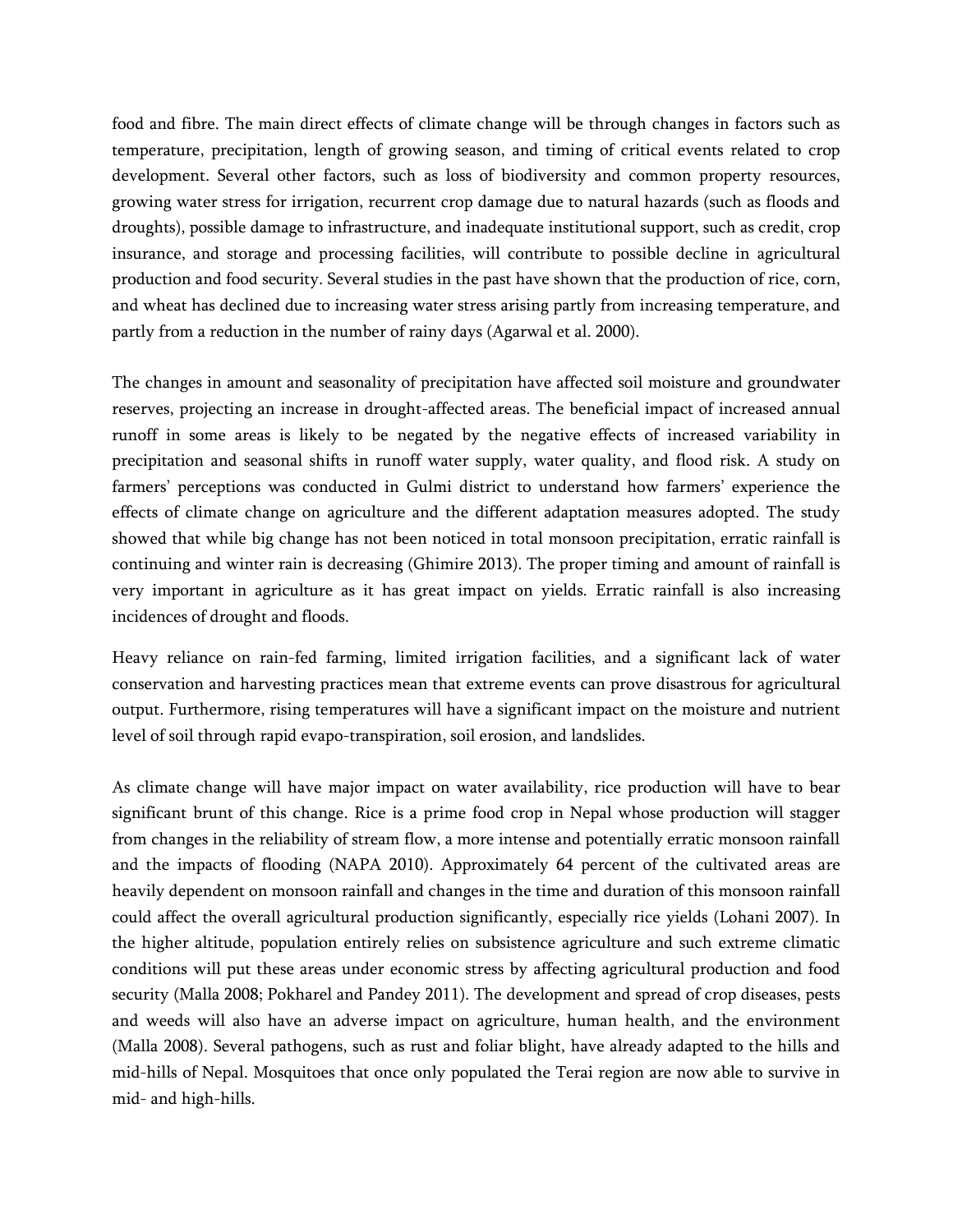It is also difficult to separate the impacts of climate change on agriculture as this sector has simultaneously been affected by other global and local drivers like globalization and economic integration. For example, because of globalization and availability of cheap food products (due to subsidy in other countries), farmers often choose to convert croplands for other purposes, especially to substitute food crops for commercial cash crops like fruits, spices (like ginger), vegetables and other high-value cash crops (Tulachan 2001). Nepal has also started to see the abandonment of farmland because of low returns, encouraging people to migrate to non-farm (especially foreign labour migration) jobs further causing shortages of labour and high wages causing de-intensification and abandonment of lands (Adhikari and Hobley 2012). Everyday about 1500 to 1700 Nepali youths, mainly male, migrate to Gulf States, Malaysia and India for work. The 2011 census estimated that about 1.9 million Nepalese are working in foreign countries, but, other estimates show that number is much higher mainly due to undocumented migration. The estimates range from 2.6 million to 3 million. Note that it is still difficult to clearly state how much of this out migration is due to direct or indirect adverse impact of climate change and its effect on deteriorating their food security or livelihood opportunities or because of other attractions like higher remuneration in foreign developed places. Migration as a coping/adapting mechanism of climate change will be discussed later on.

Some of the ways climate change has affected agriculture in Nepal are listed below:

- While some will benefit from substantial increases in suitable areas and production potential, there will be a decline in potentially good agricultural land for others (Fischer et al. 2002). The positive effects of climate change such as longer growing seasons, lower natural winter mortality, and faster growth rates at higher altitudes may be offset by negative factors such as changes in established reproductive patterns, migration routes, and ecosystem relationships.
- Early greening of vegetation and early breeding of organism in response to warming.
- With the decrease in the number of rainy days, erratic and higher rainfall suggests that rainfall occurs in bursts. Consequently, river flow is increasing at 1.48 m<sup>3</sup>/s/year, which is about 1.5 times higher than increases in precipitation. High increases in summer river flow provides further evidence that high summer temperatures are leading to faster glacial melt (Dahal and Khanal 2010). Similar impacts are already being felt in the plain areas of Nepal; there was rain deficit in the eastern Terai during the year 2005/06 which reduced the national crop production by 12.5 percent (Malla 2008). Meanwhile, there was torrential rain in the mid-western Terai and reduced crop production by 30 percent in the year 2005/06 (Malla 2008 and Regmi 2007). Triggered by heavy rainfall within a short period of time, the Mahakali River flooded in the second week of June 2013 (early monsoon period) resulting in loss of lives and property (Adhikari 2013). The unpredictable rains and prolonged droughts have already disturbed traditional farming practices as a result of which food crisis has become a regular feature.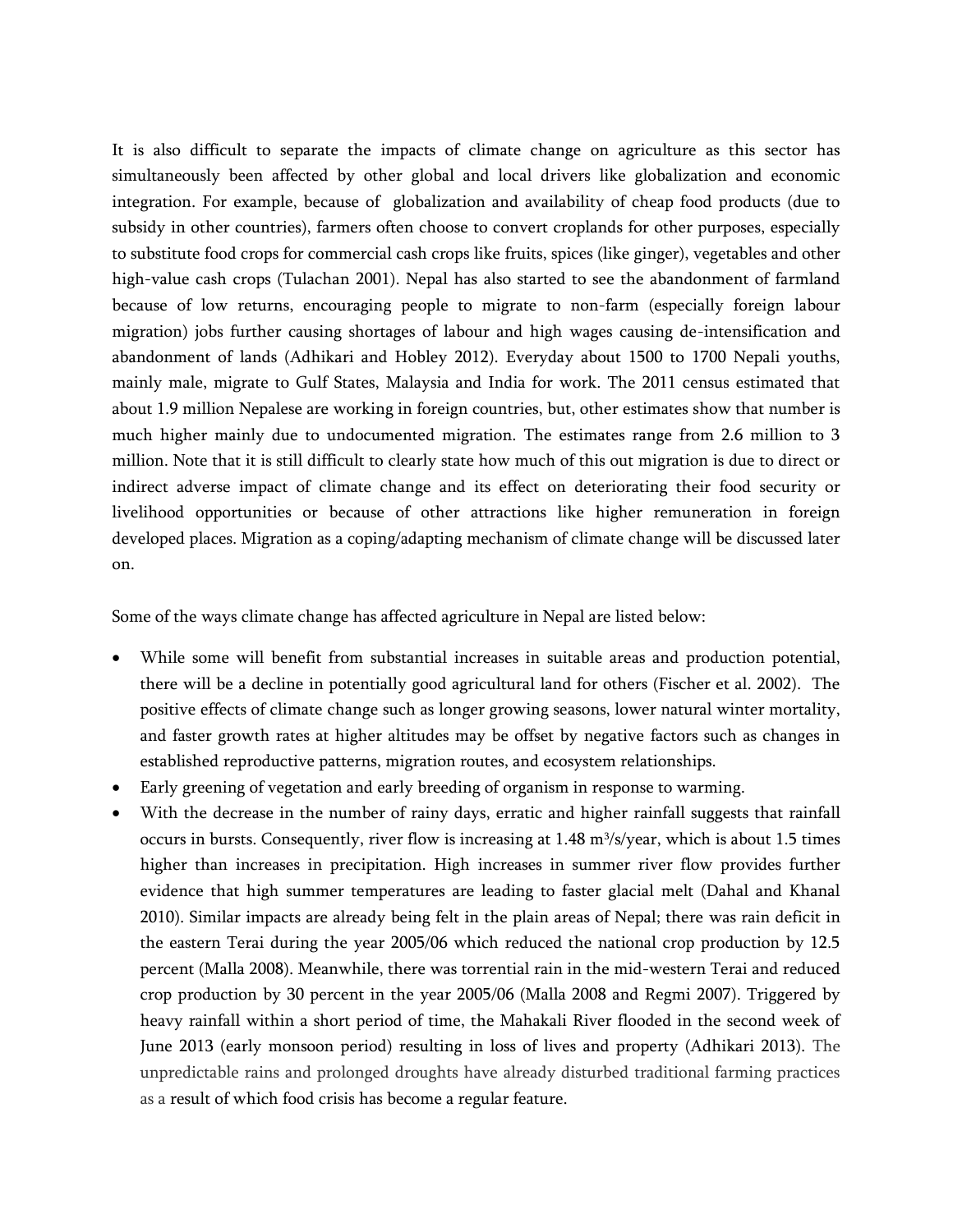- There have been frequent droughts, soil erosion and land degradation through landslides, river cutting and floods, all resulting in a decline in production of crops. Mass movement and edge cutting are other impacts of heavy rainfall that carry away fertile soil and deposit sediments on agricultural land (Timsina 2011).
- There has been a decline in traditional water sources for drinking and irrigation. For example, in Dhadeldhura, 60 percent of the water sources have dried (OXFAM 2009).
- Decline in biodiversity and bio-cultural practices—one of the adverse impacts of modern agriculture and a likely outcome of climate change—have also caused many problems, especially the food crisis.
- Increased risk of hailstorm, flooding, pest and diseases will also adversely affect farming.
- Increase in malaria, kalazar, Japanese encephalitis, along with flooding and water contamination has resulted in increased health risks affecting the labour productivity of farm workers—both owners as well as wage workers. As farm wage workers are poor, they tend to be most adversely affected by climate change impacts deteriorating their labour productivity.

The above mentioned impact of climate change and its effect on Nepal's agriculture production has already been observed along with an increase in food insecurity in the region. Moreover, most food insecure regions in the country like Karnali zone, mid-west hills and mountains, far west hills and Himalayan region in general, are severely affected by the adverse impacts of climate change.

Unsustainable practices in agriculture production and eco-system management at the community and eco/bio-regional levels are also exacerbating the adverse impacts of climate change. These farming techniques have many disadvantages in terms of losing the capacity of bio-physical systems to cope with the changes brought on by climate change. Some of these are reduction of bio-diversity and interdependence among the species, pollution, soil erosion and degradation, high energy input from fossil fuel contributing towards greenhouse gases (GHGs), etc.

Climate change will affect people of different gender and class differently. Available studies suggest that women, children and elderly will have relatively more severe impacts than other groups of people. Dependence of women on subsistence farming is relatively higher in Nepal as it is mainly the men who dominate the outside world of external markets, employment and other socio-political activities. However, the out-migration of young men is creating highly feminized farming system, where the inputs of women is very high in terms of labour and the need to generate livelihoods including food security for the family. As a result, rising temperatures, unpredictable precipitation patterns, and an increase in extreme‐weather events will have a disproportionate impact on women who depend on subsistence farming for their livelihoods.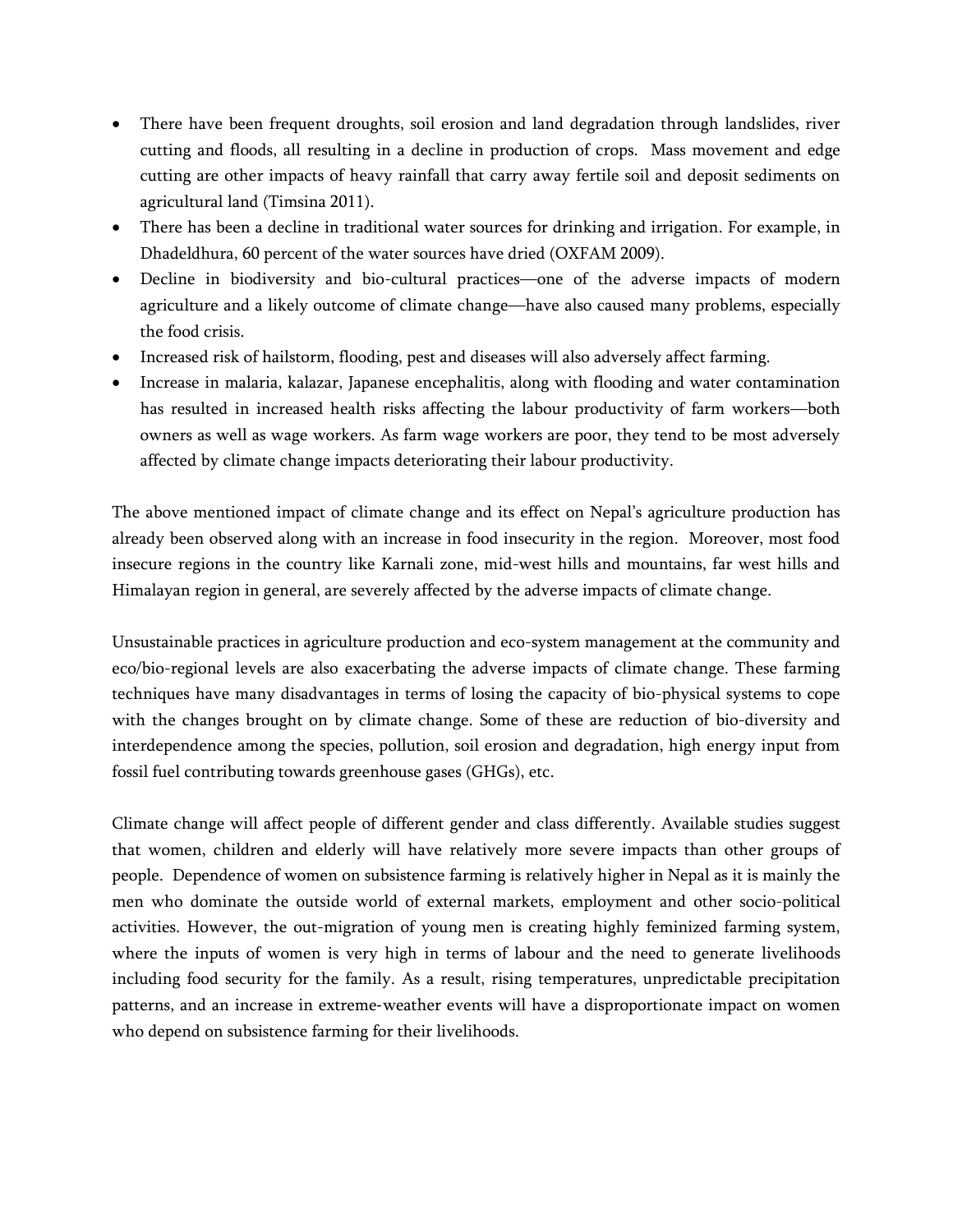# <span id="page-12-0"></span>1.3. Climate change and women: with especial reference to agriculture

As revealed by various empirical studies, climate change disproportionately impacts women thus increasing the need for women to bear a greater burden of the impacts of climate change. As women carry out a large proportion of farm work and are responsible for ensuring household food security due to their culturally defined role and domestic responsibility, they will have difficulty in dealing with the impacts of climate change and thus will suffer more burden and stress.

The system of division of labour in Nepali society poses different types of restrictions for women to access various social, political and economic opportunities. In a traditional Nepalese society—often patriarchal—women, especially rural women, strongly follow gender roles and are thus responsible for domestic work such as housekeeping, child rearing, cooking, and fetching water and firewood. Furthermore, women generally do not have access to education, and, in turn, to economic independence. The structure of property ownership pattern also limits women's rights to property like land, houses and animals, except in a few cases. In fact, the agricultural census of 2001 reveals that only 10 percent of the land holdings in Nepal are owned by women. This essentially means that women are economically dependence since the lack of property ownership ties them to the household chores. A study conducted on labour migration of women reveals that many of the women who wanted to move out for non-farm jobs, especially migration for domestic help in foreign countries (due to lack of education), were not able to do so as they could not get a loan to finance the trip and were unable to sell or put property up as collateral (NIDS and UNIFEM 2006).

In many cases, women also receive lower wages than men even in the same type of farm work, especially in rural areas. Such gender discrimination restricts women to household chores or domestic non-cash economy where production has also been insufficient to ensure food security. For example, about 60 percent farm households in Nepal cannot produce sufficient food for more than six months. This, along with traditional roles puts greater stress on women to sustain their family. Moreover, under the prevailing cultural practices, women and girls are generally the last ones in the family to eat and thus their food intake depends on what is left over. Accordingly, if food production declines further due to climate change (which is expected), women's stress and vulnerability will also increase. This is due to women's limited range of coping mechanism if some problem in food supply occurs.

As men and women have access to different range of opportunities—more so for the men—women and men show different coping strategies to deal with stress caused by changing climatic patterns on agriculture and food systems. One of the main adaptation practices for young men has been outmigration to urban areas or foreign countries for employment opportunities. In the far west and midwest Nepal, men and boys migrate to India after they plant or sow the crops, leaving all the farming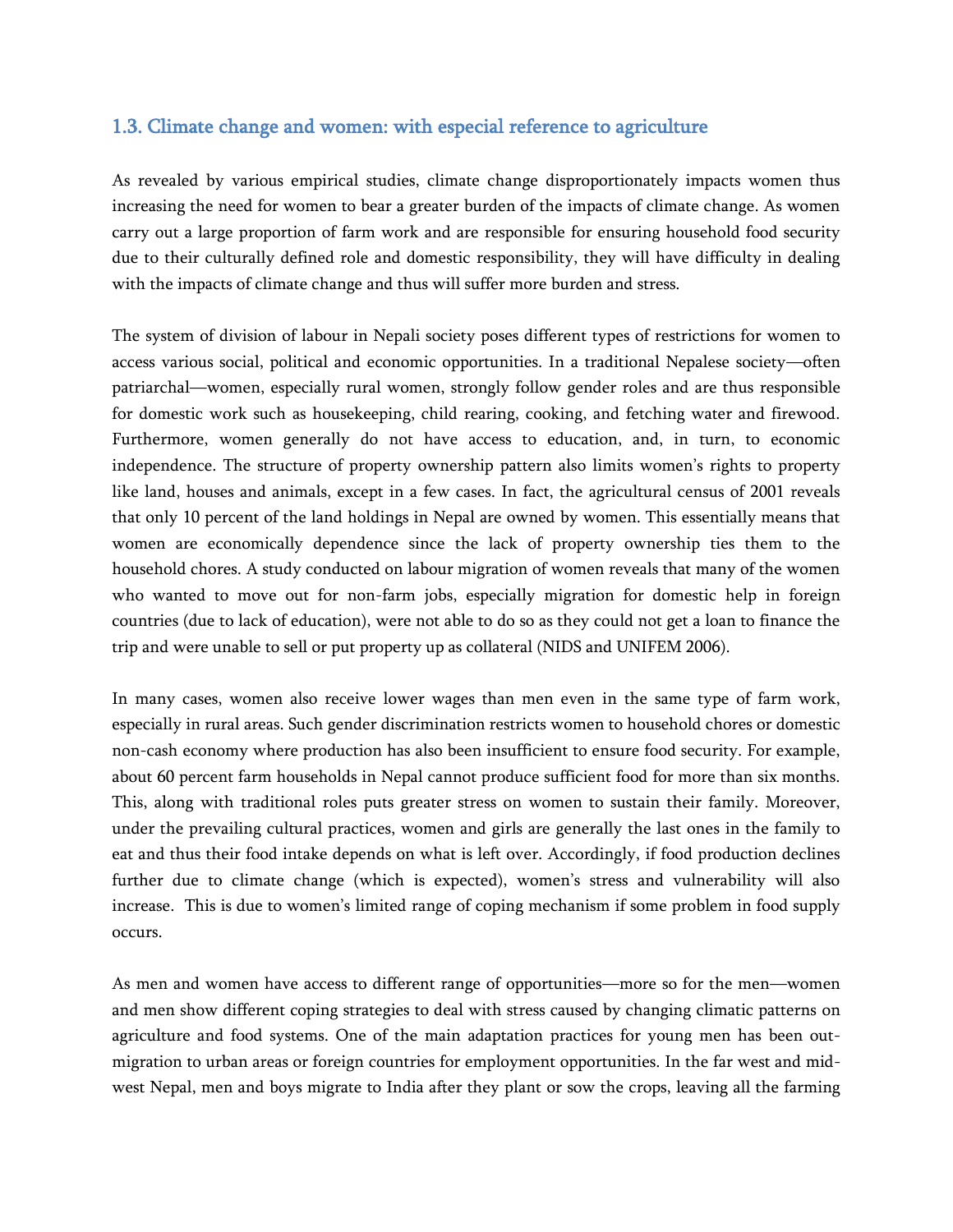responsibilities to the women. In other parts of Nepal, men move out for longer periods, 2-3 years or longer, leaving all the farm and household works in the hands of the women (OXFAM 2009). In such cases, women have started to undertake farming and other activities which were traditionally within the domain of men, for example, ploughing the fields, cutting trees and chopping firewood, masonry work, roofing, etc. (Adhikari and Hobley 2012). In the Terai, men are able to remain closer to home if they move to India, as there is an abundance of agricultural work in India and other parts of Nepal. But the practice of travelling farther distances for work by men of Terai has increased tremendously in the recent years; currently more people from Terai travel to foreign country for work than from other regions. The out-migration of men, partly as a result of climate change, is increasing the workload on women. Moreover, this in turn, has increased the social and psychological stress on women. Today, women not only undertake the traditionally domestic work reserved for them, but also work that traditionally belonged to men. Women are responsible, in many cases, of securing additional income by engaging in economic activities outside the household.

The consequences of climate change, decrease in water for drinking and irrigation and deforestation in particular, results in women walking further for resources like drinking water, fuel wood and fodder. For example, in a study carried out in Baitadi, Surkhet and Dailekh districts, women reported the increased distances they must travel to collect water, fuel and fodder for household uses, in addition to the need to collect water for cattle because rivers and streams are drying (OXFAM 2009). This means that women's workload has increased and is likely to adversely affect their health and welfare of the family, especially those of children and elderly. The study shows that women did not have time to take children to school, or had to withdraw children from school in order to look after their younger siblings and livestock whilst their mothers were out working. A study states that in villages, there is a shortage of men due to the impacts of political conflicts in the past that resulted in men being killed. Climate change further adds to the decrease in male population by the outmigration of men due to unproductive agricultural practices and in search for better employment. This is especially true for Dalit women who are unable to find a suitable male for marriage. Therefore, the disproportionate impact of climate change on lower caste women is concerning. Without the ability to remarry or migrate, it is likely that these women will become increasingly vulnerable to climate change (*ibid*, 17-19).

#### <span id="page-13-0"></span>2. A review of farmers' adaptation practices in Nepal

As discussed above farmers have also developed their own practices to adapt to climate change based on their traditional knowledge and experience. There are also some practices which came through their observation and awareness of new modern practices coming from formal agents of change like research stations, and government and non-government staffs. In the following section, the evidence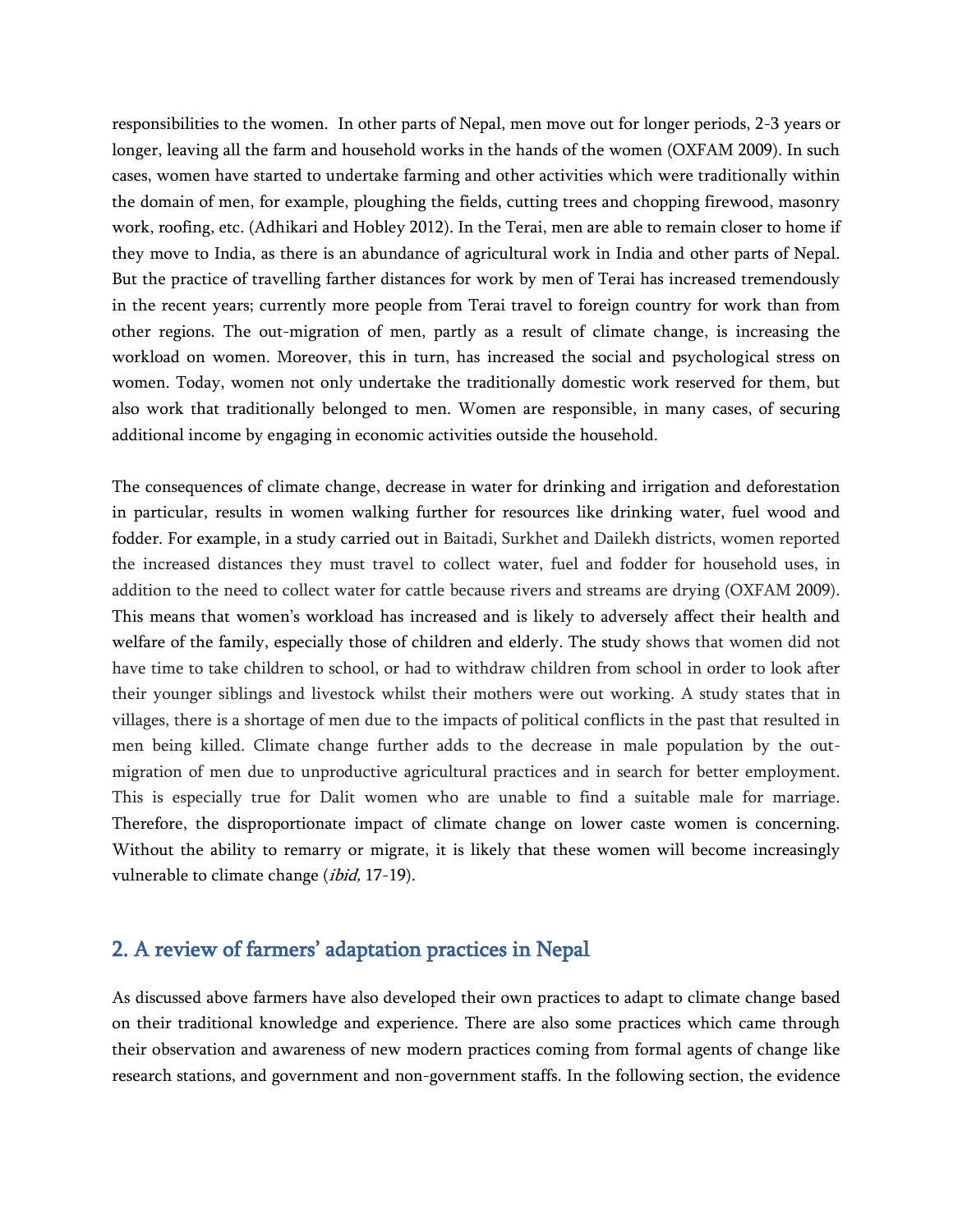based on various studies has been collected, especially to demonstrate what practices were developed in responses to different perception of change.

Studies done across Nepal reveal that farmer have perceived climate change and its impact in agriculture. However, currently there are very few programs, government and non-government alike, that provide support for the farmers to tackle the impacts of climate change (Chaudhary and Bawa 2011; Chaudhary et al. 2011; Charmakar 2010; Manandhar et al. 2011; OXFAM 2009; IPCC 2007; Jodha et al. 2011). The main problems encountered by farmers are related to the impacts of climate change, mainly floods and droughts. Farmers have also experienced lack of government support for infrastructure development. The studies also states that, for the most part, government policies are either absent, or not well communicated to these communities, and that governments do not routinely collect or use information from them to record the status of water availability in their villages. In such situations, farmers have used their own knowledge and initiated adaptive actions/practices, some of which are mentioned below:

- Adapting through technological innovations.
- Changing cropping pattern as per the climatic adjustments.
- Prioritizing the use of organic manure rather than chemical fertilizers.
- Taking advantage of warming and rising of temperature in the higher altitude by mainly growing green vegetables.
- Using indigenous knowledge of environmental clues to help forecast flash floods.
- Using traditional methods to store and preserve food and avoid loss through floods.
- Using time-honoured adaptation strategies such as depending on horticultural crops when cereal crops fail due to floods and droughts.
- Relying on community organizations as user groups and building water-harvesting and distribution structures (also seen in Panchkhal as discussed in the case study of this report).
- Migration as a survival strategy.

The above adaptive strategy also includes farmers' ability to take advantage of warming conditions, especially in the high altitude areas. But, such cases could be very less and may confine to temperate conditions like Himalayan region.

A study in Gulmi, West Nepal revealed that there are increased problems of soil fertility and irrigation management due to climate change impacts (Ghimire 2013). In the study, only 5-10 percent households were financially well-off farmers with irrigation facility to raise nursery, prepare the field and transplant paddy while others rely on the monsoon rains. Climate change impacts in the village led to loss of some local rice varieties which were unable to adjust to the changing environment. Similarly, erratic rainfall and increasing temperatures have promoted the incidence of insects, pests and diseases. A combination of all these factors led to reduced agriculture production in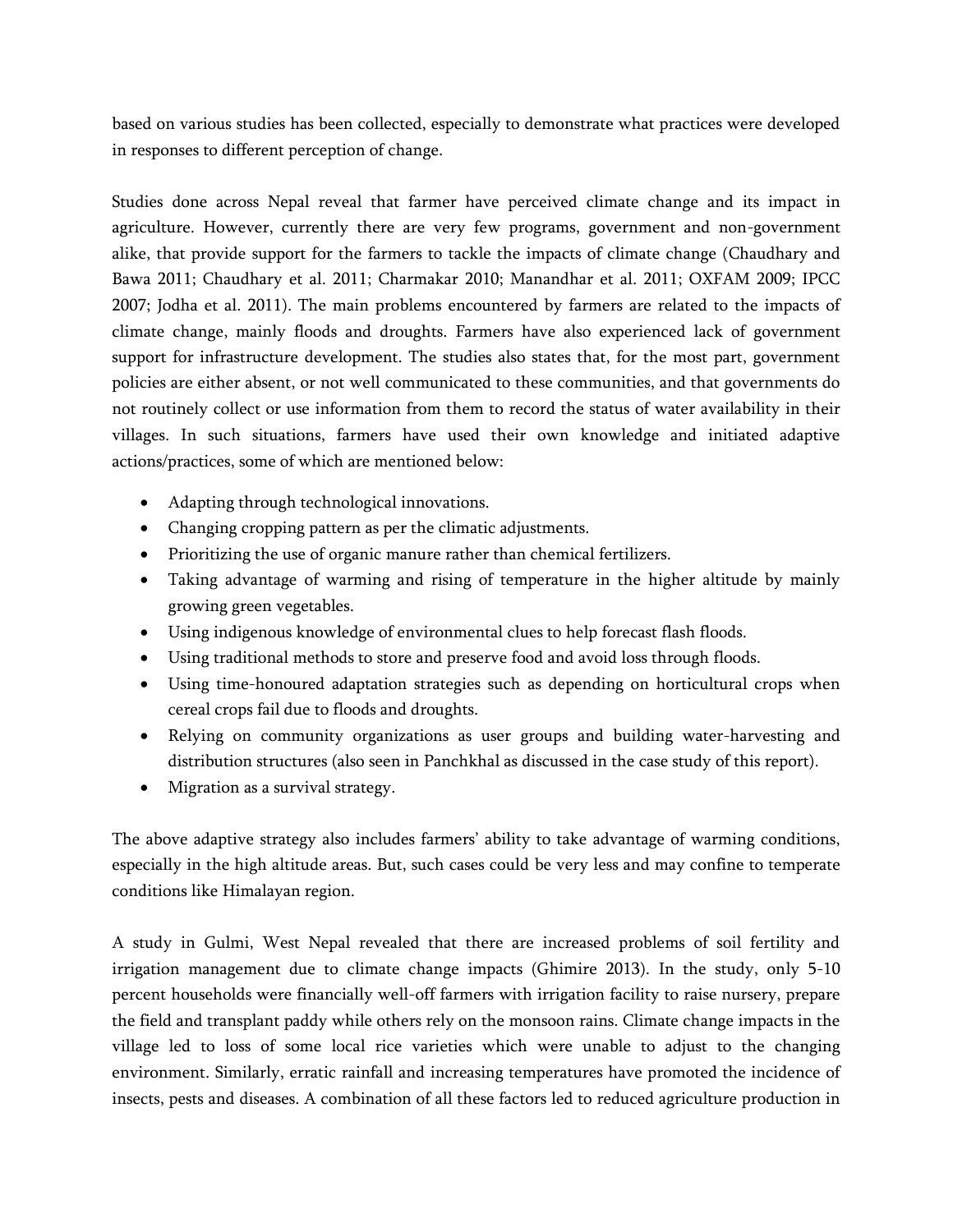the area. In few cases, extreme stress was also reported when all options were exhausted. For instance, in order to adjust to the climatic extremity of drought and late rainfall, most of farmers changed cropping calendar, pattern and planting method. Most of the farmers have slowly shifted to hybrid, less water-requiring and early-maturing varieties. Some farmers are even making adjustments in agricultural practices such as varietal changes, changes in cropping calendar, pattern, planting method, application of pesticide and chemical fertilizers and resource conservation technologies such as zero tillage and surface seeding in both low and upland areas.

Allen (2011) conducted a study on perception of climate change and adaptive strategies farmers have followed by interviewing representative farmers in low-, mid- and high-hill districts of central, west, and far-western Nepal. Farmers stated that:

- Weather patterns have changed over the past 5 to10 years, becoming more extreme and erratic.
- Summer rains are now delayed and last for a shorter period but are more intense than in previous times.
- Prolonged periods of drought, less snowfall at the higher altitudes, and a perceived warming in ambient temperatures were also recorded.
- There was a decrease in the productivity of traditional crops (such as wheat, maize, and rice).
- Crops failing due to drought during the growing stage and intense heavy rainfall later in the season resulting in flattening and flooding of crops that are close to maturity.
- A loss in agricultural production; crop losses of up to 50 percent were attributed to problems of erratic rainfall and increased drought.
- A trend in changing flowering times for fruit trees and other tree species4 causing poor quality in fruits.
- Local drinking water sources drying up by 50 percent (decrease in water).

 $\overline{a}$ 

Under these changing conditions, farmers followed various adaptive strategies. These strategies include: adjusting sowing times; introducing mixed cropping to salvage at least some of their production; introducing new crop varieties; and learning as much as they can when partnering with non-governmental organisations (NGOs) who specialize in helping to introduce improved farming methods (Allen 2011).

Macchi and Choudhury (2011) did an assessment of ninety villages across fifteen districts in Bhutan, India, and Nepal to document community perceptions on climate change and its impact on farming. Their study revealed that farmers were experiencing reduced snowfall and warmer winters, delayed

<sup>&</sup>lt;sup>4</sup> Such as rhododendron, kaphal (*Myrica nagi*), gophi, and cotton tree (*Bombax ceiba*), apple, peach, mango, plum, orange, and wild pear flowered two months earlier than in previous years.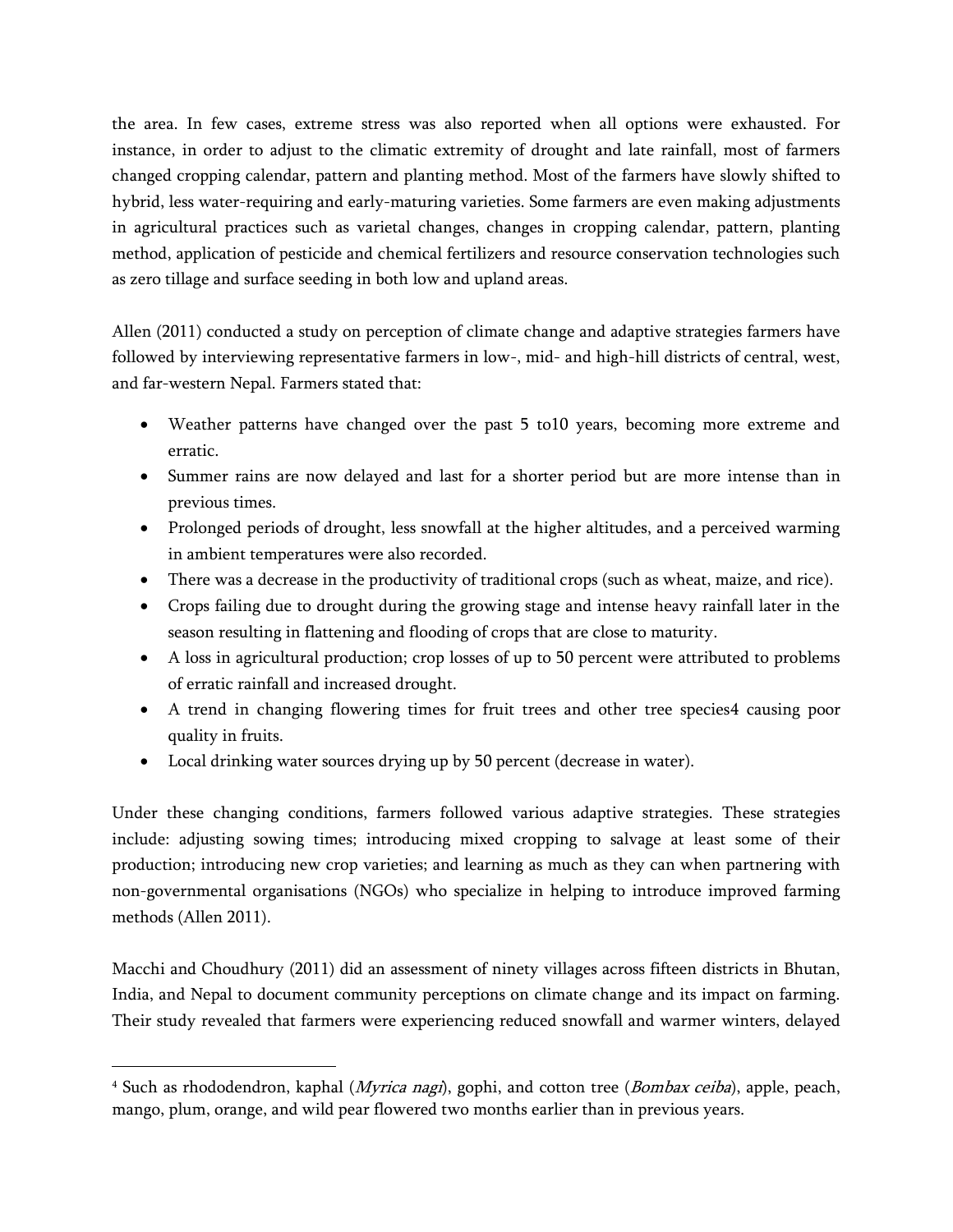and erratic rainfall during the rainy season followed by prolonged dry periods, and out of season flowering (in some cases twice a year) of fruit trees. As a means of adaptation, the farmers adopted crops that had a market demand to diversify their cash generation options. As a result, cereal crops were being replaced rapidly by crops that offered potential opportunities for cash returns. Therefore, seasonal vegetables and spices, such as ginger and turmeric, were rapidly becoming important crops. There was also a shift to horticultural crops, particularly fruit crops, as an important cash generation option.

Unfortunately the greater impacts of climate change are felt in areas that already suffer from food security problems. For example, far-west and mid-west regions in Nepal are known for less food production and lack adequate food security, mainly due to their dry condition, i.e., they receive less rain. In such areas, the impact of climate change is higher. Studies done in far west reveal such problems arising from climate change and some of the problems faced by farmers in the area are stated below (Synnott 2012; OXFAM 2009):

- Change in rainfall patterns and rain distribution it either does not rain at all or it rains very heavily. Correspondingly, monsoon does not arrive when it is expected and is more irregular.
- Due to delayed monsoon rice plantation is delayed and production decreased.
- Drought frequency is increasing while springs are drying up.
- Over the last 10 years, water level in the local aquifer has decreased from about 20 feet to about 50 feet.
- Fruits are now maturing more quickly. Rice, wheat, and other crops are maturing 15-20 days earlier.
- More landslides and riverbank erosion are occurring, rivers are becoming wider.
- Small farmers are not able to fortify their land and house.
- New types of insects and diseases are damaging crops.
- Deforestation has increased over the last 10-20 years.
- Production is too low to feed the household for the entire year.

Despite the many problems farmers have observed, they have adopted new practices to cope with them and derive livelihoods. Some of these adaptive strategies that the above-mentioned studies found were:

- changes in the timing of planting in order to cope with the climate variability;
- increasingly turning to irrigation for planting crops by taking turns;
- growing desire for storing rain water through rainwater harvesting system and using ponds for collecting water;
- increase in seasonal migration, although it was occurring since generations;
- families selling assets such as gold when they need extra cash to purchase food; and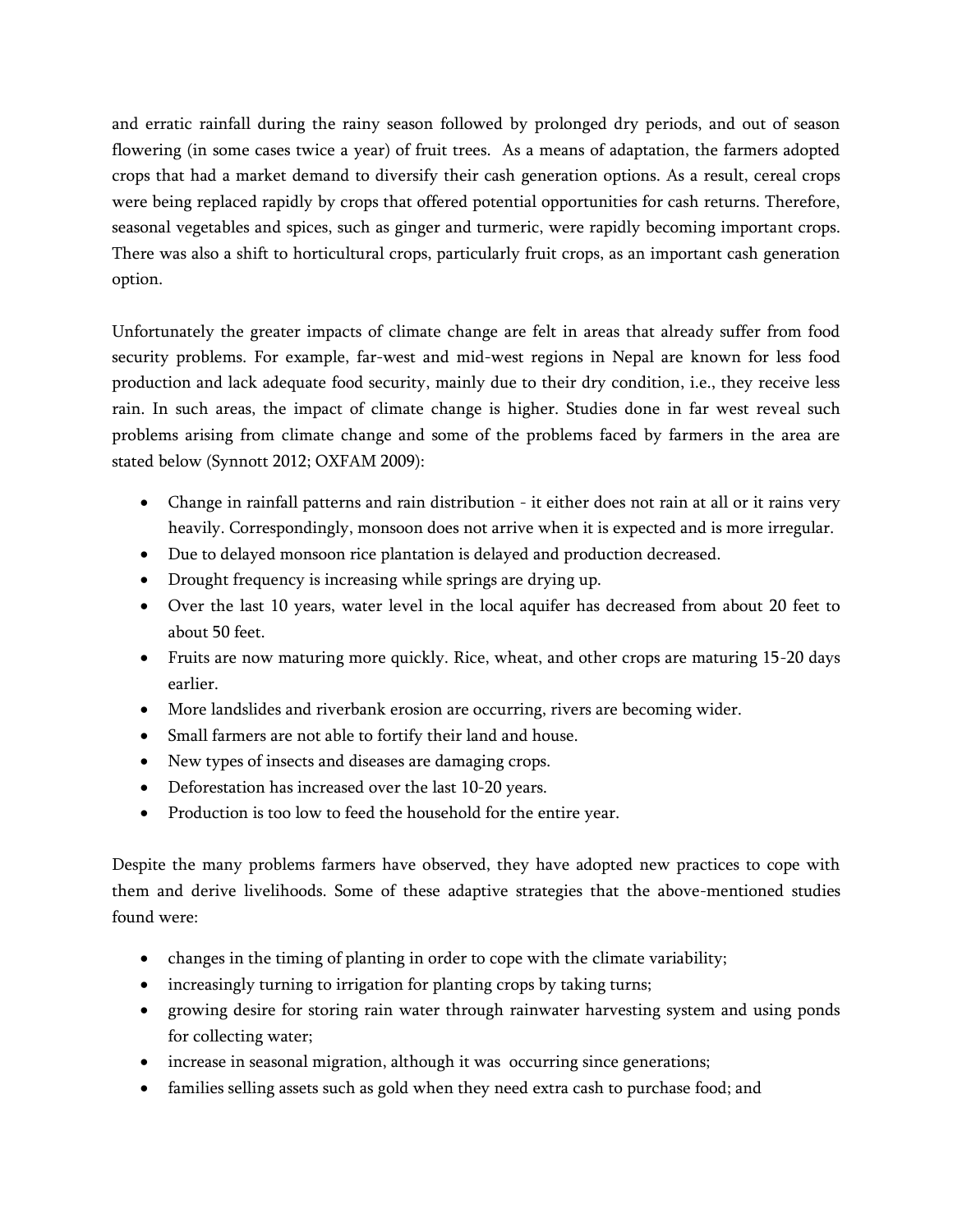exploring the potential growing practices of more sources of food—both cultivated and uncultivated.

A comprehensive survey by OXFAM (OXFAM 2009, 9-15) on the impact of climate change and coping mechanisms followed by farmers in the mid-west and far-west areas of the Nepal showed several consequences of climate change that farmers have observed. These were:

- warmer, drier winter and lack of winter rain and snow;
- unpredictable monsoon, seasons changing and rainfall more intense;
- destruction of crops from intense 'cold waves' in the Terai resulting in a decline in crops and food security;
- rivers becoming drier leading to difficulty in washing, irrigation, and livestock feeding;
- flood and inundation becoming more common in Terai;
- changing crops from grain crops to vegetables for selling and home consumption;
- opting for crops that can be quickly harvested and require less water, e.g. choosing vegetables over rice and wheat; and
- improving water management (e.g. catchment management, re-use of water and rainwater harvesting).

Considering the impact of climate change, simple practices are increasingly becoming popular, including among others:

- building small ponds or installing rainwater tanks to collect rainwater for consumption and to irrigate kitchen gardens;
- construction of check dams and reforesting catchment areas for recharge of water system;
- income diversification by shifting to non-agriculture income through small business enterprises and animal rearing;
- using caste-specific old skills like tailoring, pot-making, basket-weaving and other cottage industries;
- regeneration of savings and credit schemes to regenerate livelihood assets such as rearing of goats;
- preference for small animals like goats because of shortage of feed and fodder; and
- following harsh coping strategy (by most vulnerable) like skipping meals, consuming less, consuming seed stock, sale of assets (such as livestock) and migration in search for work.

The above study clearly shows that farmers in Nepal have adopted different measures to cope with the impacts of climate change. Most studies concur that farmers have changed cropping patterns, and used various measures like income diversification, using organic manure, preferring small livestock like goat compared to larger animals, and managing water stress through efficient use of irrigation.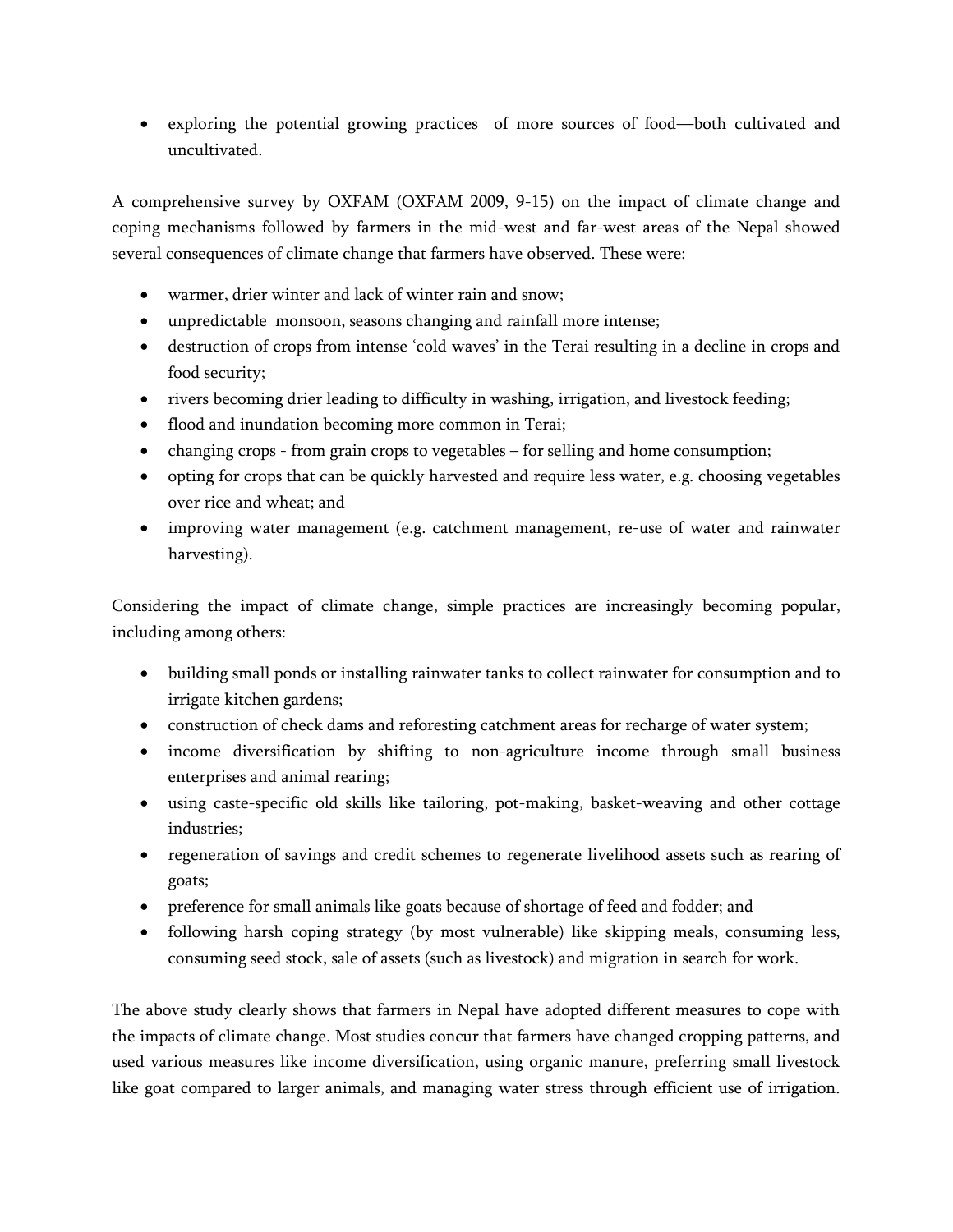But again, the adaptation pattern is much contextualized and thus, differs from location to location because of the diverse nature of resources and different magnitudes of climate change impact.

| Change                                                         | Sector             | Impact                                                                                                                                                                                                                                                 | Intervention example                                                                                                                                                                                                                   |
|----------------------------------------------------------------|--------------------|--------------------------------------------------------------------------------------------------------------------------------------------------------------------------------------------------------------------------------------------------------|----------------------------------------------------------------------------------------------------------------------------------------------------------------------------------------------------------------------------------------|
| Increase<br>in<br>temperature                                  | Agriculture        | Altered cropping seasons<br>Increase evapotranspiration<br>Increase in irrigation water<br>requirements<br>Heat stress on crops and livestock                                                                                                          | Introduction of short cropping varieties<br>Diversification of crops<br>Introduction of heat/moisture tolerant<br>seed varieties<br>Increase soil organic content/low tillage<br>agriculture<br>Water saving crop management practices |
|                                                                |                    |                                                                                                                                                                                                                                                        | Tree planting to provide shade and fodder<br>for livestock                                                                                                                                                                             |
| Increase<br>in<br>temperature                                  | Water<br>resources | Increase in glacial melt, snow<br>melt impacting river flows<br>Increase in water requirements<br>and/or reduced water availability<br>Formation of glacial lakes leading<br>to outbursts in longer run<br>Reduction in availability of fish<br>stocks | Introduction of water storage methods<br>Water conservation<br>Monitoring and early warning systems for<br><b>GLOFs</b><br>Conservations of coastal mangroves and<br>other vegetation                                                  |
| Changes<br>in<br>rainfall<br>patterns<br>and/or<br>seasonality | Agriculture        | Increased run off/soil erosion<br>Farmers uncertain when to<br>cultivate, sow and harvest<br>Crops damaged by unseasonable<br>heavy downpours<br>Reduction in agricultural seasons                                                                     | Appropriate, accessible, and reliable<br>seasonal and weather forecasts<br>Crop diversification and crop mixing<br>Livelihood diversification<br>Crop insurance<br>Floating gardens during times of<br>inundation                      |
| Changes<br>in<br>rainfall<br>patterns<br>and/or<br>seasonality | Water<br>Resources | Shift in monsoon season<br>Erratic/intensive rains<br>Reduced water recharge<br>Increased frequency/severity of<br>floods<br>Increased frequency/severity of<br>droughts                                                                               | Rainwater harvesting at household level<br>Checks on dams, plantations<br>Improved drainage<br>Protected/raised food, water and<br>sanitation<br>Community water management<br>committees                                              |

<span id="page-18-0"></span>

Source: Review of Climate Change Adaptation Practices in South Asia, Oxfam Research Report, November 2011. Page 27.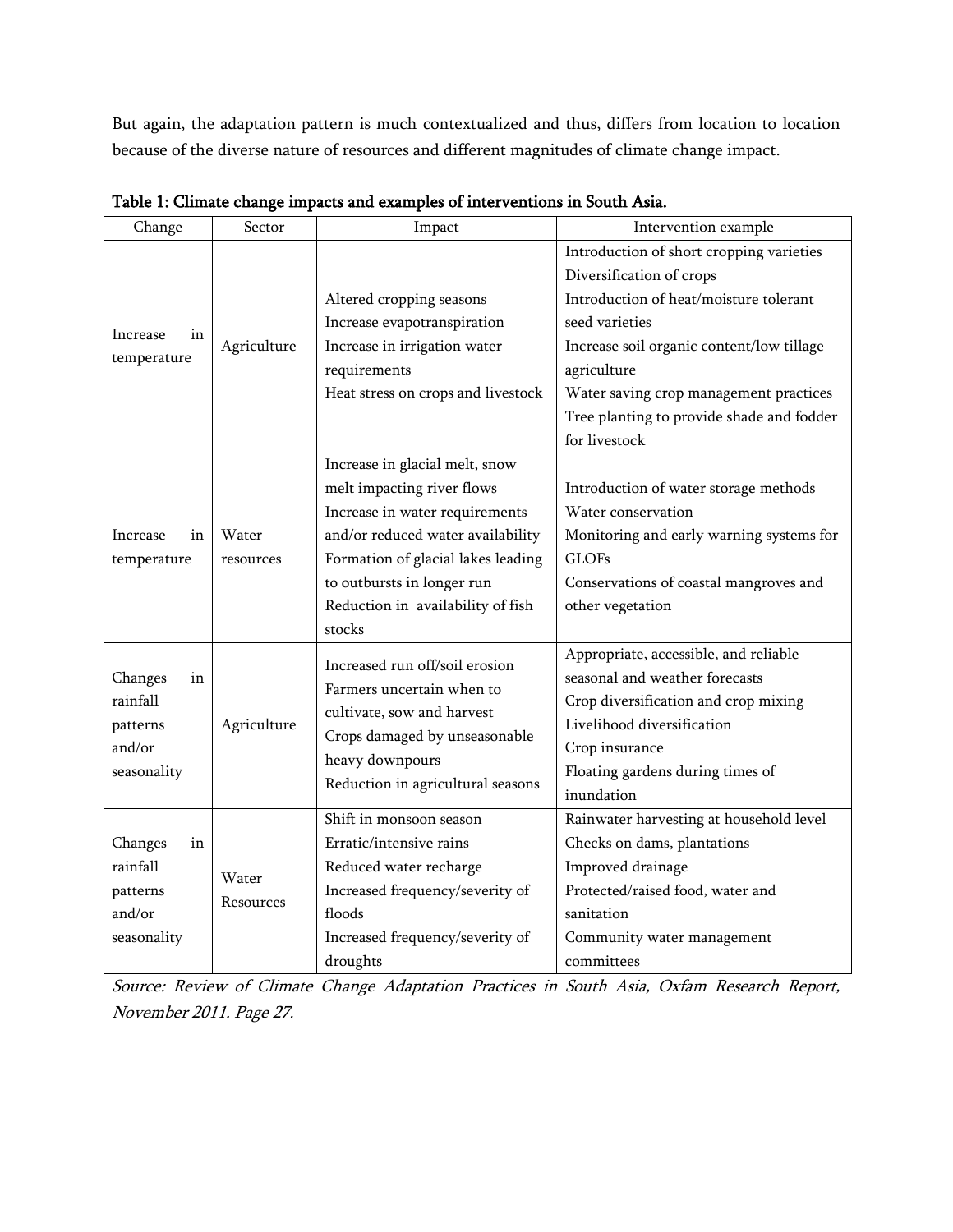# <span id="page-19-0"></span>3. Case studies:

Three case studies have been presented here briefly to illustrate how farmers have perceived climate change and adapted to them.

# <span id="page-19-1"></span>Case Study 1: Adapting to and using climate change for cash crops production—A case of Mustang

Due to its location in the Himalayan belt, Mustang district is one of the highly impacted districts in terms of climate change impacts. For example, average rainfall in Mustang almost doubled in 2051-62 (450ml) as compared to 2040-50 (250ml). A sudden rise in temperature was also observed where in 2040-50 the maximum temperature was 21-22 degree Celsius but currently it is 25-26 degree Celsius.

Discussions with elderly people of Mustang clearly revealed that they have seen less snowfall in recent times. In Tetang, Mustang for example, all the consulted communities responded that they used to have heavy snowfall 5-6 times during the winter but currently the occurrence of such snowfall has decreased to only once or twice a year. This has significantly reduced the unbearable winter chills and minimized the trouble of clearing the snow from rooftops and trails. But on the other hand, reduced snowfall—the main source of water supply—has contributed to water shortages which in turn have adversely affected agriculture production. In addition, severe water scarcity could force the communities to abandon their settlement.

In lower Mustang, especially in areas below Kobang, temperature increase has been significant and there has also been more rainfall. Although these changes have been perceived positively by the people, they have also realized its negative impacts, mainly on apple farming; the increase in rainfall and moisture in the air has been causing diseases in apples. Similarly, apples have not been getting the type of texture and colour in the skin that was seen in the past. The result has been the decline in apple production, and farmers have started destroying their apple orchards.

## <span id="page-19-2"></span>Adaptive practices:

 As an adaptive practice to the changing climate, there has been a shift in apple farming from lower to higher altitudes. Although climate change has affected apple farming in the lower region of Mustang, the overall apple production in the region has not declined due to the increase in production by farmers of the upper region, especially up to Muktinath. The changing weather pattern has made the lower region less suitable for apple farming and the higher altitudes that used to be produce very little apple due to the cold weather are not considered suitable. However, the incidences of diseases have increased. Fortunately, farmers have been able to counter the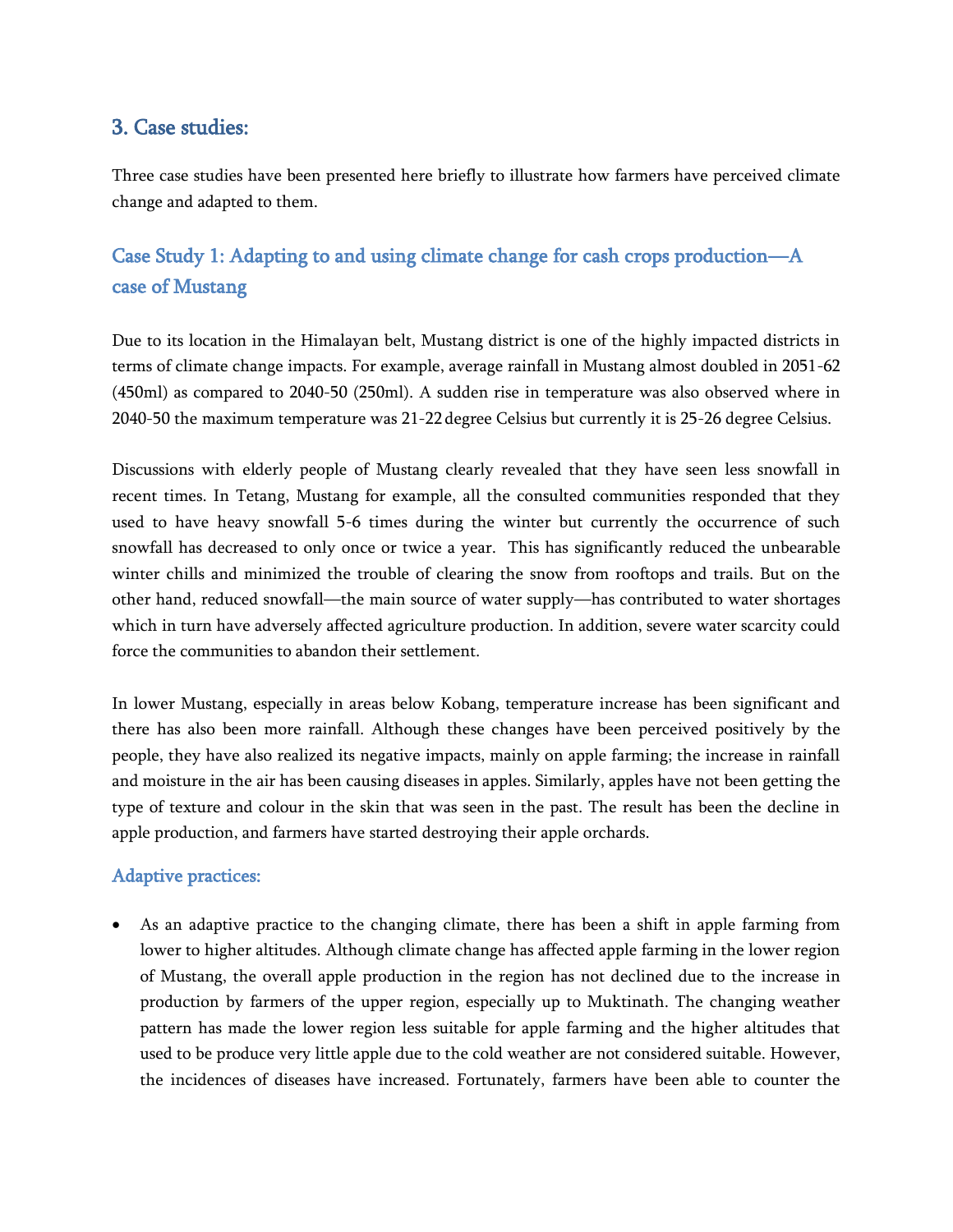problem of diseases through the application of organic pesticides they prepare from a concoction of various herbs grown locally.

- Farmers in the higher altitude, which used to depend more on livestock and trade, are now developing apple orchards and nursery farms.
- Farmers in lower Mustang are now increasingly turning towards production of green vegetables like cabbages, cauliflower, cucumber, chilli and tomatoes in open gardens. This form of farming is slowly replacing apple farming. Vegetable farming has been done in open garden as well as through the practice of a greenhouse (plastic green house) (see picture). Green vegetable farming is also seen in Muktinath, whereas in the past, it was impossible to grow vegetables in open gardens due to the cold temperature.
- To cope with the shortage of water, a practice of constructing small ponds for water storage is growing.
- The local institution of *Subba* is more strict and functioning well in Mustang villages, especially in lower Mustang. This institution is taking more interest in water management, water rationing and developing ponds for water storage.

# <span id="page-20-0"></span>Case Study 2: Jhiku Khola Watershed—A case of adaptation to water crisis

Jhiku Khola watershed, termed as the vegetable bowl for Kathmandu, is also affected by the growing water scarcity possibly due to climate change. This water crisis has several consequences in farming, raising livestock and maintaining household livelihood activities by the farmers, resulting in the whole local livelihood system being disturbed. A common sight when you travel to Jhiku Khola, mainly the Panchkhal valley, is of villagers carrying empty water pots or long lines of empty water pots awaiting their turns for a rationed quantity (measured by water-pot) of water. Another strange sight is of people carrying kerosene jerry cans to run water pump to irrigate their fields, even in the middle of monsoon.

Previously there were a large number of natural springs and old wells for drinking water and for irrigation in the area. Some of these natural springs (*muls*) were permanent, while others supplied water for both longer and shorter period of time. Currently, even those natural sources that supplied water year round have dried. In monsoon, streams like Jhiku Khola used to over flow, but today it looks dry not only in the winter or dry season but also in the monsoons.

#### <span id="page-20-1"></span>Adaptive practices:

Farmers in the area have adopted different water management practices to deal with the growing water crisis in Jhiku Khola watershed. Some of them are listed below: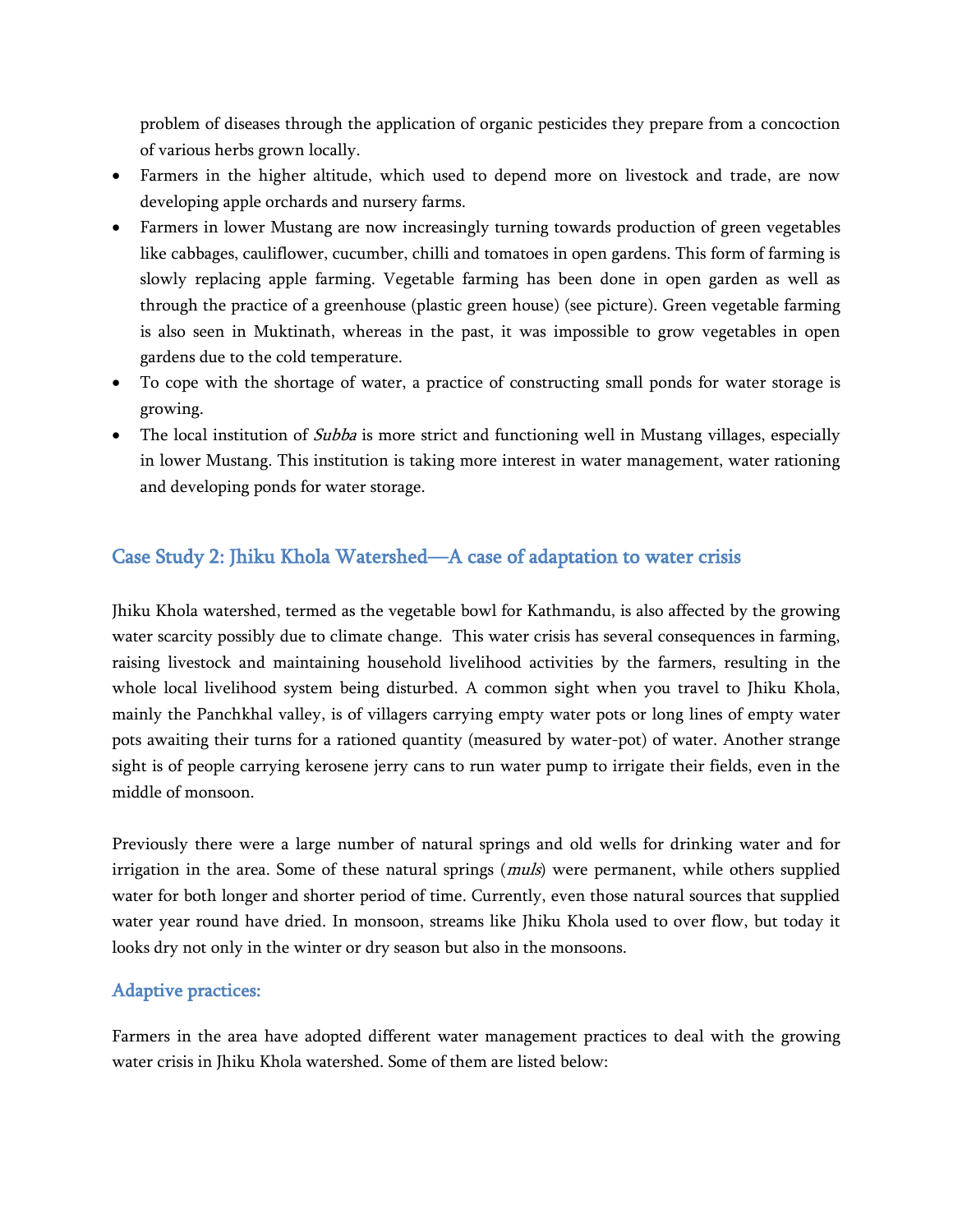- New informal institutions have evolved to ration and regulate well water for drinking. For example, people now completely control access to well water which was previously freely accessible to the public. Five years ago, there were two windows in the wall structure constructed to preserve the well and people could dip their water-pot through the windows. But with the increasing water shortages, one of the windows was blocked. The only remaining window is now accessible just for 2 hours in the morning and evening, and the key to the window is rotated within different households in the community. This is an example of new informal institution that has been created to adapt to severe water crisis.
- People have dug private wells; though this has implications for long-term sustainability of water supply, the wells has partly helped in relieving the current problem. Water has become a scarce commodity and people do not waste it. They always lock their wells and use it only when needed.
- There is a shift towards the use of more organic manure (compost) in the field as farmers know that it helps to retaining moisture. This area was known for heavy use of chemical fertilizer, and this made the land/soil unhealthy and dry. Realizing this, farmers started using more compost and making compost at home.
- Farmers have started developing rainwater collection system at their homes, and bio-gas has also been developed through support from the government.
- People have started developing ponds in the river bed (which has become dry) where water that has seeped is collected. This water is pumped to the field to irrigate paddy as well as vegetables.
- Water crisis was considered a main problem by women more than men, thus their strategies for coping also differed. While men preferred to migrate as a response to decline in income opportunities within the village, women were favouring rationing and judicious use of water, and increasing the sources of water through wells, government piped water distribution, and irrigation system.

## <span id="page-21-0"></span>Case Study 3: Living with floods in West Rapti River in Banke

Villages located near the banks of the West Rapti River are very prone to flooding. Almost every year they are inundated. It is difficult to say exactly how much of this is caused by climate change or other factors, but it can be argued that climate change is also a contributing factor. The most affected villages are Betahani, Holiya, Binauna and Phatepur. The impact of flooding goes up to Nepaljung city. The increased frequency of flooding in recent years together with poor institutional setup to deal with the problem has severely affected people in the region. As in other disasters, marginalized groups like landless, women, children and elderly are mostly affected by such events (see pictures).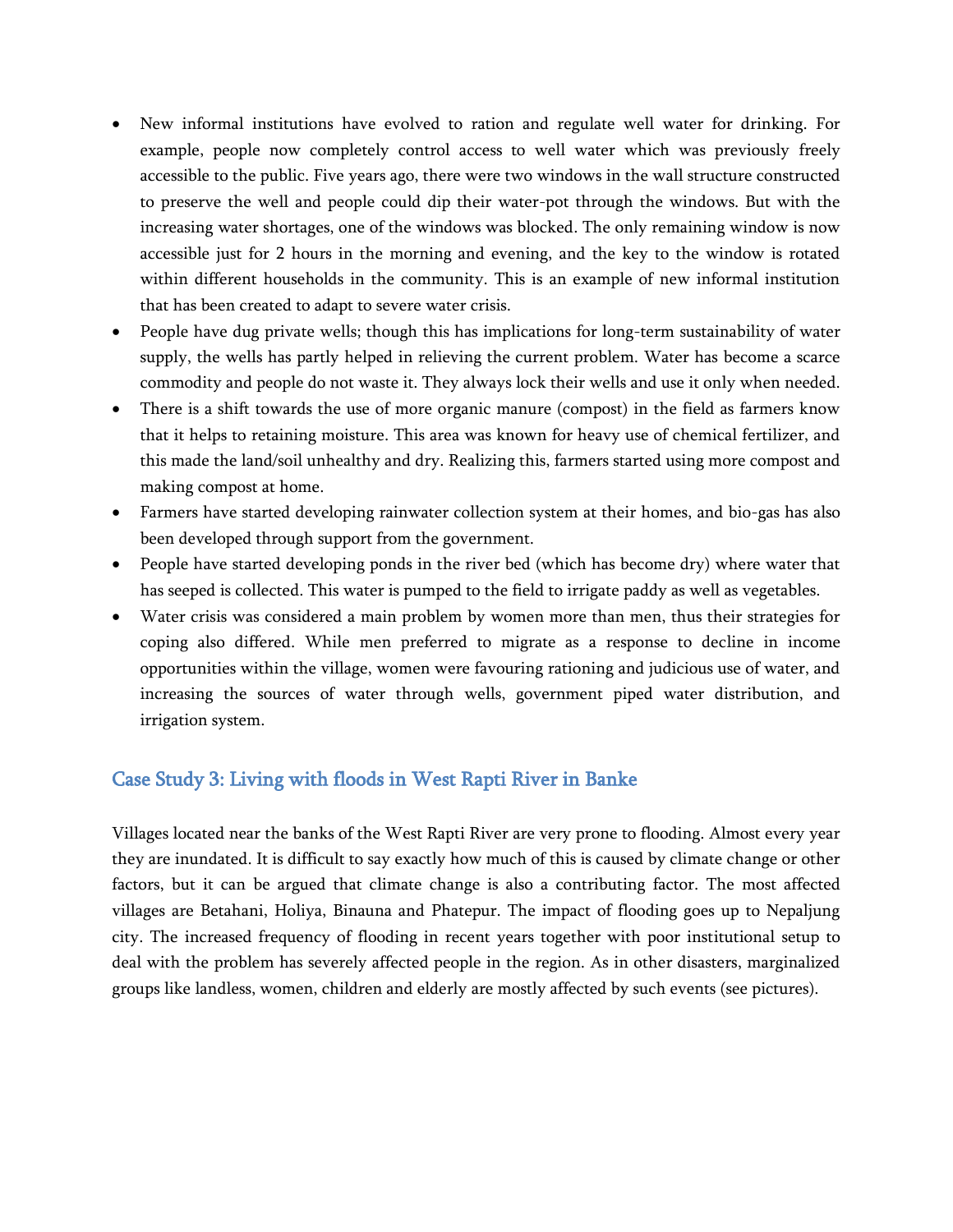# <span id="page-22-0"></span>Adaptive practices:

- Farmers have built small mud thatch houses to store things like food in a raised platform. They also hang their belongings like clothes on the roof in their house (see pictures). So, even in cases of flooding they do not have move their food stock and personal belongings and it remains dry.
- Building small house with bamboo structures.
- Emphasizing vegetable farming and having irrigation facilities like hand-pump or leg-pump (see picture).
- Emphasizing animal husbandry (mainly raising buffaloes) for milk production. During flooding, buffaloes could be more easily saved than other animals, they could protect themselves also (see picture).

# <span id="page-22-1"></span>4. Sharing of climate change adaptation practices across South Asia:

There are two ways for sharing adaptation practices in South Asia. The first one is through informal mechanisms which have been taking place since a long time ago, and this comes from personal contacts and communication, along with travel and migration of people between the countries. However, the extent of how this form of sharing has helped farmers' share their adaptation practices across the countries has not been properly documented or explored. The presence of similar traditional practices across the region could well be attributed to this informal transfer of technology.

The second way of cooperation is more formal and directed by different state agencies (for example government research and extension organizations) or other semi-government agencies like NGOs and INGOs, civil societies and private sector. Although these agencies often stress the need for such cooperation in their policies to address the impacts of climate change, the extent of cooperation, has not been properly documented.

It is also difficult to differentiate which adaptation practices have resulted from informal cooperation and/or planned co-operation. For example, some of the adaptation practices (table 2) followed in South Asia must have been shared because adaptation practices followed by Nepali farmers are similar to those in other countries. Although most of these shared practices described in the table come from planned intervention, some are also developed by Nepali farmers autonomously.

# <span id="page-22-2"></span>4.1. Informal mechanisms of cooperation

As there is no proper documentation or research on the sharing of adaptive agricultural practices within South Asian countries, much of the information presented comes from anecdotal sources and personal experiences.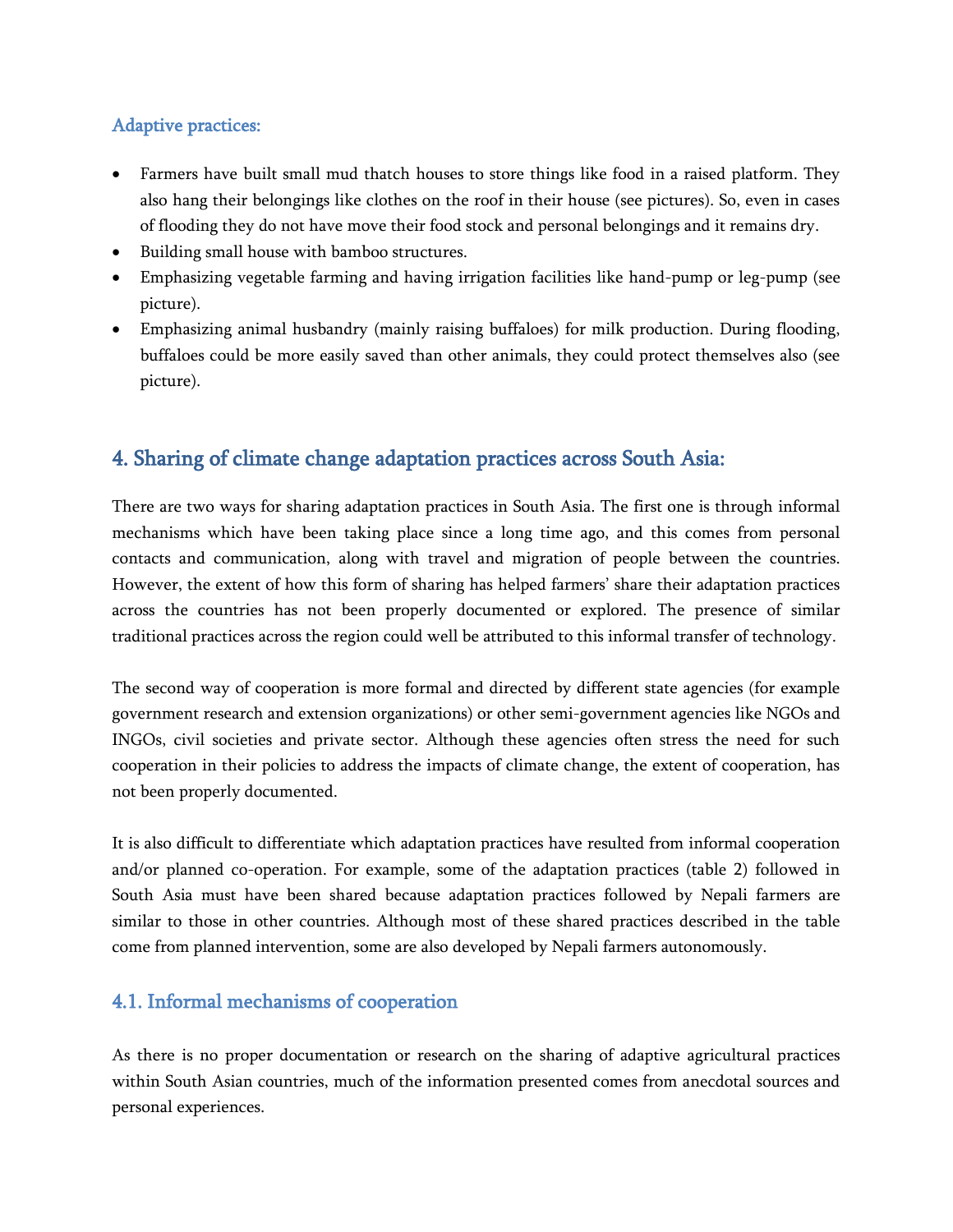The long history of human settlement in South Asia<sup>5</sup> and mobility of people across the region has led to similar farming systems in different geo-physical conditions. On the other hand the wide diversity in natural resources for agriculture and the presence of diverse cultural practices has also led to different farming systems within the region. The observed similarities in farming practices in the region can be attributed to mobility of people, their frequent interaction and exchange of seeds and experiences. For example, studies have shown that agricultural practices commonly observed in many traditional farming systems in Nepal and India are instrumental in avoiding various risks and in achieving stability in the farming system in the aspects of yield stability, maintaining soil fertility, and attaining a constant supply of human and animal food (Jodha, 1981; Subedi et al. 2004; Sthapit, Rana, Eyzaguirre & Jarvis 2008; Sunwar 2003).

Another study from Nepal has shown that farmers with limited disposable income grow a wide range of perennial and annual plants (up to 123-131 plant species) in their home gardens, which provides wide range of food and nutrients for the family. This biodiversity within the home garden also means that it is an important reserve of on-farm plant genetic resources. It is assumed that exchange of practices among the farmers of Nepal and India must have occurred for the development of such diverse, integrated and mixed farming system, which seems suitable for adapting to climate change impacts. However, the slow introduction of mono-cultural practices in these regions have compromised the ability of farming systems to cope with existing weather fluctuations and other perturbations in the system, leaving the countries vulnerable to climate change.

Even currently the interaction and mobility of people in the region is high, especially across Nepal and India due to open borders. This interaction between farmers has also taken a more formal structure through the involvement of government and other agencies facilitating these interactions. However, as stated earlier, it is difficult to objectively analyse these interactions because of lack of research or documentation of these practices.

# <span id="page-23-0"></span>4.2. Formal cooperation for sharing of agricultural practices (for adaptation to climate change)

Cooperation seems to have taken place at different levels and in various forms between Nepal and other South Asian countries:

1) civil society (community) cooperation;

 $\overline{a}$ 

2) NGO cooperation (directly or through INGOs);

<sup>&</sup>lt;sup>5</sup> South Asia here refers to what is generally known as eight countries, including Afghanistan, included in SAARC.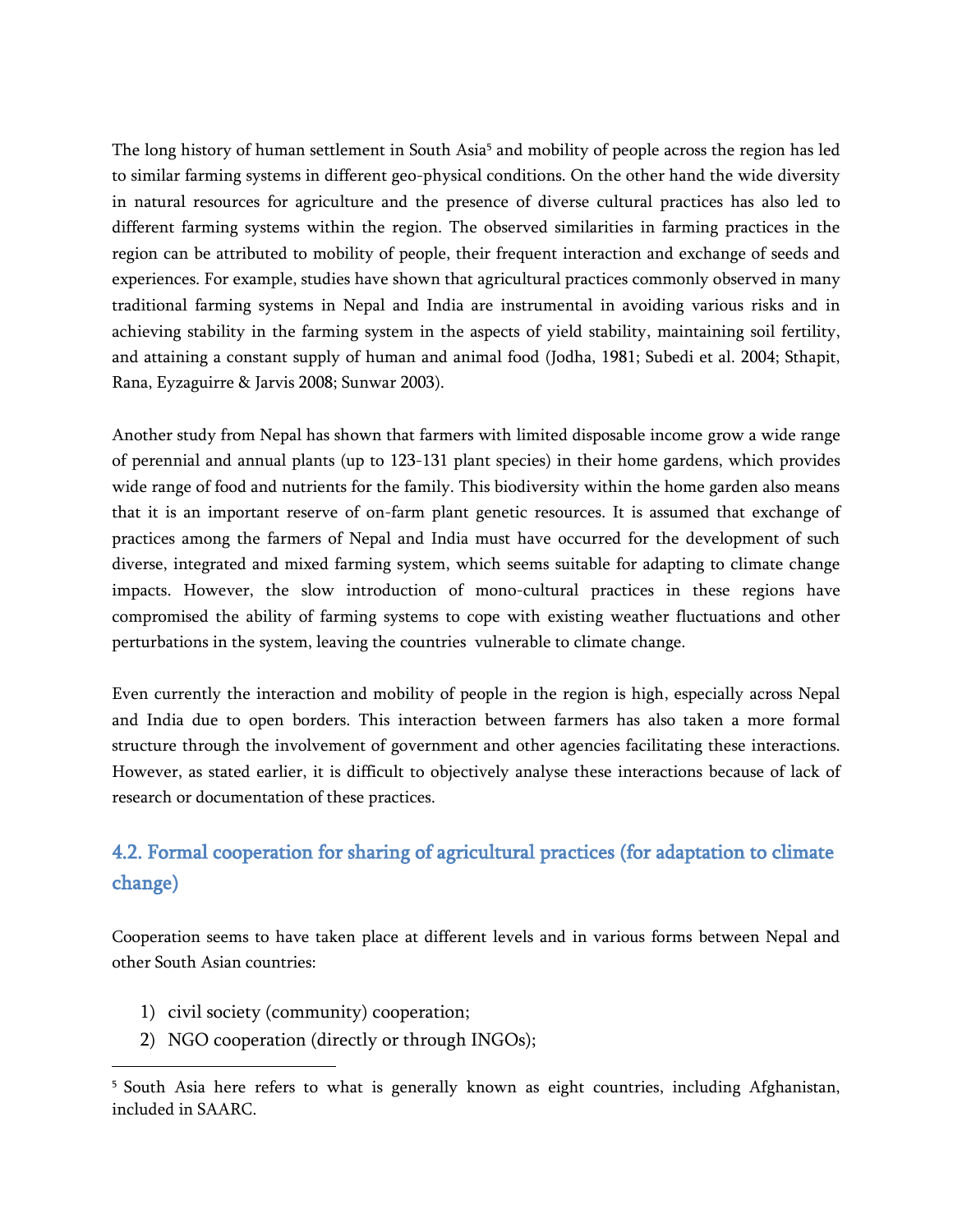- 3) private sector agencies (trading partners, etc.); and
- 4) cooperation between state or semi-state agencies.

Cooperation between civil societies has taken place, more so now than in the past; farmer visits organized by farmers' associations can be taken as an example of such cooperation. For example, Indian and Bangladeshi farmers involved in conservation of local seeds through community seed banks have visited Nepal to understand how these seed banks works, and vice versa. However, due to lack of resources and proper documentations, only anecdotal information is present for illustration.

NGOs have played an important role in promoting cooperation in this area by having a great deal of interactions among organizations working in climate change and adaptation practices. Table 2 illustrates some of the common adaptation practices in South Asia promoted mostly by intervention from NGOs and INGOs. The role of INGOs is bigger in this context as they launch and implement similar projects in different countries keeping in mind the local context. These INGOs have also helped in bringing together experts and farmers to share their experiences. For example, a new initiative to share information on climate change adaptation practices in South Asia is expected to encourage farmers, scientists and policy makers to share effective ways of dealing with the impacts of global warming. Consultative Group on International Agriculture Research (CGIAR)'s program on Climate Change, Agriculture and Food Security (CCAFS) in South Asia<sup>6</sup>, consists of a global network of research bodies, with the aim of sharing all available data and scientific analysis on projected changes in climate, observed and expected impacts on agriculture, and best practices for adaptation. CCAFS has in fact launched a "learning platform" to improve communication and share knowledge, which it hopes will bolster the region's agricultural resilience, improve food security and help reduce the carbon footprint of the agriculture sector. The aim of the program is to develop climate-smart villages by providing them access to the internet. This project has been initially implemented in India and Bangladesh to help farmers share best practices being implemented. The project is also expected to promote dialogue by organizing meetings, seminars and panel discussions, bringing policy makers, scientists and farmers together.

Private (business) sector is also responsible for bringing various practices and technology (know-how) or technology-products that helps in CCTT (climate change technology transfer). In Nepal they are mainly responsible for introducing seeds, and know-how machineries. Most of these seeds and technologies come from India due to the country's involvement in greater innovations of modern technology as compared to other countries in South Asia. Improved seeds of wheat and rice were developed long ago in India and were supplied through private agencies to Nepali farmers. Similarly, agricultural tools including tractors come mainly to Nepal from India through private channels. A large quantity of hybrid seeds along with various agro-chemicals and machinery also comes to Nepal

 $\overline{\phantom{a}}$ 

<sup>6</sup> http://www.scidev.net/global/policy/news/south-asia-gets-climate-smart-learning-platform.html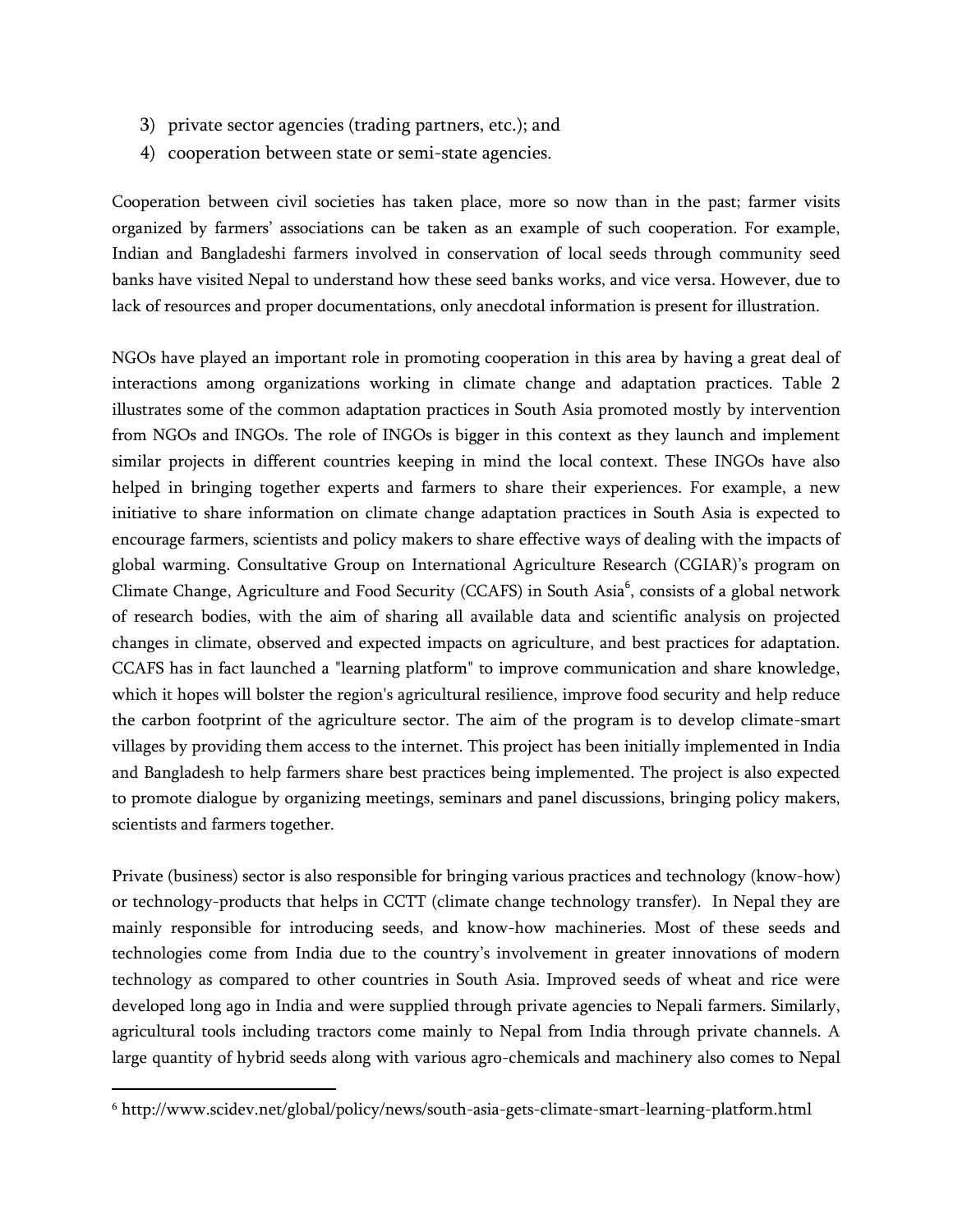from India. In recent times, organic fertilizers and pesticides have also come from Indian companies through private sector. However, hybrid seeds that come to market through private sector have adverse impact to local biodiversity and have made farmers vulnerable to climate change.

At the government level, policies on cooperation have often been formulated. For example, SAARC has recognized that climate change is a threat and included it in its agenda since a long time ago. SAARC was concerned on environmental issues since 1987 and formed a commission to study the protection and preservation of the environment and developed the Kathmandu Declaration. In its later summits, climate change has appeared as a serious issue. Similarly, cooperation among the countries has been emphasized as an important step to tackle environmental issues since the Male Declaration in 1990.

The issue of co-operation, at least on rhetorical level, was also seen in the seed sector. For example, in the Fifth SAARC Summit held in Male in November 1990, a decision was taken to extend cooperation for the exchange of expertise in genetic conservation and maintenance of germplasm required for the conservation of biodiversity as well as further development in seed quality, and this was important in the context of climate change. The Sixteenth SAARC Summit (2010) agreed to promote cooperation for a regional seed bank in South Asia, and in the Seventh SAARC Summit (2011) countries signed the SAARC Seed Bank Agreement and the Framework for Material Transfer Agreement.

The major objective of the Seed Bank was to provide regional support to national seed security efforts, address regional seed shortages through collective actions, foster inter-country partnerships and act as a regional seed security reserve for the member states of SAARC. Meanwhile, the Framework for Material Transfer was to facilitate supply/exchange of seeds for common varieties among the member countries to ensure food security in the region. This transfer has to be done in accordance to the existing laws, regulations and guidelines of SAARC member states, and the International Treaty on Plant Genetic Resources for Food and Agriculture (ITPGRFA). The issue of co-operation on seeds is important in the context of climate change adaptation. Farmers have understood the issue and followed practices for seed conservation through community seed banks as well as through planned interventions (Adhikari 2012a; Adhikari 2012b).

In case of climate change, Dhaka Declaration on Climate Change and SAARC Action Plan on Climate Change (2008), and Thimphu Statement on Climate Change (2010) [which discussed ways to jointly fight climate change and establishing an inter-governmental expert group on climate change] are noteworthy steps for regional co-operation. SAARC mechanism would provide capital for projects that promote low-carbon technology and renewable energy, and establish a Low Carbon Research and Development Institute in South Asian University. It is difficult to analyse how far these cooperation statements have been formulated into programs at the national and regional level, and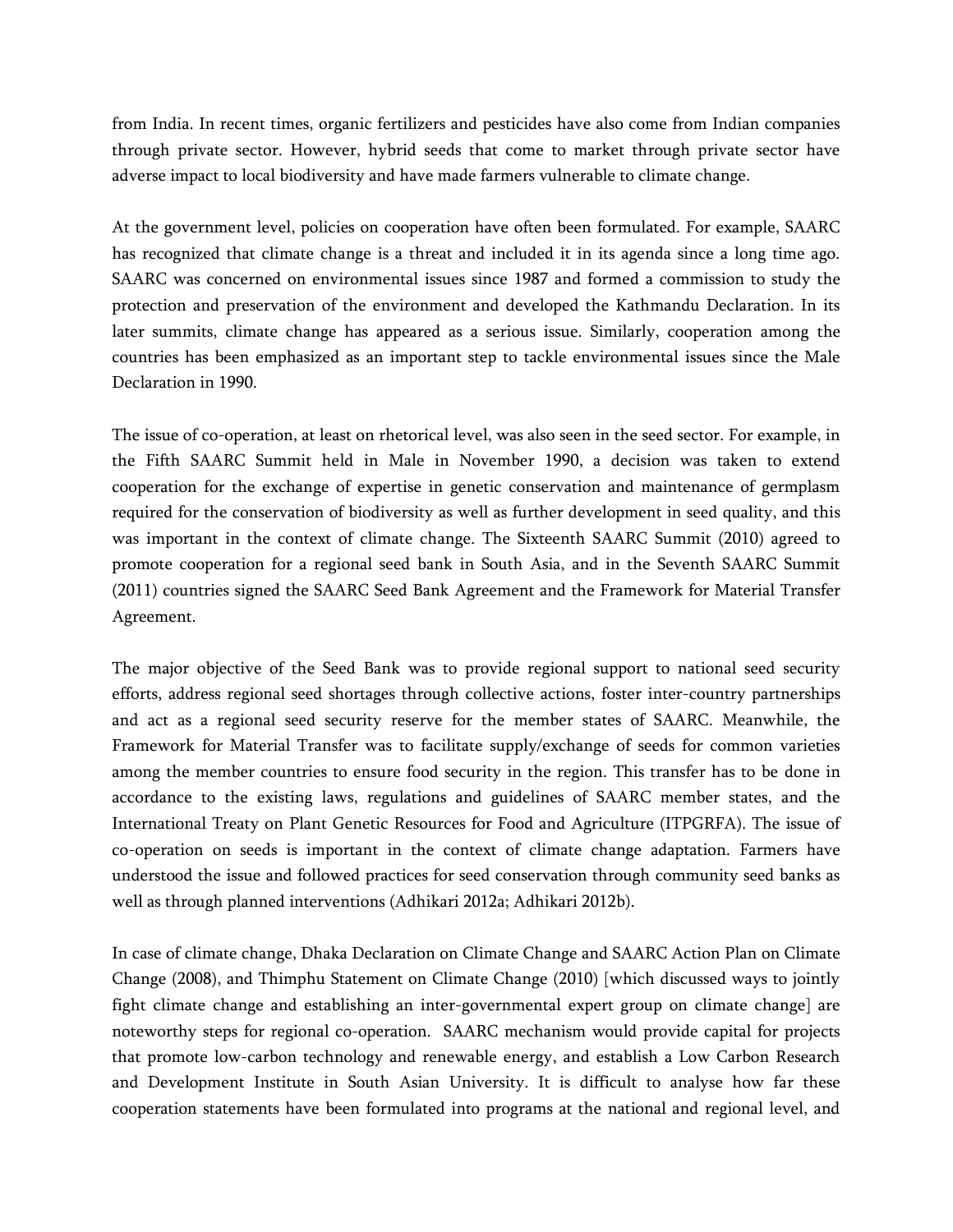verify their implementation status, mainly due to lack of information. In fact, there has been no concrete program to bring these statements on cooperation into practice. Although the Thimphu Statement makes no specific reference to the agriculture sector, implementing other statements for promoting relevant technologies in agriculture still has long ways to go.

#### <span id="page-26-0"></span>5. Technology (modern or traditional) sharing or transfer

In the past, Nepal brought and used many seeds from other countries, especially from India. Research institutions in the country mainly followed 'trial selection' methods to find suitable varieties of improved seeds/breeds. This was in essence, a testing of technologies borrowed from neighbouring countries, and was much evident from the year 1965 to 1980 (Yadav 1987). The seeds developed for green revolution, especially wheat, were borrowed, improved through selection/testing, and released in Nepal. Therefore, the practice of seed exchange in Nepal has existed in the past. Between 1981 and 1995 the country reformed its agricultural research institutions and began focusing on the innovation of location-specific technology. Consequently, climate sensitivity traits (e.g. drought resistance) began to emerge as an important issue. Since the mid-1990s, Nepal brought a radical change in the development/innovation of technology through the participation of famers, and other stakeholders like NGOs, community based organisations (CBOs) and private sector. This effort helped in developing seeds with greater sensitivity to location-specific climatic conditions. This also led to the decentralization of development of technology by including farmers, civil society (NGOs and CBOs) and private enterprises in seed development. This institutional innovative was shared in other countries in South Asia through international agencies like CGIAR (Chettri et al. 2011).

There are a few other technological innovations that Nepal has also brought in from other South Asian countries in recent times, including 'zero-tillage' rice-wheat cultivation technique for the improving productivity using conservation tillage farming in low-rainfall areas. This practice was formally introduced in the Gangetic Plains and was successful (Erenstein 2009). In this no-tillage practice, seeds are sown in unploughed fields in order to conserve soil fertility, economize water scarcity, reduce land degradation, and lower production costs. The zero tillage technique was also practiced in Pakistan for wheat using drill planting, which saved 15-20 percent water as it reduced evaporation and runoff and increased yield (Hobbs et al. 2000). These innovations evolved spontaneously in response to climate change, and many similar climate change adaptation experiences can and should be exchanged across the region to benefit South Asia. However, seed exchange today has become difficult due to greater restrictions placed by government of different countries on the exchange of germ plasma.

Micro-hydropower, an allied sector of agriculture, is another area where technology transfer occurs in South Asia. It is mainly exported to Afghanistan. Nepal developed its micro-hydro technology through collaboration with developed countries, and currently this technology is very useful in the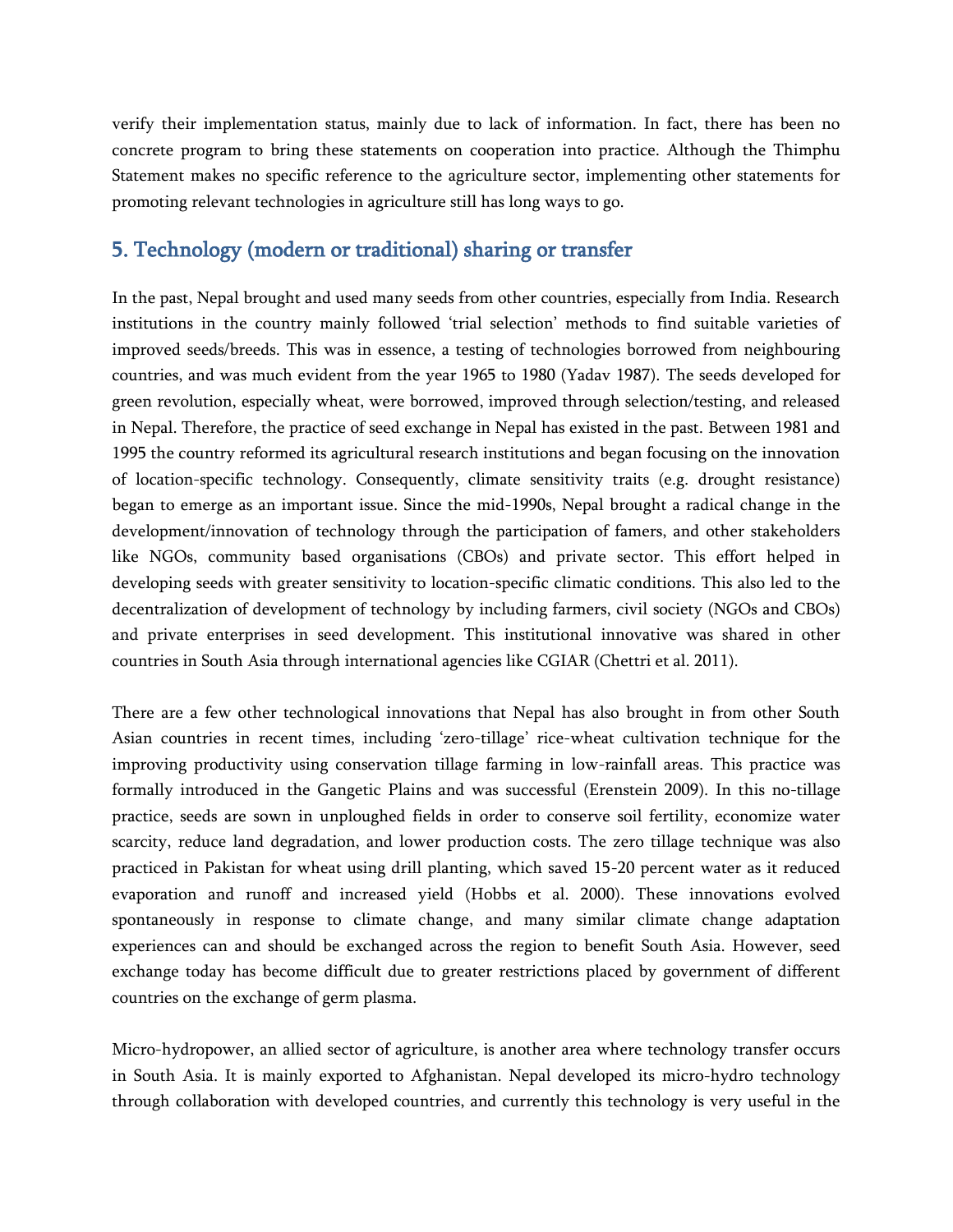mountain environment. The water-mills, which can generate energy as well as help in grain milling, are also popular within the country and are also exported. Since micro-hydro and water-mills help farmers in their farming practices they can be identified as an integral part of the agricultural sector.

Another example of transfer of innovative technologies is through community forestry which contributes significantly to the agriculture sector. The institution/practice of community forestry, which helps in the conservation of forest and other tree resources, biodiversity, and, at the same time, improves the livelihoods of people, is well recognized in Nepal. Knowledge and experiences generated in Nepal in this area has also been utilized in other South Asian countries, especially through the aid of international agencies.

Many other practices are shared across South Asian countries to help fight poverty and the impact of climate change. For example, NREGA (National Rural Employment Guarantee Act; later named as Mahatma Gandhi National Rural Employment Guarantee), India's most important anti-poverty scheme, is regarded as the country's main initiative to fight the adverse impacts of climate change. This initiative provides income security and improves greenery; since 70 percent of its jobs are in green sector, 14 percent of work undertaken relates to afforestation and 17 percent of total work undertaken relate to rural connectivity. Recently, the Indian government has started a pilot project to quantify climate benefits from NREGA (Singh 2012). In Nepal, the National Planning Commission is also developing such regulation to provide guarantee employment to rural people or cash transfer if employment cannot be provided to certain targeted group in disadvantaged regions. This program aims to save people from the risks of disasters arising from climate change by providing guaranteed income to fight the uncertainties faced in the farming system. In addition, Nepal has also adopted the concept of Grameen Banks from Bangladesh; these Banks provide support to the rural poor to help them adapt to climate change and to cope with the risks.

Although many of the institutional innovations mentioned above are generally not considered as technological innovations or technology transfer, they can nonetheless contribute to better production and better resiliency to climate change.

#### <span id="page-27-0"></span>6. Identification of impediments for sharing of adaptive practices

In order to identify the impediments of sharing or transferring climate change adaptation technology, it is also important to look into how such transfer takes place (see the framework in table 2). Generally, this takes place in two ways—formal agreements, which may sometimes be legal binding (group 1 mechanism) and informal mechanism which generally has no formal agreements or legal bindings (group 2 mechanism). Looking into the situation across South Asian countries, there are more impediments under group 1 mechanism compared to those under group 2. In the case of Nepal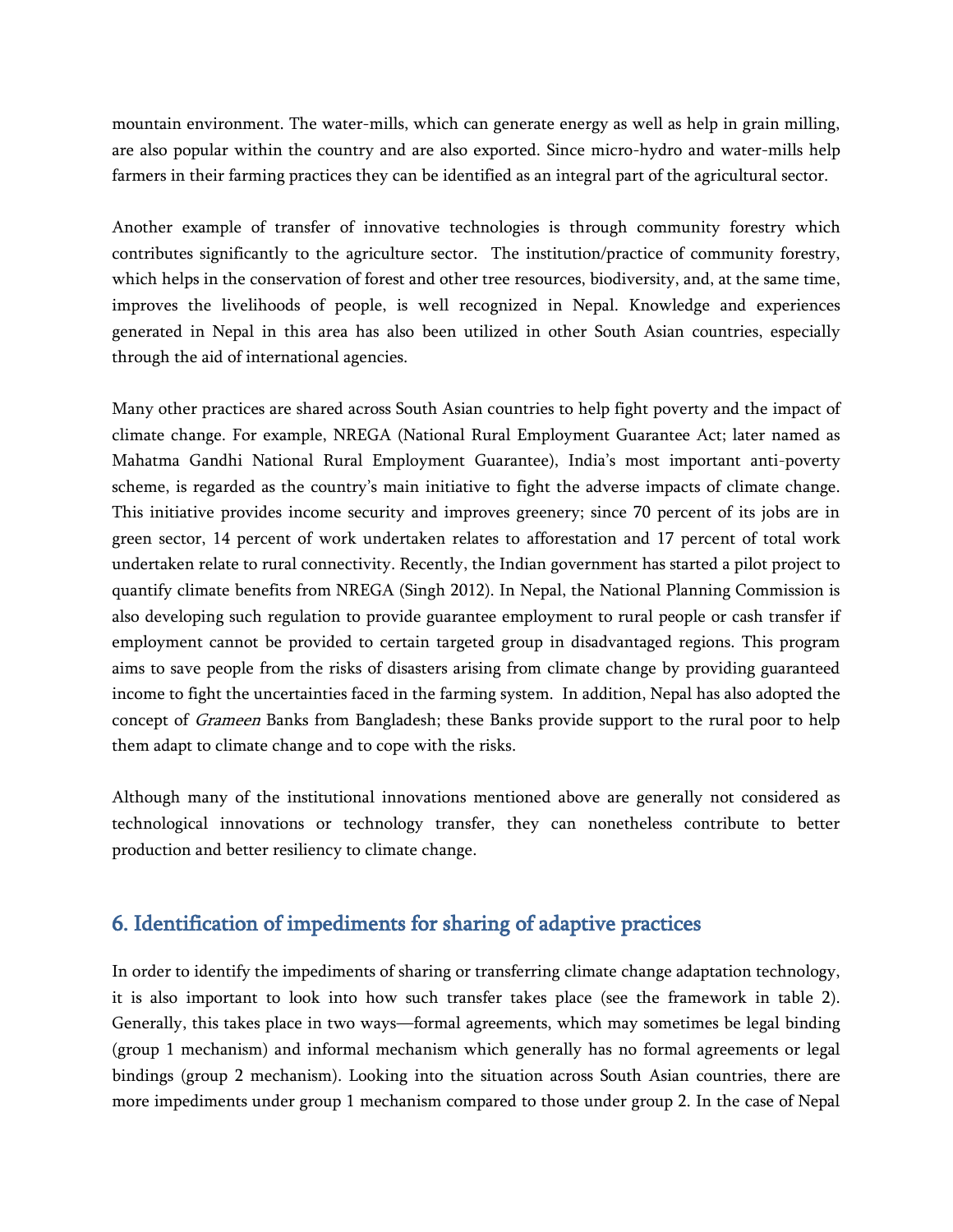and India, group 2 mechanism is more flexible as compared to other countries in the region. This is mostly due to open border, free migration, long-established migration pattern and cooperation in education.

|         | Mechanisms                                                                  | Characteristics                                                        |  |  |
|---------|-----------------------------------------------------------------------------|------------------------------------------------------------------------|--|--|
|         | Direct<br>Foreign                                                           | Vehicles for transmitting technology, technical know-how or            |  |  |
| Group 1 | Investment                                                                  | technology-intensive products through joint-ventures, wholly           |  |  |
|         |                                                                             | owned subsidiaries or spin-off companies                               |  |  |
|         | Licensing                                                                   | Legal contractual rights for commercial and non-commercial uses of     |  |  |
|         | developed intellectual property rights (patents, copy-rights,<br>Agreements |                                                                        |  |  |
|         |                                                                             | trademarks, utility models etc.) and other technological assets        |  |  |
|         | Grants and Co-                                                              | Contracts allowing different entities (industry, non-governmental      |  |  |
|         | operative                                                                   | organization, academia, public institutions, etc.) to collaborate with |  |  |
|         | Agreements                                                                  | one another for the purpose of joint R&D activities.                   |  |  |
| Group 2 | Publications                                                                | Open literature (book, articles, academic journals, magazines etc.)    |  |  |
|         |                                                                             | and trade literature to transmit and share knowledge                   |  |  |
|         | Cross-border                                                                | Site visits, personnel exchanges, labour mobility<br>programs,         |  |  |
|         | of<br>movement                                                              | migration, etc.                                                        |  |  |
|         | personnel                                                                   |                                                                        |  |  |
|         | Public meetings                                                             | Conferences, seminars, workshops, symposiums and other public          |  |  |
|         |                                                                             | forums                                                                 |  |  |

Table 2: Technology Transfer Mechanisms (Rogers et al. 2001)

Foreign direct investment (FDI) is very low in South Asia as compared to other countries, especially those in Southeast Asia; the main reason for this is the political instability in the region. Adhikari (2013, 1) mentions that FDI in South Asia started to pick up after 2009 and reached US\$39 billion in 2011, but four-fifth of this goes to India and Nepal receives the least amount in South Asia. This can be observed in the formulation of ADS (Agricultural Development Strategy) in Nepal in 2011-2013. In terms of FDI's contribution to GFCF (Gross Fix Capital Formation), it is 2.5 percent in Nepal, which is the highest ever recorded, although this is the lowest in South Asia<sup>7</sup> . The agricultural sector in Nepal is almost devoid of FDI. Nepal's geographical location and lack of accessibility are also responsible for the low FDI. However, there are a few niche products in Nepal (like medicinal herbs) which could attract FDI in future if political stability is achieved and a FDI friendly environment is created. This will prove beneficial for both investors and farmers.

l

<sup>7</sup> India 6.4 percent, Pakistan 5.3 percent and Bangladesh 4 percent, Sri Lanka 2.1 percent, Bhutan 2.1 percent, and Afghanistan 2 percent (Adhikari 2013, 3)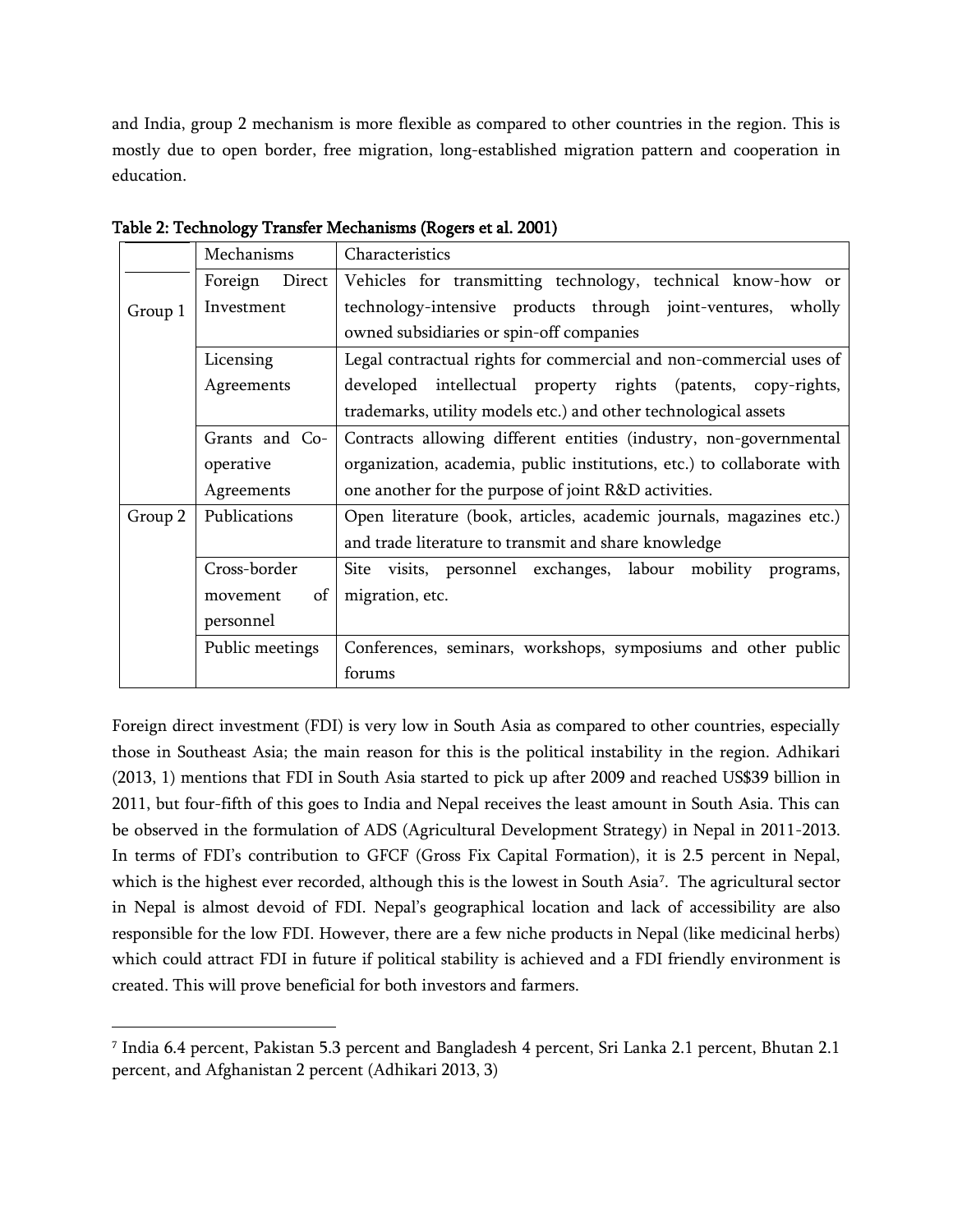There are also contradictory voices in bringing in FDI in the agricultural sector. FDI usually brings new modern technologies to increase productivity. As enterprises established from FDI have to compete in the global market or even in local market, they tend to bring new innovations in the management or in technology. In some cases, there are requirements that FDI-based enterprises need to meet in the transfer of technology. This is mainly done through training of local human resources, and the introduction of new genetic materials or knowledge to facilitate the use of modern farming technologies. Due to these reasons, technology transfer for climate change adaptation has been difficult in the case of Nepal.

The role of grants and aid from foreign partners in terms of technology transfers, especially adaptive technology transfer for climate change, has not been fully understood. In the past, much of the technology transfer through foreign projects coming as grants or loans have not been helpful in terms of climate change adaptation. For example, monoculture, improved seeds/breeds, technology requiring fertilizers and pesticides have, in fact, increased the vulnerability to climate change. There are few exceptions to this such as the development of seeds that could resist drought, diseases and pest, and sustainable agricultural technology like Slopping Agricultural Land Technology (SALT). Technologies like integrated pest management (IPM) which are brought from international research institutes like IRRI Philippines promote sustainable agriculture aimed at increasing the resiliency to climate change impacts. However, the complete understanding of these technologies and how they aid in climate change adaptation is still lacking.

The investment in research and development (R&D) is also critical in the development and sharing of technology. Investment in agriculture is declining in Nepal, and the budget for agricultural research is almost negligible. Within South Asia, India is slightly better in terms of research capacity to develop formal technology that can help farmers to adapt to climate change. Because of the budgetary constraints, there is less collaboration in research among the institutions in South Asian countries. New issues like fee amounts and visa regulations have added constraints to the academic exchange across South Asia (except for the case of Nepal and India). Private sector's investment in R&D is almost negligible in Nepal and other South Asian countries, and very nominal in India.

Regulatory mechanisms (e.g. licensing agreements and cooperative agreements/contracts) have also brought impediments in the transfer or sharing of technology. This is not only so for North-South collaboration, but also collaboration or technology transfer within South Asia. Despite south-south being the preferred mechanism for technology transfer among South Asian countries, mainly due to low cost of transfer and high adaptability, the existing socio-cultural conditions and SAARC's inactive role serve as major barrier to the transfer. The above mentioned statements on cooperation have also not been practically materialized.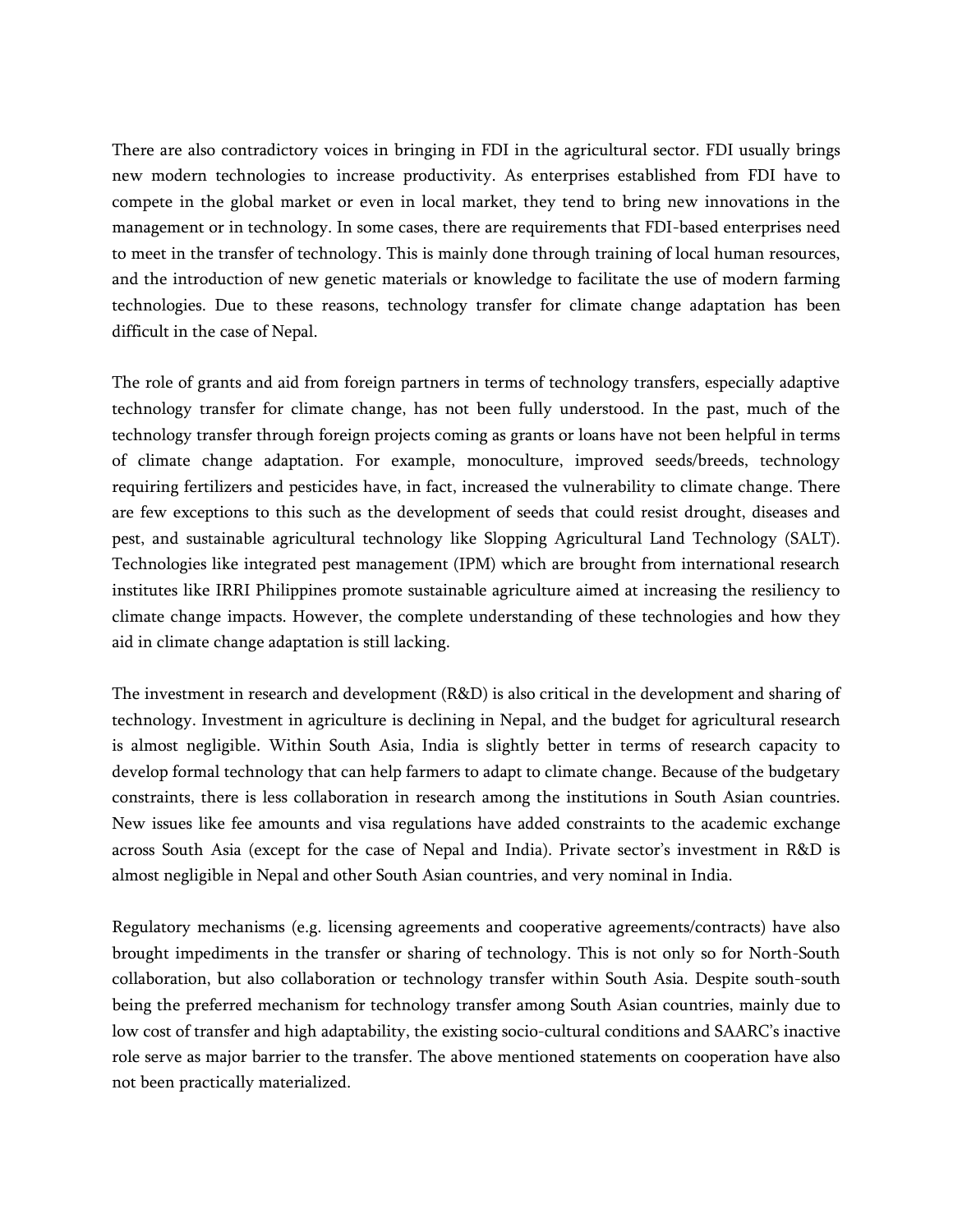IPR (Intellectual Property Rights) and TRIPS (Trade-Related Aspects of Intellectual Property Rights) of World Trade Organization (WTO) has also been posing some constraints in the transfer of technology. SAARC has accepted the fact that the material transfer (i.e., genetic resources) should be within these international norms. There are different concepts regarding farmers' rights or breeders' rights in the case of IPR. Countries like Bangladesh are members of UPOV (International Union for the Protection of New Varieties of Plants) but others like Nepal are not. Hence, IPR/TRIPS have and will continue to influence the transfer of technology in the future.

On the theoretical question of the effect of IPR on technology transfer, there are divergent views. The common assumption that IPR alone leads to innovation of technology is a wrong concept. Strong IPRs per se do not result in better or more transfer of technology (Srinivas 2012, 3). While some technologies (mainly seeds) are IP-protected, some other practices or technologies are not. There is still more to do in the innovation and diffusion of technology across the South Asian countries for technologies that are not protected by IPR (Srinivas 2012). Other regulatory mechanisms like quarantine regulations have also hindered the free movements of technological products in agriculture.

There are also impediments in CCTT (Climate Change Technology Transfer) because of some restrictions that impede the complete use of the group 2 mechanisms as listed in table 2. The regulation of visa and difficulty to get across borders in South Asia is also causing problems for the transfer/sharing of knowledge and ideas. Access to literature has also been restricted because of the lack of resources to develop electronic documentations and to develop mechanisms for quick transfer of these resources. Open borders between India and Nepal make site visits, personal exchange and labour migration between these countries easier but the same is not true for other countries.

There are two other constraints in CCTT. Firstly, the linear model of CCTT is based on the thinking that technology transfer is from a modern/developed place to traditional/undeveloped place, and thus considers that there is no innovation in traditional places, and it is only the scientists who develop technology. Secondly, the lack of resources or economic barriers is another impediment to CCTT. Owing to resource constraints in South Asian countries, there is only limited innovation, especially high-tech innovation.

The magnitude and influence of the barriers to CCTT differ by country and by type of technologies involved since the local capacity to adopt a particular technology is different in different countries of South Asia. There is a perception that technology currently means hard technology like seed, chemical, infrastructure, etc. This has implications in the transfer of technology casting a shadow on the innovations made in areas of transfer of soft technologies like organization, policies, and institutions.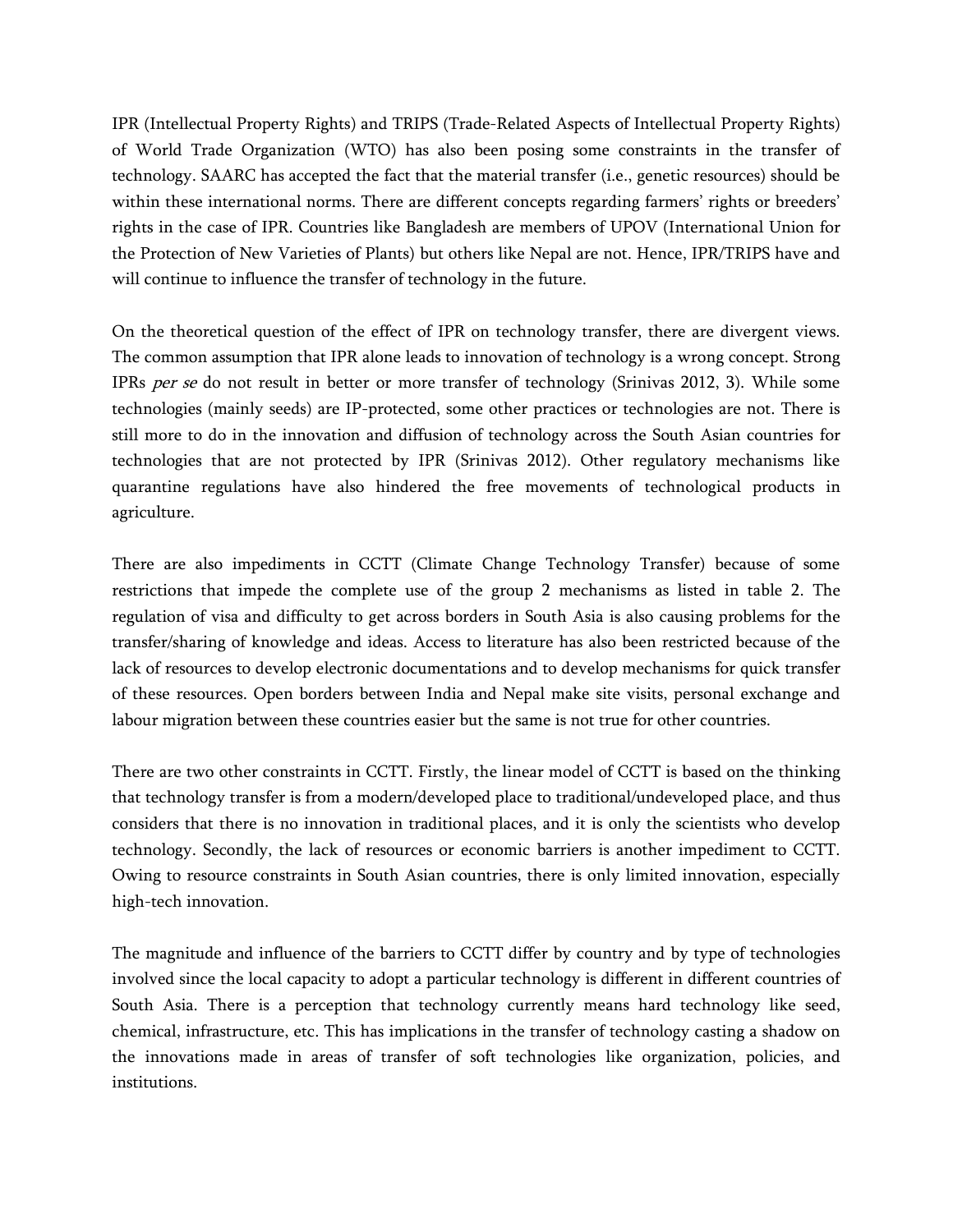# <span id="page-31-0"></span>7. Recommendations

The deliberations at the South Asia region clearly indicate that there is consensus and seriousness to deal with the adverse impact of climate change. Despite this, there is limited understanding of how the affected people, particularly farmers, have been adapting to climate change using their traditional knowledge and practices. The development/innovation in the formal sector has been slow and even those present at the farmers' level or at the formal level, are not transferred well across the South Asian countries because of various barriers.

The realization of seriousness of the adverse impact of climate among the policy makers and political leaders is evident from the fact that South Asian countries have developed their own national plan for adaption—National Adaptation Programmes of Action (NAPA) in Nepal, Climate Change Strategy and Action Plan (BCCSAP) in Bangladesh, National Climate Change Adaptation 2011-2016 in Sri Lanka, National Action Plan on Climate Change in India, and the draft National Climate Change Policy in Pakistan. Unfortunately, these plans are yet to be fully operational and there is still lack of resources for their implementation. Similarly, various other developmental stakeholders in these countries have also been developing their own program of action sometimes as 'stand-alone' projects and sometimes in line with the national adaptation plans.

Despite such progress, the information and analysis presented in the report clearly reveals that a lot needs to be done within South Asia for better innovation and transfer of technology to counter the adverse impacts of climate change. Based on these gaps, the following recommendations are made.

## 1. Recognition of multiple locations of innovations and flexibility in policies to let people and institutions interact in these locations

This study reveals that innovative practices to adapt to climate change have been undertaken at multiple locations, whether formal or informal. But policies related to the transfer of technology have given more attention to technologies developed at formal institutions and in developed countries. Moreover, technology is defined by hardware type of technology, narrowing the scale of CCTT. As the study shows, farmers are also innovators and possess the know-hows and traditional knowledge about the ecosystem including weather patterns. This has enabled them to develop practices to deal with climate change. Therefore, government and policy makers should recognize the fact that innovations have taken place at the local level and there is a need to document these innovations. Similarly, policies need to be developed in a flexible way so that people and institutions can interact develop, improve and share this knowledge and expertise. This calls for investment in the documentation of both informal and formal innovation practices, and their widespread dissemination across the region. Special attention and investment must be directed towards documenting the practices that farmers have developed based on their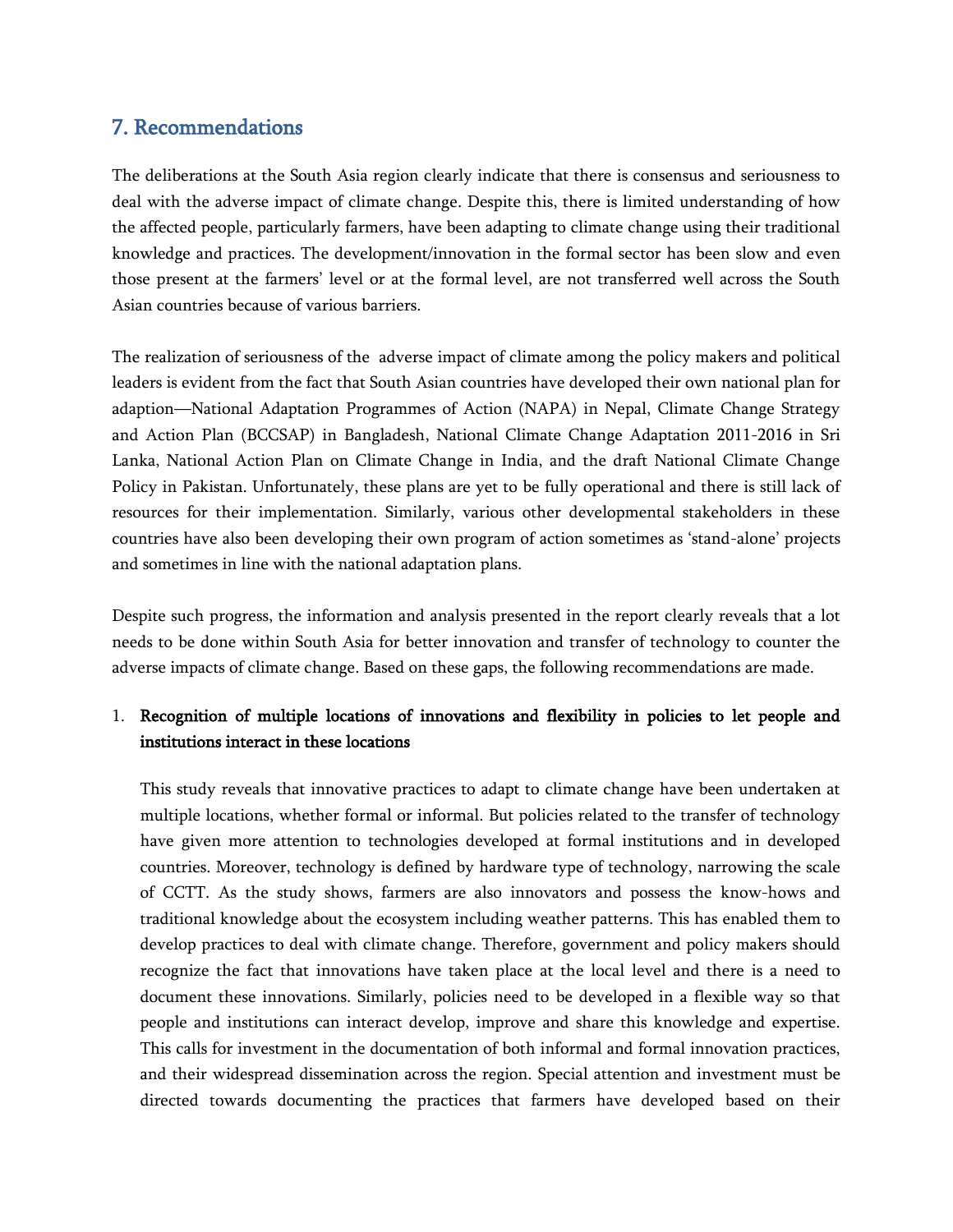observation and knowledge of the ecosystem, mainly because the adoption of many locally developed innovations can be less costly and easy to implement.

#### 2. Need for greater investment in R&D

More investment on agriculture research in the public sector is required in all countries in South Asia. Private sector's involvement in R&D in agriculture has thus far been very low. However, though investment of the private sector in R&D is important, the development of technology suitable for climate change is not possible without the involvement of the public sector. But despite the urgent need to develop technology that helps farmers to deal with climate change drought resistant seeds, seeds which can mature in long duration as well as short duration, disease and pest resistant seeds, high yielding seeds that can survive in inundation—unless appropriate, required technology is developed, the mechanism to transfer them will have no relevance. Therefore, more investment in R&D is required.

#### 3. Focus on the regional transfer of IP-irrelevant technologies

There are certainly many impediments for the transfer of technology to South Asian countries. Existing impediments arise not only from IPR related or TRIP related matters but also from the policies related to trade, quarantine and open border issues. Hence, there needs to be openness in regional agricultural trading regime, which will help in sharing the risks associated with climate change, and thereby increasing the resiliency. There are many new options in open innovation and open source models which are least affected by IPR, and hence technology needs to be developed and transferred through such mechanism. A multi-stakeholder method of innovation in which end users like farmers participate in developing varieties and breeds that are suitable for them can cater to the need of farmers to fight the impacts of climate change. For example, seed varieties that are flood resistant and drought tolerant, and that could fix nitrogen, are important. Thus, research should be done at different locations that lead to the production of such seeds; Nepal has been able to develop suitable varieties through this method. In such a model, farmers have the right to regenerate seeds and they can also build the technology on the already existing traditional varieties and practices. This can, thus, help preserve local/indigenous varieties. The other practices that go with agronomic practices like cropping season, and water and soil management are not IP-protected. Therefore, adoption of such seeds becomes easy for farmers. Moreover, a code needs to be developed within South Asia to harmonize seed testing and certification and facilitation of seed trade. With the recognition that farmers of different locations have developed their traditional seed varieties, the free exchange of seed for improvement under participatory plant breeding research could benefit all. It implies that genetic resources within traditional societies in South Asia become 'common pool' resources.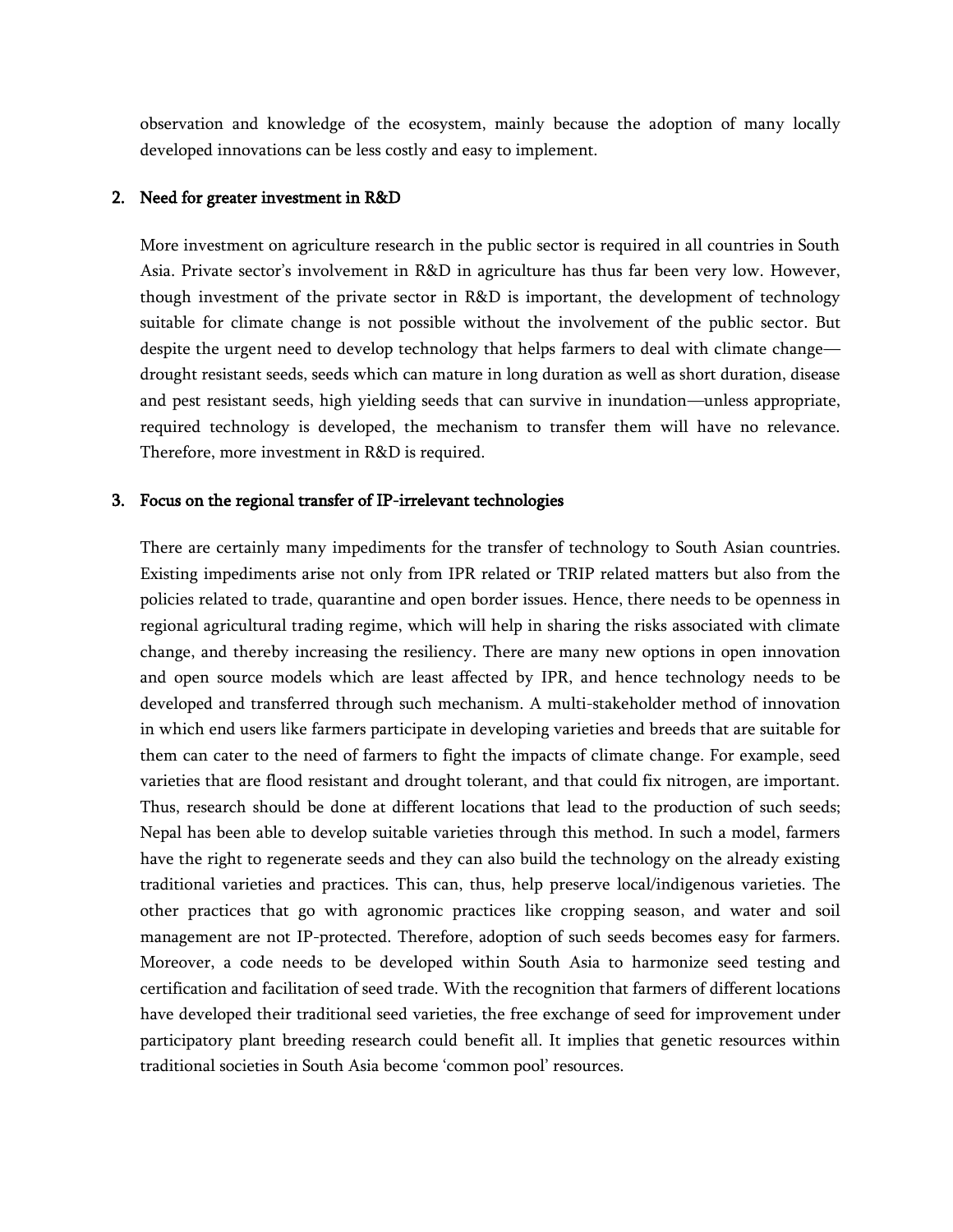#### 4. Push for greater regional cooperation

Regional cooperation among governments in South Asia needs to be improved to ensure effective implementation of national adaptation strategies. The agreements made so far like the Thimphu Statement on Climate Change needs to be implemented and operationalized. Because of the low cost in transferring technology within South Asia, the potential of co-operation within the region needs to be explored as far as possible. In this context, SAARC can act as a catalyst for South-South technology transfer in the region.

#### 5. Facilitate free movement of people across South Asia

There is a need for a regulatory framework to increase the mobility of people across the region. This will lead to an increase in farmer-to-farmer contact. There is need for an increased participation in seminar and conferences of those in academics.

#### 6. Create a regional knowledge exchange platform

Increase in the regional exchange of students in universities, especially for research, is needed. An exchange of scientists in research institutions through fellowships or scholarships will aid in the exchange of information. SAARC should act as a platform for such exchange and allocate the required funds for it.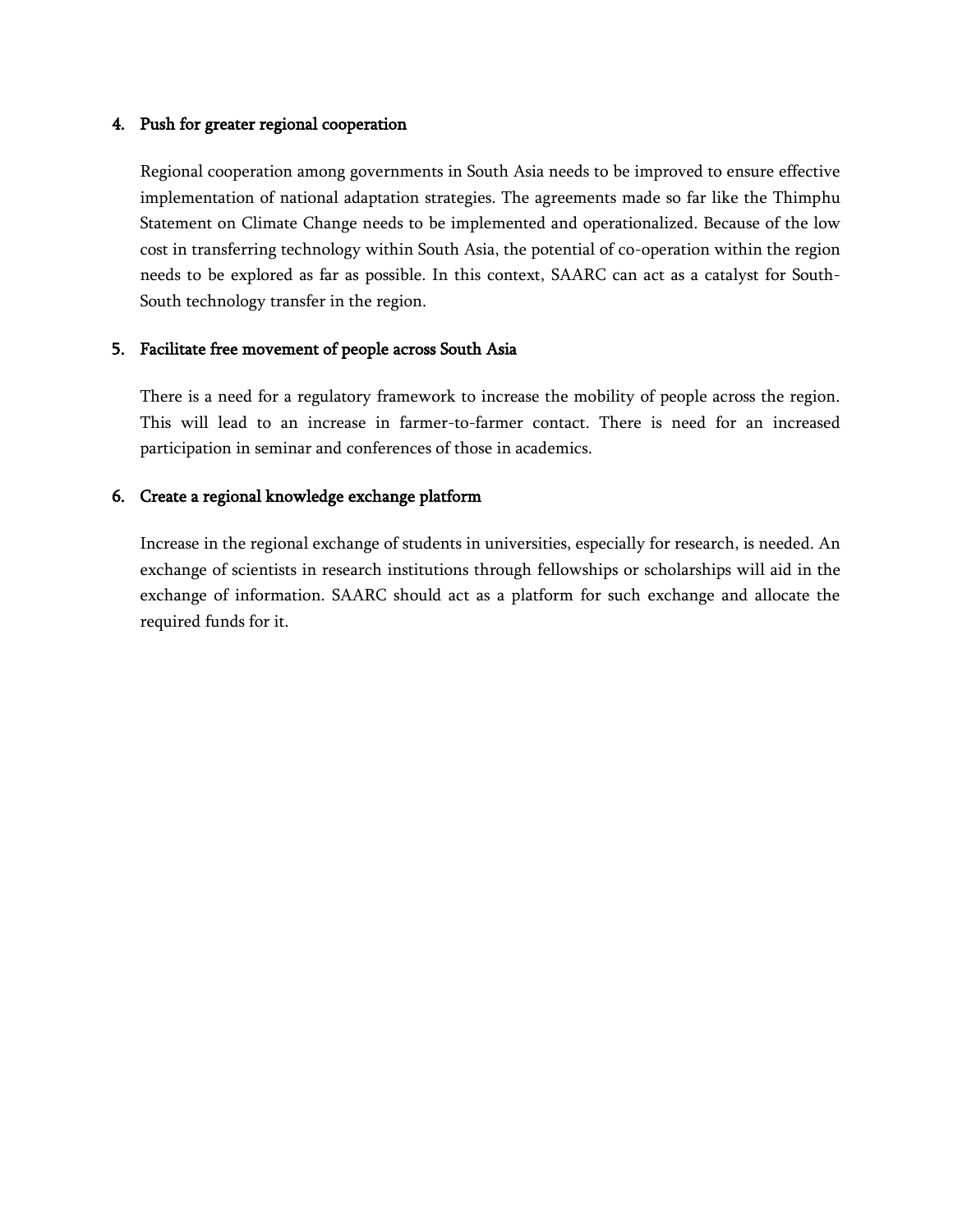#### <span id="page-34-0"></span>References

Adhikari, Jagannath. 2013. "Mahakali's Fury." The Kathmandu Post, July 13.

- Adhikari, Jagannath, and Mary Hobley. 2012. "Everyone is leaving who will sow our fields? Impact of Migration to Gulf and Malasiya in Khotang District, Nepal." Kathmandu: NIDS and SDC.
- Adhikari, Kamalesh. 2012a. "SAARC Seed Bank and Framework for Material Transfer Agreement. Issues from Community Seed Bank's Perspective." Presented at the Regional Consultation on Trade, Climate Change and Food Security organised by South Asia Watch on Trade Economics and Environment (SAWTEE), Kathmandu, December 20.
- Adhikari, Ratnakar. 2012b. "Technology capacity and requirement in South Asia." Presented at the Regional Consultation on Trade, Climate Change and Food Security organised by SAWTEE Kathmandu, December 20.
- Adhikari, Ratnakar. 2013. "Foreign Direct Investment in Nepal. Current status, prospects and challenges.‖ Working Paper No. 01/13. Kathmandu: SAWTEE.
- Agarwal, PK, SK Bandyopadhyay, H. Pathak, N. Kalra, S. Chander, and S. Kumar. 2000. "Analysis of yield trends of the rice-wheat system in north-western India." Outlook on Agriculture 29(4): 259–268.
- Allen, R. 2011. "Climate change in the mid-hills of Nepal fact or fiction from a farmer's perspective." Paper presented at the Authors' Workshop for the Regional Report on Climate Change in the Hindu Kush-Himalayas: The State of Current Knowledge, ICIMOD, Kathmandu, Nepal, 18–19 August.
- APN. 2003. Global change impact assessment for Himalayan mountain regions: Resource management and sustainable development, Final Report. Kathmandu: APM. Accessed September 15. [www.apn.gr.jp/en/products/project\\_report/2003/finalreport/2003-03.pdf](http://www.apn.gr.jp/en/products/project_report/2003/finalreport/2003-03.pdf).
- Bajracharya, SR, SB Maharjan, and F. Shrestha. 2010. Glaciers shrinking in Nepal Himalaya. Accessed October 20, 20111. [www.intechopen.com/articles/show/title/glaciers-shrinking-in-nepal](http://www.intechopen.com/articles/show/title/glaciers-shrinking-in-nepal-himalaya)[himalaya.](http://www.intechopen.com/articles/show/title/glaciers-shrinking-in-nepal-himalaya)
- Bajracharya, SR, SB Maharjan, F Shrestha. 2011. "Glaciers shrinking in Nepal Himalaya." In Climate change: Geophysical foundations and ecological effects, edited by J Blanco and H Kheradmand, 445–458. Rijeka: InTech.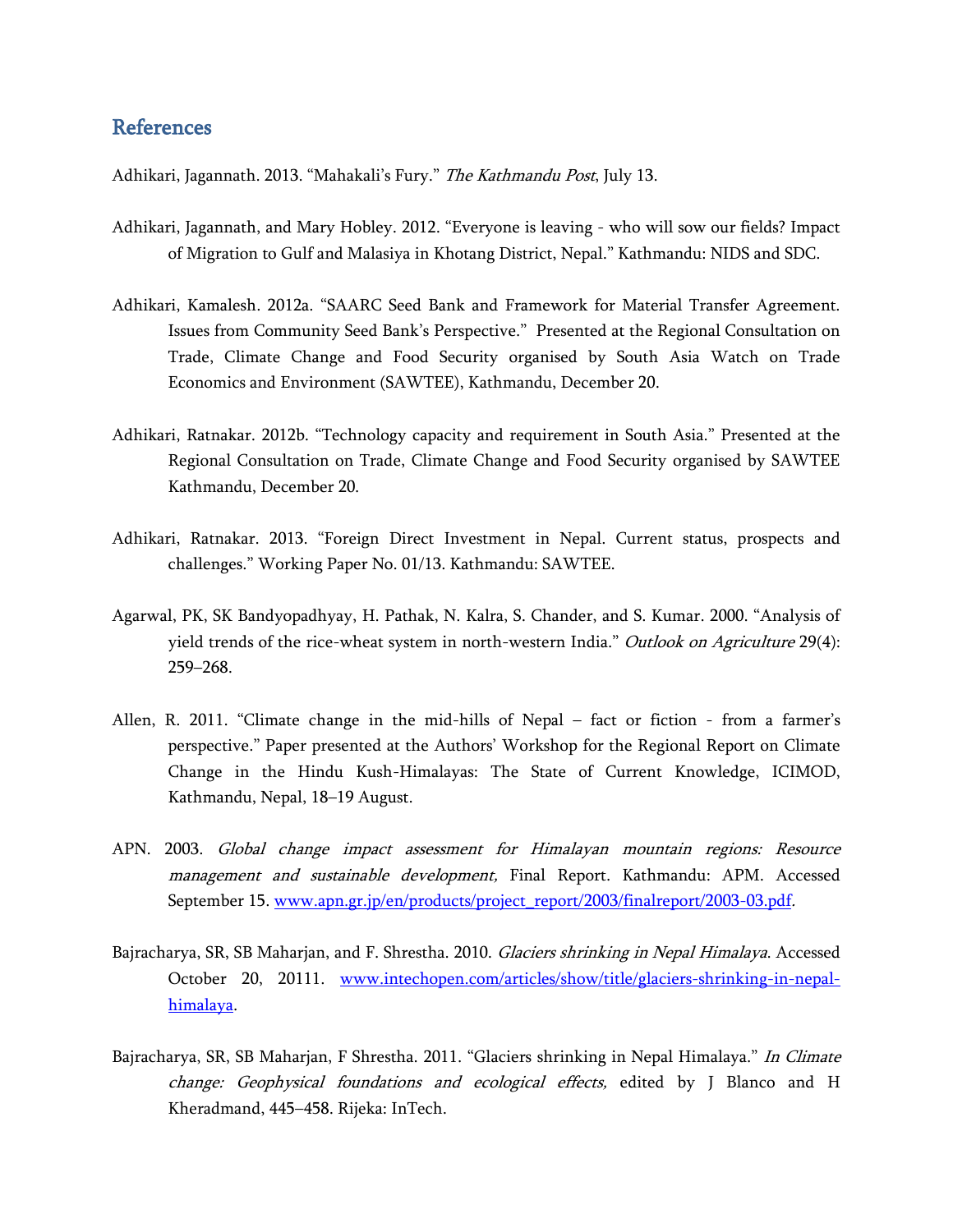- Bajracharya, SR, SB Maharjan, F Shrestha, GA Khattak, G. Wanqin, W Junfeng, L Shiyin, and Y Xiaojun. 2010. The status of glaciers in the Hindu Kush-Himalayas. Unpublished internal report. Kathmandu: ICIMOD.
- Bajracharya, SR, PK Mool, and BR Shrestha. 2007. Impact of glaciers and on Himalayan glaciers and glacial lakes: Case studies on GLOF and associated hazards in Nepal and Bhutan. Kathmandu: ICIMOD.
- Bajracharya, SR, and B Shrestha. 2011. The status of glaciers in the Hindu Kush-Himalayan region. Kathmandu: ICIMOD.
- Bohner, J, and F Lehmkuhl. 2005. "Environmental changes modelling for Central and High Asia: Pleistocene, present and future scenarios." Boreas 34(2): 220-231.
- Chaudhary, P, KS Bawa. 2011. "Local perceptions of climate change validated by scientific evidence in the Himalayas." Biological Letters. doi: 10.1098/rsbl.2011.0269.
- Chaudhaury, P, S Rai, S Wangdi, A Mao, N Rehman, S Chettri, and KS Bawa. 2011. "Consistency of local perceptions of climate change in the Kangchenjunga Himalayas' landscape." Current Science 101(4): 504–513.
- Chhetri, Netra, Pashupati Chaudhary, Puspa Raj Tiwari, and Ram BaranYadav. 2011. "Institutional and technological innovation: Understanding agricultural adaptation to climate change in Nepal." Applied Geography xxx:1-9.
- Dahal, H, and D.R. Khanal. 2010. "Food Security and Climate Change Adaptation Framework: Issues and Challenges." Paper presented during NAPA workshop, Kathmandu.
- Erenstein, O. 2009. "Leaving the plow behind: zero-tillage rice-wheat cultivation in the Indo Gangetic plains." In *Millions Fed: Proven success in Agricultural development*, edited by D. J. Spielman, and R. Pandy-Lorch. International Food Policy Research Institute.
- Fischer, G, M Shah, and H van Velthuizen. 2002. Climate change and agricultural vulnerability, special report to the UN World Summit on Sustainable Development. Laxenburg: IIASA.

Ghimire, Narahari. 2013. "Farmers' adaptation to climate change." The Himalayan Times, May 06.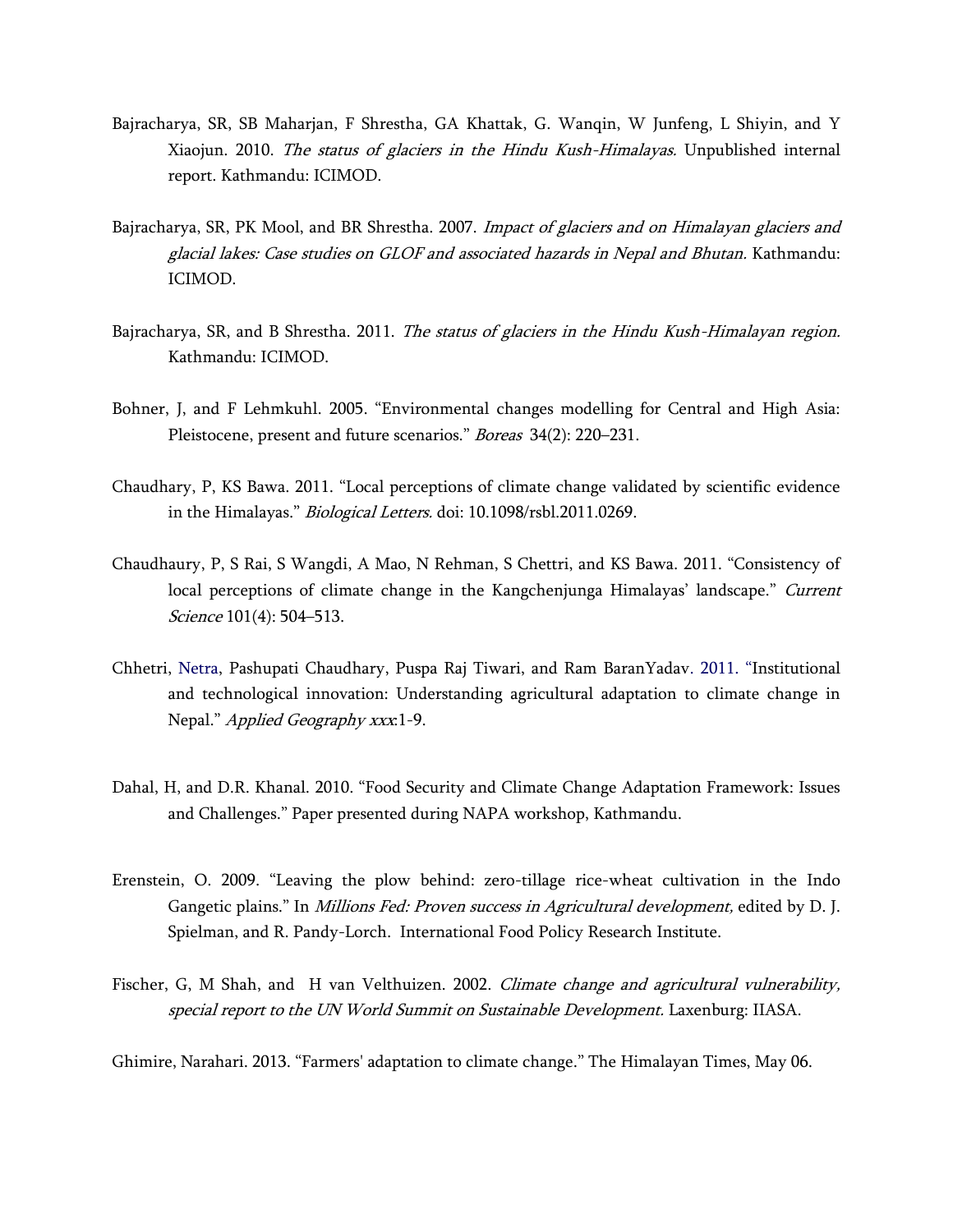- Hobbs, P. V., T.J. Garrett, R.J. Ferek, , S.R. Strader, D.A. Hegg, G.M. Frick, et al. 2000. "Emissions from ships with respect to their effects on clouds." Journal of the Atmospheric Sciences 57: 2570-2590.
- IPCC. 2007. The fourth assessment report: Climate change 2007. Synthesis Report. Cambridge: Cambridge University Press.
- Jodha, N. S. 1981. "Role of credit in farmers' adjustment against risk in arid and semi-arid tropical areas of India." *Economic and Political Weekly* 16(42-43): 1696-1709.
- Jodha, N. S. 1997. "Mountain agriculture." In Mountains of the world: A global priority, edited by B. Messerli, and J.D. Ives, 313–335. New York: The Panthenon Publishing Group.
- Jodha, N. S. 2011. "HKH mountain systems: Process of change constraints and opportunities." Paper presented at the Authors' Workshop for the Regional Report on Climate Change in the Hindu Kush–Himalayas: The State of Current Knowledge, ICIMOD, Kathmandu, Nepal, August 18– 19.
- Kadota, T, K Fuita, K Seko, RB Kayastha, and Y Ageta. 1996. "Monitoring and prediction of shrinkage of a small glacier in the Nepal Himalaya." Annuals of Glaciology 24: 90-94.
- Lohani, S.N. 2007. "Climate change in Nepal-shall we wait until bitter consequences?" Journal of Agriculture and Environment 8(1): 38-45.
- Macchi, M, and D. Choudhury. 2011. "Adapting to change: Community perceptions and responses to climate change in the Himalayas.‖ Paper presented at the Authors' Workshop for the Regional Report on Climate Change in the Hindu Kush–Himalayas: The State of Current Knowledge, ICIMOD, Kathmandu, Nepal, August 18–19.
- Malla, G. 2008. "Climate change and its impact on Nepalese agriculture." Journal of Agriculture and Environment 9(1): 62-71.
- Maplecroft (Global Risk Analysis). 2011. "Climate change risk atlas 2011." Accessed June 12. [http://maplecroft.com/search/?q=climate+change+vulnerability+ranking.](http://maplecroft.com/search/?q=climate+change+vulnerability+ranking)
- Menon, S, D. Koch, G. Beig, S. Sahu, J. Fasullo, D. Orlikowski. 2010. "Black carbon aerosols and the third polar ice cap." Atmospheric Chemistry and Physics 10: 4559-4571.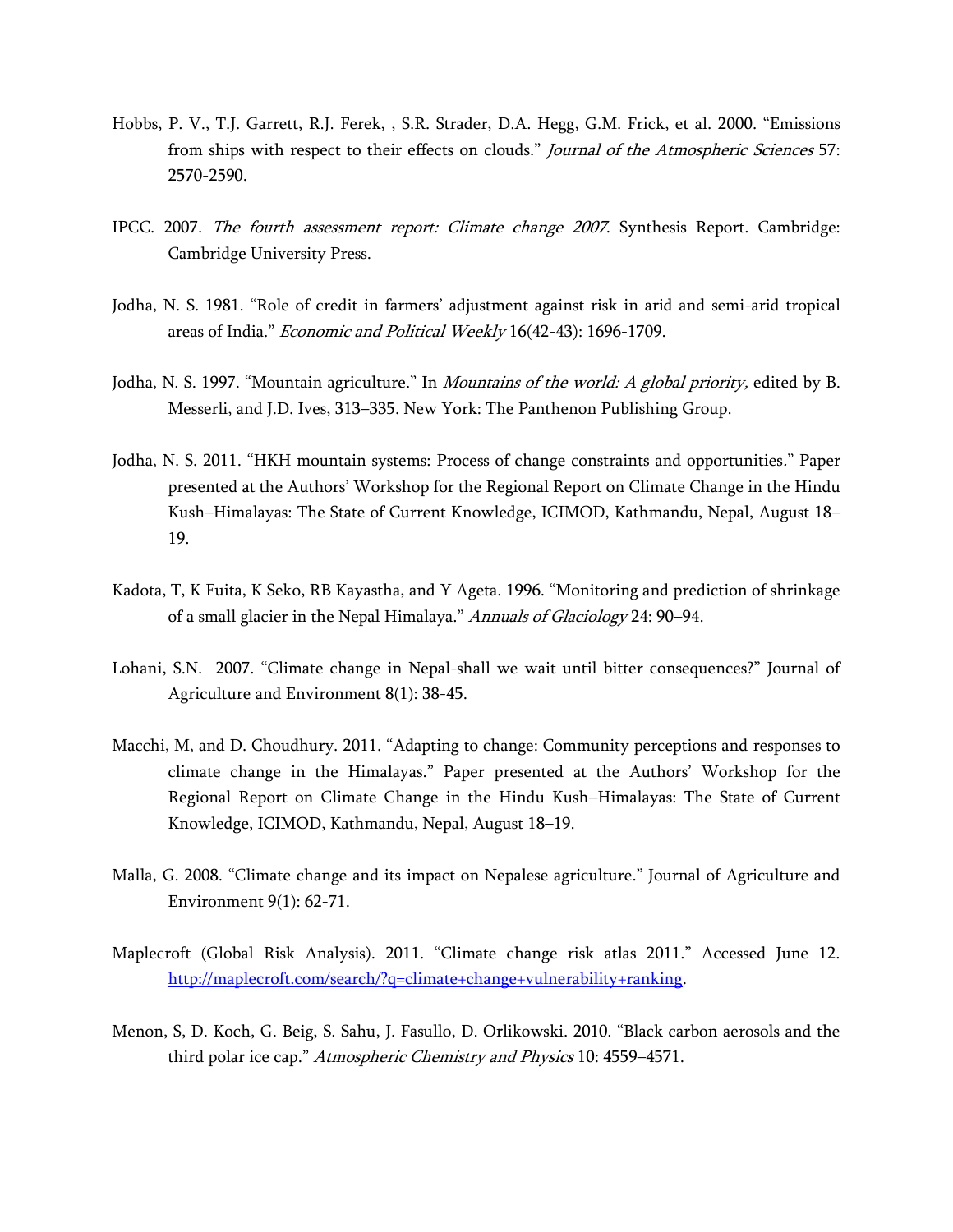- NAPA. 2010. National Adaptation Programme of Action (NAPA). Government of Nepal, Ministry of Environment.
- Nellemann, C, R. Verma, and L. Hislop. (eds). 2011. Women at the frontline of climate change: Gender risks and hopes. A Rapid Response Assessment. United Nations Environment Programme, GRID-Arendal.
- NIDS and UNIFEM. 2006. Nepali women and foreign labour migration. Kathmandu: NIDS and UNIFEM.
- OXFAM. 2009. Even the Himalayas Have Stopped Smiling' Climate Change, Poverty and Adaptation in Nepal. Kathmandu: OXFAM.
- Synnott, Patricia. 2012. Climate Change, Agriculture, & Food Security in Nepal. Developing Adaptation Strategies and Cultivating Resilience. Report prepared for Mercy Corps, Kathmandu, Nepal.
- Pokhrel, D.M., and B. Pandey. 2011. "Climate change adaptation: strategic vision in agriculture." Journal of Agriculture and Environment 12(1):104-12.
- Pravettoni, Riccardo. 2011. "Gender division of labour in agriculture and household activities -Nepal and India." United Nations Environment Programme, GRID-Arendal.
- [http://www.grida.no/graphicslib/detail/gender-division-of-labour-in-agriculture-and](http://www.grida.no/graphicslib/detail/gender-division-of-labour-in-agriculture-and-household-activities-nepal-and-india_b6ac)[household-activities-nepal-and-india\\_b6ac.](http://www.grida.no/graphicslib/detail/gender-division-of-labour-in-agriculture-and-household-activities-nepal-and-india_b6ac)
- Ramay, S., Z. Munawar, and M. Ahmad. 2011. "Climate change and food security in the HKH region.‖ Paper presented at the Authors' Workshop for the Regional Report on Climate Change in the Hindu Kush–Himalayas: The State of Current Knowledge, ICIMOD, Kathmandu, Nepal, August 18–19.
- Regmi, H.R. 2007. "Effect of unusual weather on cereal crop production and household food security." *Journal of Agriculture and Environment* 8(1): 20-29.
- Regmi, B. R., A. Pandit, B. Pradhan, S. Kovats, and P. Lama. 2006. "Climate change and health country report—Nepal, Capacity Strengthening in the least developed countries (LDC's) for Adaptation to climate change (CLACC). Working Paper. Pokhara, Nepal: Local Initiatives for Biodiversity, Research and Development (LIBIRD).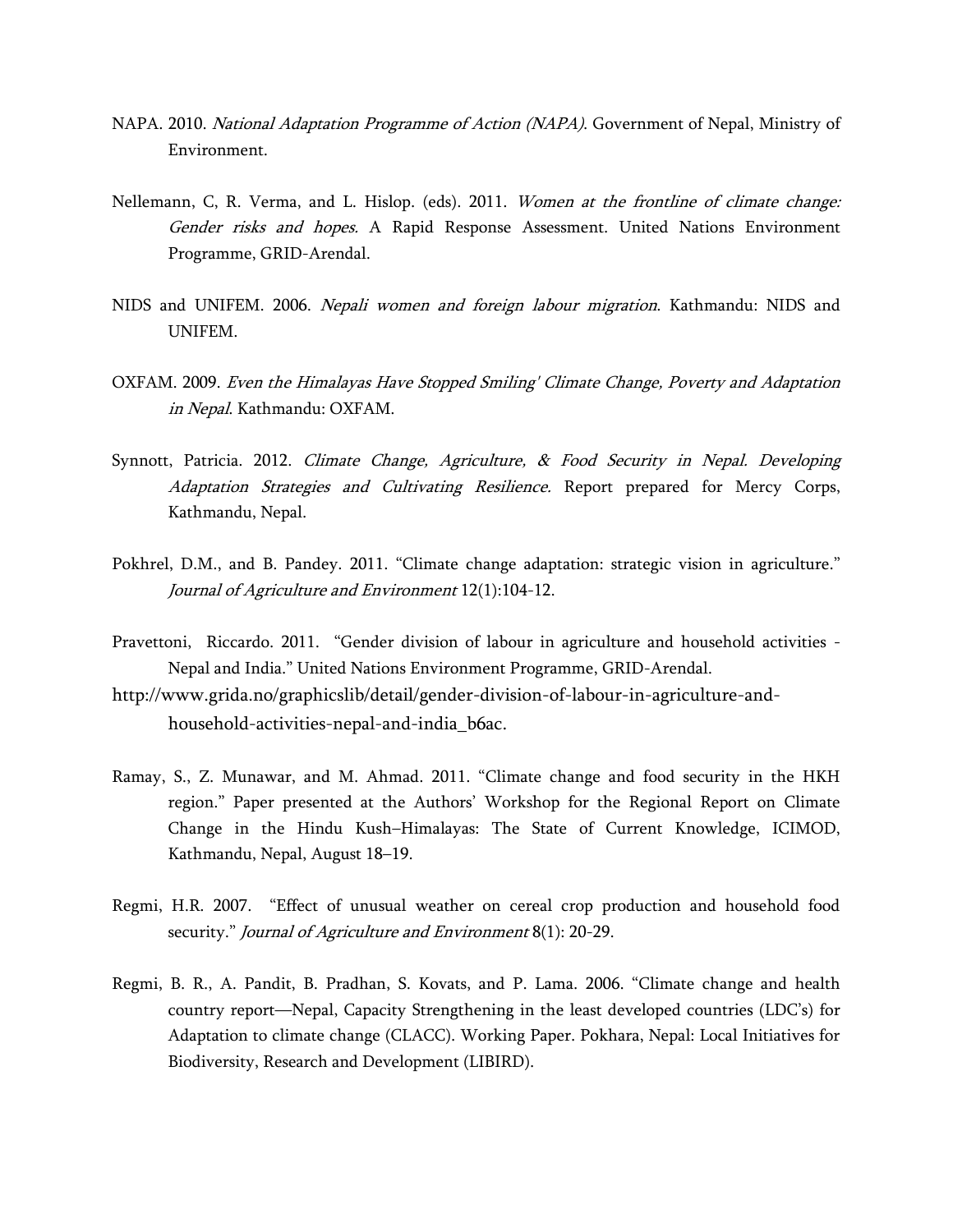- Roggers, E. M., S. Takegami, J. Yin. 2001. "Lessons learnt about technology transfer." *Technovation* 21: 253-261.
- Shrestha, A., and R. Aryal. 2011. "Climate change in Nepal and its impact on Himalayan glaciers." Regional Environmental Change 11 (Supplement 1): 65–77.
- Shrestha, K.L., M.L. Shrestha, N.M. Shakya, M.L. Ghimire, and B.K. Sapkota. 2003. "Climate change and water resources of Nepal." In Climate Change and Water Resources in South Asia: Proceedings of year end workshop, Kathmandu, Nepal, 7–9 January 2003, Kathmandu, Nepal, edited by A. Muhammed, and F.J. Hansen. Islamabad: Asianics Agro Dev International.
- Shrestha, A.B., C.P. Wake, P.A. Mayewski, and J.E. Dibb. 1999. "Maximum temperature trends in the Himalaya and its vicinity: Analysis based on temperature records from Nepal for the period 1971-94.‖ Journal of Climate 12: 2775–2787.
- Singh, Surender P., Isabella Bassignana-Khadka, Bhaskar Singh Karky, and Eklabya Sharma. 2011. Climate change in the Hindu Kush-Himalayas: The state of current knowledge. Kathmandu: ICIMOD.
- Singh, Suresh P. 2012. "Adapting to Climate Change: Issues for South Asia." Presented at the Regional Consultation on Trade, Climate Change and Food Security organized by SAWTEE, Kathmandu, Nepal, 20-21 December.
- Srinivas, Krishna Ravi. 2012. "Technology needs and transfer issues in South Asia in relation to climate change and food insecurity." Policy Brief No. 23. Kathmandu: SAWTEE.
- Sthapit, B. R., R. B. Rana, P. E. Eyzaguirre, and D. I. Jarvis. 2008." The value of plant genetic diversity to resource-poor farmers in Nepal and Vietnam." International Journal of Agricultural Sustainability 6(2): 148-166.
- Subedi, A., P. Chaudhary, B. K. Baniya, R. B. Rana, R. K. Tiwari, D. R. Rijal, et al. 2004. "Who maintains genetic diversity and how: implications for on-farm conservation and utilization." Culture and Agriculture 25(2): 41-50.
- Sunwar, S. 2003. "Understanding the plant diversity and its contribution to on-farm conservation of plant genetic resources in home gardens of Nepalese farming systems." MSc thesis. Uppsala, Sweden: The Swedish Biodiversity Centre (CBM).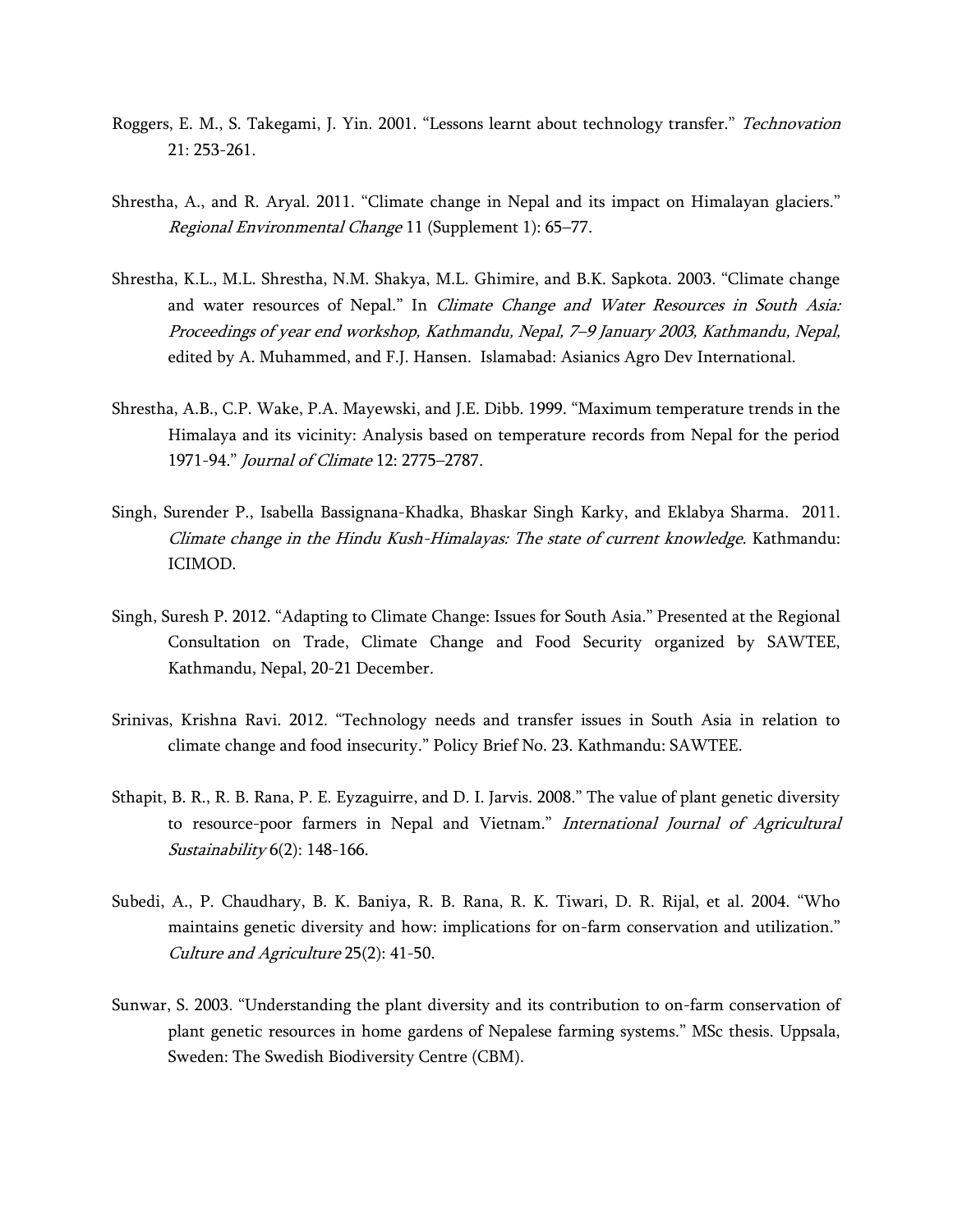- Timsina, N.P. 2011. "Climate change phenomenon in Nepal. NGO Federation of Nepal: A national federation of NGOs in Nepal." Presented at South Asian Climate Conference organized by ANPF and SAAPE, January 1-2.
- Tulachan, P. M. 2001. "Mountain agriculture in the Hindu Kush-Himalaya: A regional comparative analysis." Mountain Research and Development 21(3): 260-267.
- Yadav, R. P. 1987. Agricultural research in Nepal: Re- source allocation, structure and incentives. Research Report 62. Washington, D.C: International Food Policy Research Institute.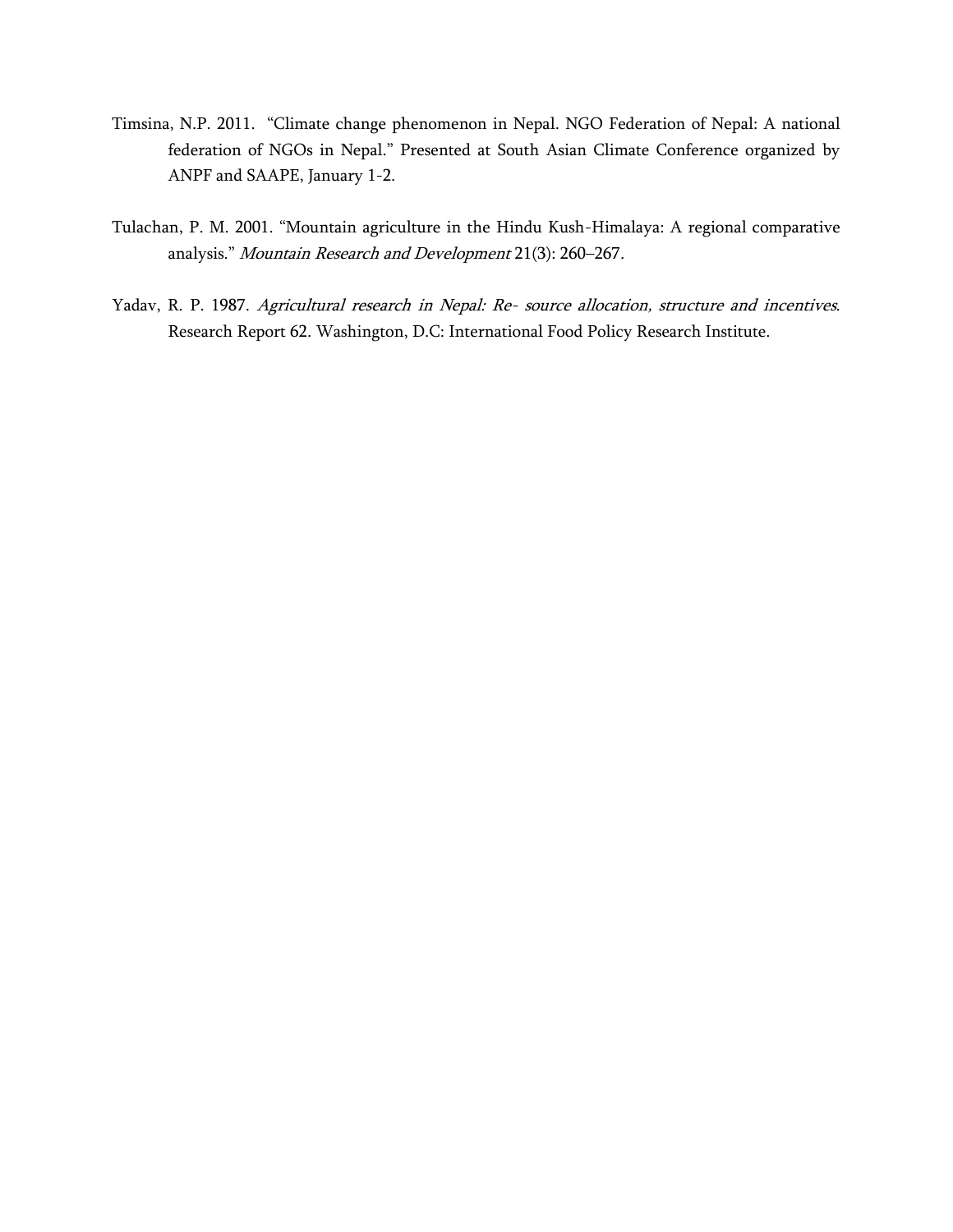# <span id="page-40-0"></span>Photos

#### Mustang Case Study

1. Growing vegetable production in Mustang and use of plastic tunnels. In Mustang, farmers have resorted to vegetable farming, which is done in open as well as under plastic tunnel. Increase in temperature has facilitated this.



2. River training efforts in Mustang to cope with seasonal floods. The flat mud roofs are not working effectively due to more rain. In the fast, these traditional types of roof were made as there used to be mainly snow.



3. Apple farming has shifted to higher altitudes in Mustang. Lower altitude apples are of less quality and are also affected by diseases mainly because of more rain now.

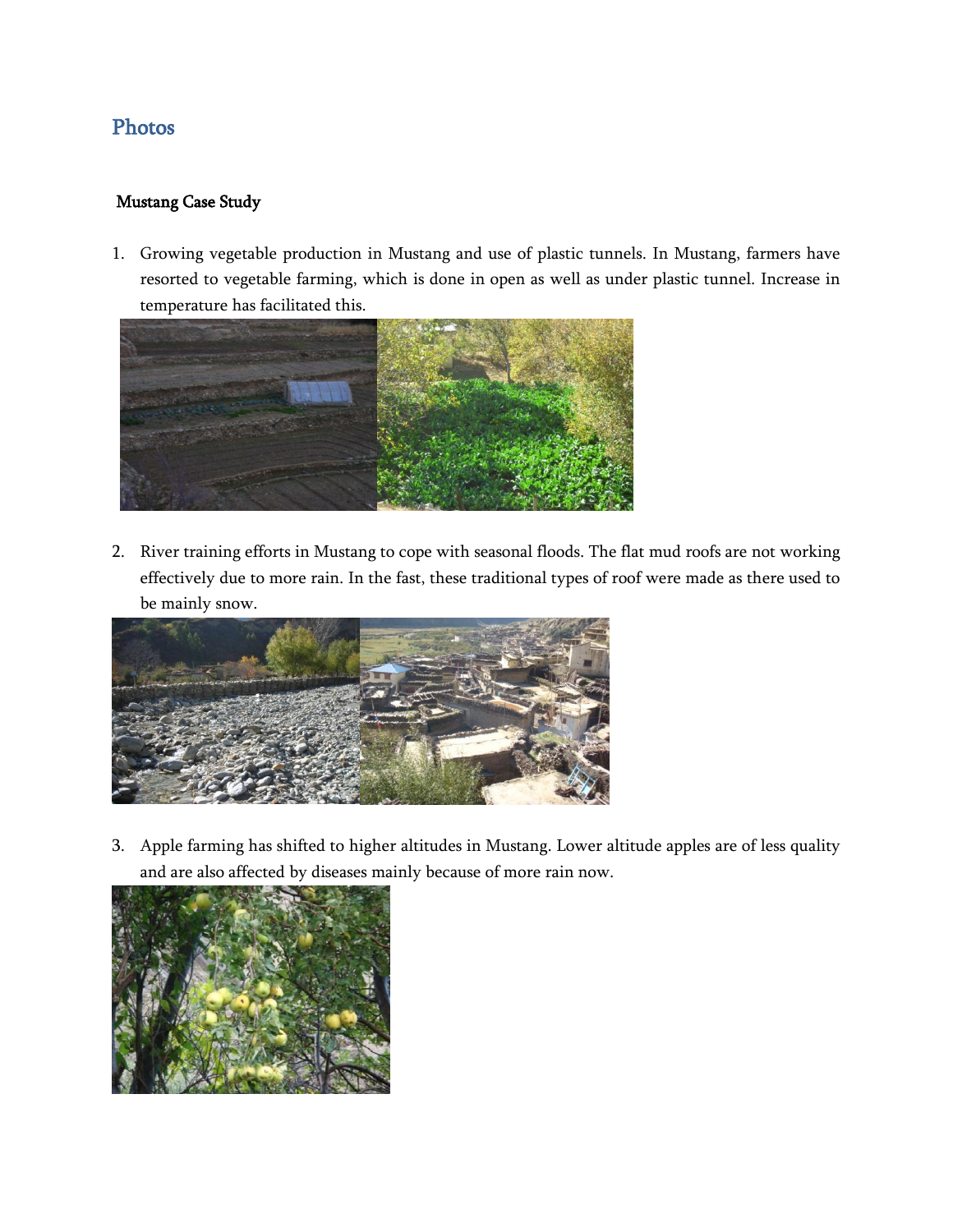#### A case of Rapti river flood

4. Granaries built to cope with floods in Banke. These earthen granaries are built at some height from the ground so that flood water may not affect them. In the small thatch houses – we see clothes and other valuables hanging on the roof so that they are protected from flood water of the Rapti river. Because of plain area and a dam built a few kilometres south, Rapti river gets flooded most of time in monsoon season.



5. Migration is becoming more and more a coping mechanisms of decline in food production and impacts from disasters like floods and landslides. Climate change is also responsible for this. These young persons have returned from working in India in mod-west Nepal. They bring cash as well as goods like rice, wheat flour, utensils, radios, batteries and the like (which they have carried) when they return.



#### 6. Water Crisis in Jhiku Khola Watershed, Panchkhal

Wells have dried and there is less and less water nowadays in the natural wells which used to have plenty of water. These wells could be free accessed in the past as there used to be plenty of water. But, now people have to ration the distribution of water, and there is always queue for the collection of water. Khiku Khola (river) has dried in the winter season, whereas in the past, there used to have water flowing all the time. Now, people make pits to collect water that seeps